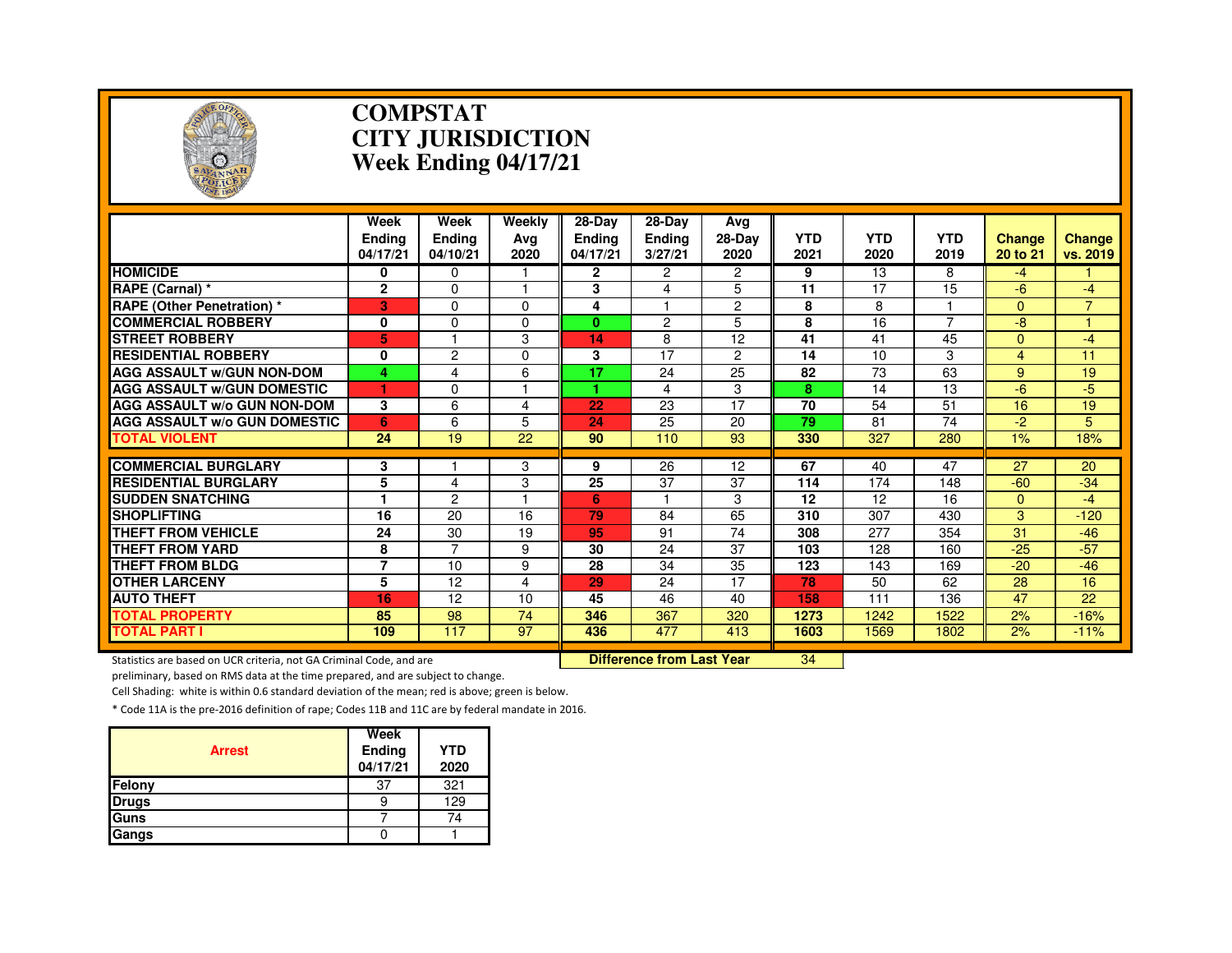

#### **COMPSTATNORTH PRECINCTWeek Ending 04/17/21**

#### **PRECINCT COMMANDER:**

**CAPT. BEN HERRON**



|                                     | Week<br><b>Endina</b><br>04/17/21 | Week<br><b>Ending</b><br>04/10/21 | Weekly<br>Avg<br>2020 | $28-Day$<br><b>Ending</b><br>04/17/21 | 28-Day<br><b>Ending</b><br>3/27/21 | Avg<br>$28-Dav$<br>2020 | <b>YTD</b><br>2021 | <b>YTD</b><br>2020 | <b>YTD</b><br>2019 | <b>Change</b><br>20 to 21 | <b>Change</b><br>vs. 2019 |
|-------------------------------------|-----------------------------------|-----------------------------------|-----------------------|---------------------------------------|------------------------------------|-------------------------|--------------------|--------------------|--------------------|---------------------------|---------------------------|
| <b>HOMICIDE</b>                     | 0                                 | $\Omega$                          | $\Omega$              | 0                                     | $\Omega$                           |                         |                    | 3                  | $\overline{2}$     | $-2$                      | -1                        |
| RAPE (Carnal) *                     | 1                                 | $\Omega$                          | $\Omega$              |                                       | $\Omega$                           | $\overline{2}$          | $\overline{2}$     | 6                  | 4                  | $-4$                      | $-2$                      |
| RAPE (Other Penetration) *          | 4                                 | $\Omega$                          | $\Omega$              | ٠                                     | $\Omega$                           | $\Omega$                | 1                  |                    | $\Omega$           | $\Omega$                  | 4                         |
| <b>COMMERCIAL ROBBERY</b>           | 0                                 | $\Omega$                          | 0                     | 0                                     | $\mathbf{0}$                       |                         | 0                  | $\overline{2}$     |                    | $-2$                      | 4                         |
| <b>STREET ROBBERY</b>               | 3                                 | $\Omega$                          |                       | 8                                     | $\Omega$                           | 4                       | 15                 | 12                 | 14                 | 3                         | н                         |
| <b>RESIDENTIAL ROBBERY</b>          | 0                                 | $\Omega$                          | 0                     | 0                                     | 12                                 | $\Omega$                |                    | 3                  | $\Omega$           | $-2$                      |                           |
| <b>AGG ASSAULT w/GUN NON-DOM</b>    | 1                                 | $\Omega$                          | 2                     | 3                                     |                                    | $\overline{7}$          | 12                 | 22                 | 12                 | $-10$                     | $\mathbf{0}$              |
| <b>AGG ASSAULT W/GUN DOMESTIC</b>   | $\mathbf{0}$                      | $\Omega$                          | $\Omega$              | $\bf{0}$                              |                                    |                         | 3                  | 4                  |                    | $-1$                      | $\overline{2}$            |
| <b>AGG ASSAULT W/o GUN NON-DOM</b>  | $\bf{0}$                          | $\overline{c}$                    |                       | 6                                     | 6                                  | 5                       | 23                 | 17                 | 16                 | 6                         | $\overline{7}$            |
| <b>AGG ASSAULT W/o GUN DOMESTIC</b> | 1                                 |                                   |                       | 3                                     | 5                                  | 5                       | 15                 | 12                 | 16                 | 3                         | -1                        |
| <b>TOTAL VIOLENT</b>                | $\overline{7}$                    | 3                                 | 6                     | 22                                    | 25                                 | 25                      | 73                 | 82                 | 66                 | $-11%$                    | 11%                       |
| <b>COMMERCIAL BURGLARY</b>          | 0                                 | $\mathbf 0$                       |                       |                                       | 12                                 | 3                       | 20                 | 9                  | 12                 | 11                        | 8                         |
| <b>RESIDENTIAL BURGLARY</b>         | $\bf{0}$                          |                                   |                       | 4                                     | 4                                  | $\overline{7}$          | 18                 | 38                 | 18                 | $-20$                     | $\Omega$                  |
| <b>SUDDEN SNATCHING</b>             | $\bf{0}$                          | 2                                 | 0                     | 5                                     |                                    | 2                       | 8                  | $\overline{7}$     | 6                  | 1.                        | $\overline{2}$            |
| <b>SHOPLIFTING</b>                  |                                   | 4                                 | 2                     | 8                                     | 3                                  | 10                      | 31                 | 39                 | 48                 | -8                        | $-17$                     |
| <b>THEFT FROM VEHICLE</b>           | 8                                 | 12                                | 4                     | 41                                    | 42                                 | 17                      | 117                | 38                 | 76                 | 79                        | 41                        |
| THEFT FROM YARD                     | $\mathbf 2$                       |                                   | 2                     | $\overline{7}$                        | 6                                  | 10                      | 27                 | 31                 | 42                 | $-4$                      | $-15$                     |
| <b>THEFT FROM BLDG</b>              | $\bf{0}$                          | 4                                 | $\overline{c}$        | 8                                     | 11                                 | 8                       | 31                 | 28                 | 34                 | 3                         | $-3$                      |
| <b>OTHER LARCENY</b>                | 1                                 | 5                                 |                       | 8                                     | 5                                  | 4                       | 16                 | 9                  | 10                 | $\overline{7}$            | 6                         |
| <b>AUTO THEFT</b>                   | 4                                 | 3                                 | 2                     | 14                                    | 14                                 | 9                       | 49                 | 28                 | 17                 | 21                        | 32                        |
| <b>TOTAL PROPERTY</b>               | 16                                | 32                                | 16                    | 96                                    | 98                                 | 68                      | 317                | 227                | 263                | 40%                       | 21%                       |
| <b>TOTAL PART I</b>                 | $\overline{23}$                   | $\overline{35}$                   | $\overline{22}$       | 118                                   | 123                                | 93                      | 390                | 309                | 329                | 26%                       | 19%                       |

Statistics are based on UCR criteria, not GA Criminal Code, and are **Difference from Last Year** 

<sup>81</sup>

preliminary, based on RMS data at the time prepared, and are subject to change.

Cell Shading: white is within 0.6 standard deviation of the mean; red is above; green is below.

| <b>Arrests</b> | Week<br>Ending<br>04/17/21 | <b>YTD</b><br>2020 |
|----------------|----------------------------|--------------------|
| Felony         |                            | 63                 |
| <b>Drugs</b>   |                            | 13                 |
| Guns           |                            | 5                  |
| Gangs          |                            |                    |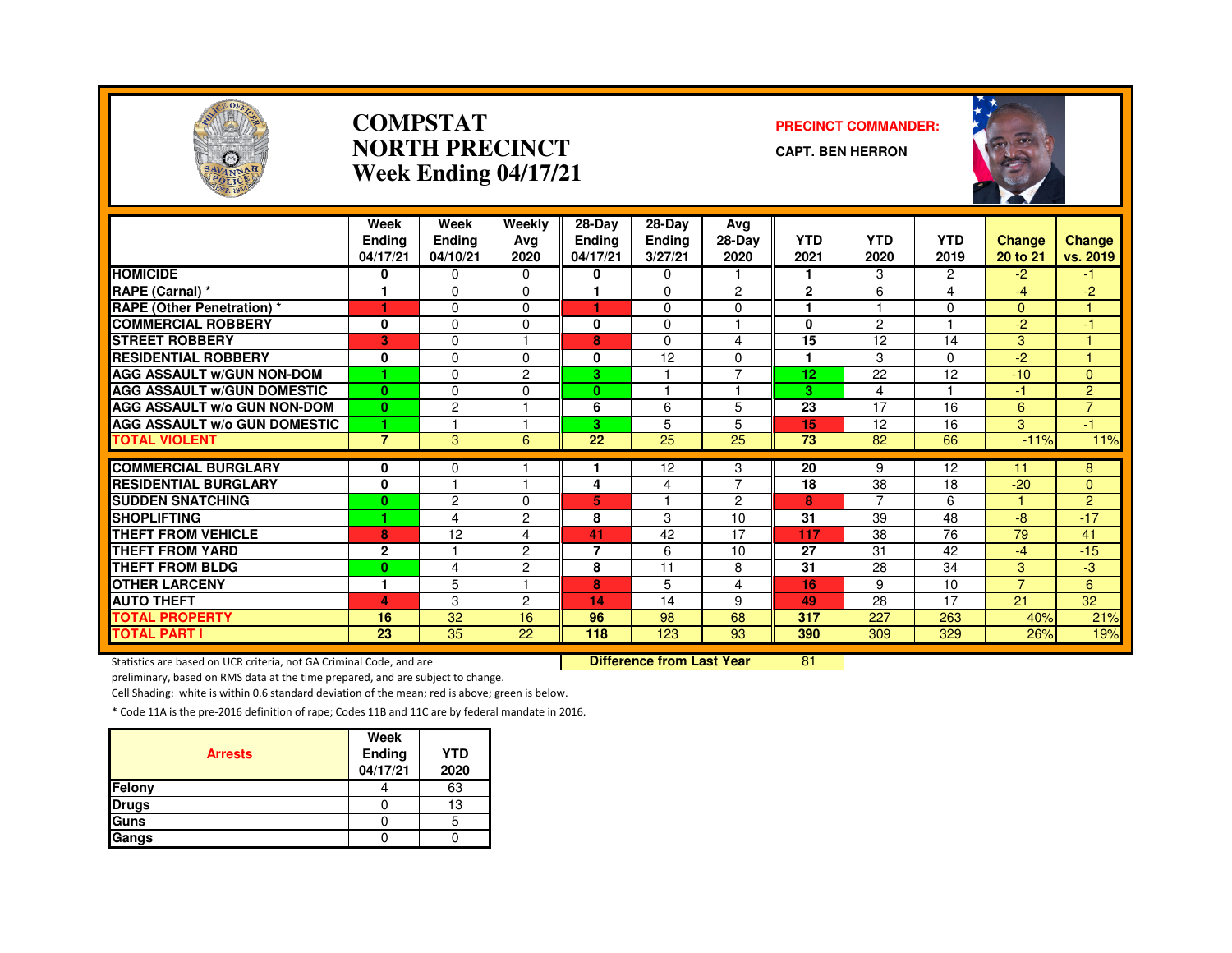

#### **COMPSTATCENTRAL PRECINCTWeek Ending 04/17/21**

#### **PRECINCT COMMANDER:**

**CAPT. TONYA REID**



|                                                           | Week           | Week           | Weekly         | 28-Day         | $28-Dav$             | Avg      |            |                      |                      |                |                |
|-----------------------------------------------------------|----------------|----------------|----------------|----------------|----------------------|----------|------------|----------------------|----------------------|----------------|----------------|
|                                                           | <b>Ending</b>  | <b>Ending</b>  | Avg            | <b>Ending</b>  | <b>Ending</b>        | 28-Day   | <b>YTD</b> | <b>YTD</b>           | <b>YTD</b>           | <b>Change</b>  | <b>Change</b>  |
|                                                           | 04/17/21       | 04/10/21       | 2020           | 04/17/21       | 3/27/21              | 2020     | 2021       | 2020                 | 2019                 | 20 to 21       | vs. 2019       |
| <b>HOMICIDE</b>                                           | 0              | $\Omega$       | $\Omega$       | 1.             | $\Omega$             |          | 3          | 8                    |                      | $-5$           | $\overline{2}$ |
| RAPE (Carnal) *                                           | 0              | $\Omega$       | $\Omega$       | 0              | $\overline{c}$       |          | 3          | 6                    | 3                    | -3             | $\mathbf{0}$   |
| <b>RAPE (Other Penetration) *</b>                         | 1              | $\Omega$       | $\Omega$       | $\overline{2}$ | $\Omega$             | $\Omega$ | 3          |                      |                      | $\overline{2}$ | $\overline{2}$ |
| <b>COMMERCIAL ROBBERY</b>                                 | 0              | $\Omega$       | $\Omega$       | 0              | $\Omega$             |          | 3          | $\overline{c}$       | $\overline{2}$       |                |                |
| <b>STREET ROBBERY</b>                                     | 1              | $\Omega$       |                | $\overline{2}$ | 3                    | 3        | 11         | 12                   | 13                   | $-1$           | $-2$           |
| <b>RESIDENTIAL ROBBERY</b>                                | 0              |                | $\Omega$       | $\overline{2}$ | ٠                    | н        | 3          | 3                    |                      | $\mathbf{0}$   | $\overline{2}$ |
| <b>AGG ASSAULT W/GUN NON-DOM</b>                          |                | и              | $\overline{2}$ | 5.             | 9                    | 6        | 29         | 22                   | 21                   | $\overline{7}$ | 8              |
| <b>AGG ASSAULT w/GUN DOMESTIC</b>                         | 1              | $\Omega$       | $\Omega$       | 1.             | $\Omega$             |          |            | 3                    | 4                    | $-2$           | -3             |
| <b>AGG ASSAULT W/o GUN NON-DOM</b>                        | $\overline{2}$ |                |                | 4              | 5                    | 4        | 11         | 11                   | 10                   | $\mathbf{0}$   |                |
| <b>AGG ASSAULT W/o GUN DOMESTIC</b>                       | 2              |                |                | 5.             | 5                    | 5        | 16         | 26                   | 21                   | $-10$          | $-5$           |
| <b>TOTAL VIOLENT</b>                                      | 8              | 4              | 6              | 22             | 25                   | 24       | 83         | 94                   | 77                   | $-12%$         | 8%             |
|                                                           |                |                |                |                |                      |          |            |                      |                      |                |                |
| <b>COMMERCIAL BURGLARY</b><br><b>RESIDENTIAL BURGLARY</b> | $\mathbf{2}$   | $\Omega$       |                | 3<br>12        | $\overline{2}$<br>17 | 4        | 15         | 13                   | 12                   | 2              | 3<br>$-7$      |
|                                                           | $\overline{2}$ |                |                |                |                      | 11       | 43         | 61                   | 50                   | $-18$          |                |
| <b>SUDDEN SNATCHING</b>                                   | $\bf{0}$       | $\Omega$       | $\Omega$<br>3  | $\mathbf{0}$   | $\Omega$<br>16       | 12       | 48         | $\overline{c}$<br>55 | $\overline{c}$<br>74 | $-1$           | $-1$           |
| <b>SHOPLIFTING</b>                                        | $\overline{2}$ | 2              |                | 8              |                      |          |            |                      |                      | $-77$          | $-26$          |
| <b>THEFT FROM VEHICLE</b>                                 | 4              | 4              | 4              | 12<br>14       | 18                   | 16       | 63<br>34   | 55                   | 72<br>60             | 8<br>$-10$     | -9<br>$-26$    |
| <b>THEFT FROM YARD</b>                                    | 5              | 3              | 3              |                | 4<br>$\overline{7}$  | 11       |            | 44                   |                      |                |                |
| <b>THEFT FROM BLDG</b>                                    | $\bf{0}$       |                | $\overline{2}$ | 4              |                      | 8        | 21         | 25                   | 40                   | $-4$           | $-19$          |
| <b>OTHER LARCENY</b>                                      | 1              | $\overline{2}$ |                | 7              | 11                   | 5        | 26         | 17                   | 23                   | 9              | 3              |
| <b>AUTO THEFT</b>                                         | 5              | 3              | 3              | 11             | 8                    | 12       | 34         | 38                   | 41                   | $-4$           | $-7$           |
| <b>TOTAL PROPERTY</b>                                     | 21             | 16             | 18             | 71             | 83                   | 80       | 285        | 310                  | 374                  | $-8%$          | $-24%$         |
| <b>TOTAL PART I</b>                                       | 29             | 20             | 24             | 93             | 108                  | 104      | 368        | 404                  | 451                  | $-9%$          | $-18%$         |

Statistics are based on UCR criteria, not GA Criminal Code, and are **Difference from Last Year** 

-36

preliminary, based on RMS data at the time prepared, and are subject to change.

Cell Shading: white is within 0.6 standard deviation of the mean; red is above; green is below.

| <b>Arrests</b> | Week<br>Ending<br>04/17/21 | <b>YTD</b><br>2020 |
|----------------|----------------------------|--------------------|
| Felony         | 13                         | 144                |
| <b>Drugs</b>   | З                          | 53                 |
| Guns           |                            | 20                 |
| Gangs          |                            |                    |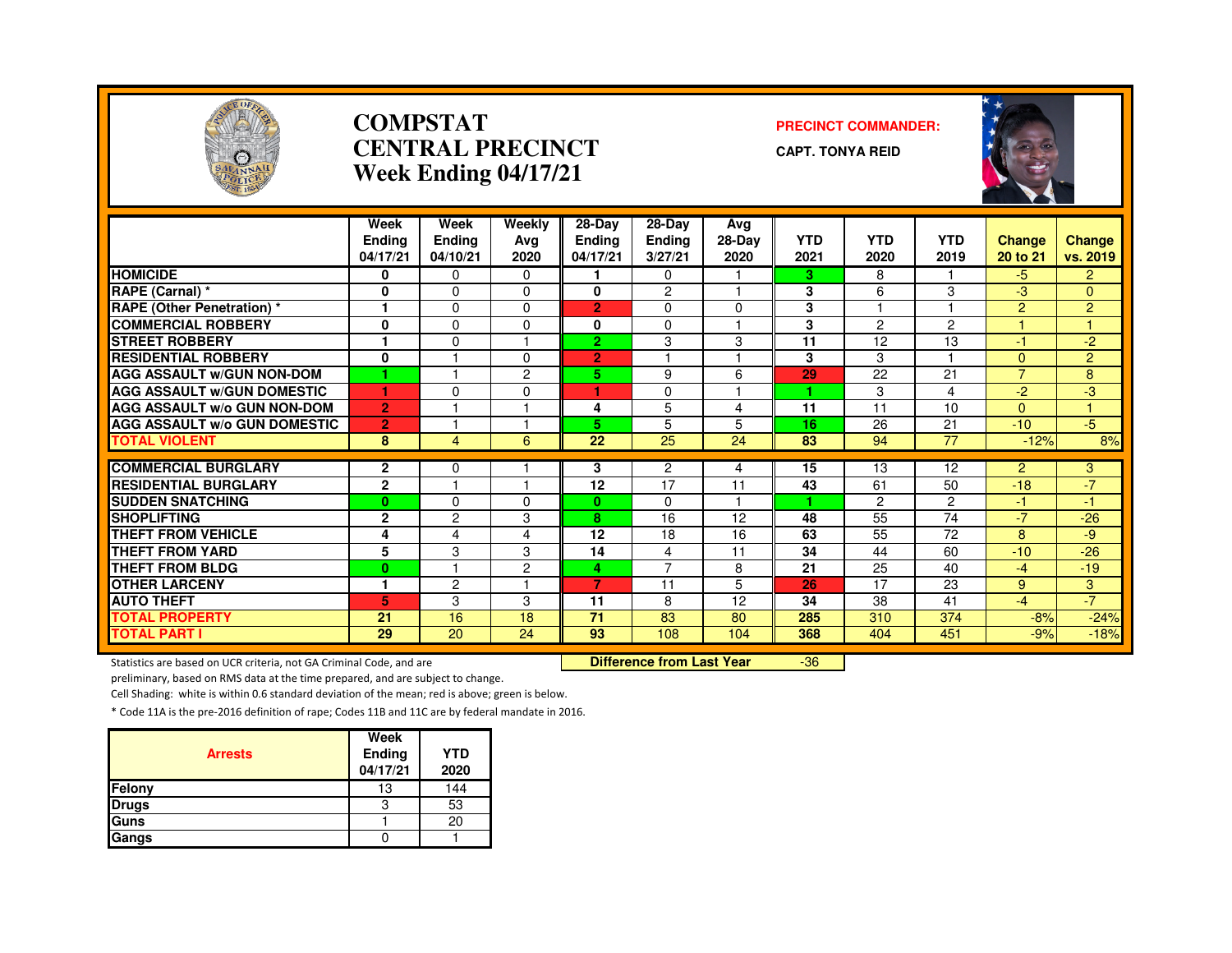

#### **COMPSTATSOUTH PRECINCTWeek Ending 04/17/21**

#### **PRECINCT COMMANDER:**

**CAPT. ALEX TOBAR**



|                                     | Week<br><b>Endina</b><br>04/17/21 | Week<br><b>Ending</b><br>04/10/21 | Weekly<br>Ava<br>2020 | $28-Dav$<br><b>Ending</b><br>04/17/21 | $28$ -Day<br><b>Ending</b><br>3/27/21 | Avg<br>28-Day<br>2020 | <b>YTD</b><br>2021 | <b>YTD</b><br>2020 | <b>YTD</b><br>2019 | <b>Change</b><br>20 to 21 | Change<br>vs. 2019   |
|-------------------------------------|-----------------------------------|-----------------------------------|-----------------------|---------------------------------------|---------------------------------------|-----------------------|--------------------|--------------------|--------------------|---------------------------|----------------------|
| <b>HOMICIDE</b>                     | 0                                 | $\Omega$                          | 0                     |                                       |                                       | $\Omega$              | 3                  | $\overline{2}$     | 4                  |                           | $\blacktriangleleft$ |
| RAPE (Carnal) *                     |                                   | $\Omega$                          | $\Omega$              |                                       |                                       |                       | 3                  | 5                  | 4                  | $-2$                      | $-1$                 |
| <b>RAPE (Other Penetration)</b> *   | 1                                 | $\Omega$                          | 0                     | и                                     |                                       |                       | з                  | 4                  | 0                  | $-1$                      | 3                    |
| <b>COMMERCIAL ROBBERY</b>           | 0                                 | $\Omega$                          | 0                     | $\mathbf{0}$                          | 0                                     | 2                     | $\overline{2}$     | 9                  | 3                  | $-7$                      | -1                   |
| <b>STREET ROBBERY</b>               | 1                                 | $\Omega$                          |                       | $\mathbf{2}$                          | 2                                     | 2                     | 8                  | 10                 | 6                  | $-2$                      | $\overline{2}$       |
| <b>RESIDENTIAL ROBBERY</b>          | 0                                 |                                   | $\Omega$              |                                       | 3                                     |                       | 6                  | 3                  | $\Omega$           | 3                         | 6                    |
| <b>AGG ASSAULT W/GUN NON-DOM</b>    |                                   | $\overline{c}$                    |                       | 5                                     | 5                                     | 5                     | 17                 | 15                 | 11                 | $\overline{2}$            | 6                    |
| <b>AGG ASSAULT W/GUN DOMESTIC</b>   | $\bf{0}$                          | $\Omega$                          | $\Omega$              | $\bf{0}$                              | 2                                     |                       | $\overline{2}$     | 3                  | 5                  | $-1$                      | -3                   |
| <b>AGG ASSAULT w/o GUN NON-DOM</b>  | $\bf{0}$                          |                                   |                       | $\mathbf{2}$                          | 8                                     | 3                     | 15                 | 8                  | 11                 | $\overline{7}$            | 4                    |
| <b>AGG ASSAULT w/o GUN DOMESTIC</b> | и                                 | $\overline{c}$                    |                       | 8                                     | $\overline{7}$                        | 5                     | 26                 | 16                 | 15                 | 10                        | 11                   |
| <b>TOTAL VIOLENT</b>                | 5                                 | 6                                 | 5                     | 21                                    | 30                                    | 20                    | 85                 | 75                 | 59                 | 13%                       | 44%                  |
| <b>COMMERCIAL BURGLARY</b>          |                                   |                                   |                       | 5                                     | 8                                     | 3                     | 25                 | 8                  | 19                 | 17                        | 6                    |
| <b>RESIDENTIAL BURGLARY</b>         | $\mathbf{0}$                      | $\Omega$                          |                       | 0                                     | 4                                     | 8                     | 12                 | 29                 | 16                 | $-17$                     | $-4$                 |
| <b>SUDDEN SNATCHING</b>             | 1                                 | 0                                 | 0                     | ٠                                     | $\Omega$                              |                       | 3                  |                    | 4                  | $\overline{2}$            | -1                   |
| <b>SHOPLIFTING</b>                  | 5                                 | 3                                 | 7                     | 22                                    | 45                                    | 27                    | 146                | 112                | 230                | 34                        | $-84$                |
| <b>THEFT FROM VEHICLE</b>           | 6                                 | 11                                | 6                     | 28                                    | 15                                    | 22                    | 77                 | 93                 | 93                 | $-16$                     | $-16$                |
| <b>THEFT FROM YARD</b>              | $\bf{0}$                          | $\overline{c}$                    | 2                     | 3                                     | 10                                    | $\overline{7}$        | 22                 | 20                 | 22                 | $\overline{2}$            | $\Omega$             |
| <b>THEFT FROM BLDG</b>              | 5                                 | 3                                 | 3                     | 10                                    | $\overline{7}$                        | 10                    | 39                 | 39                 | 49                 | $\Omega$                  | $-10$                |
| <b>OTHER LARCENY</b>                | $\overline{2}$                    | 3                                 |                       | 6                                     | 3                                     | 4                     | 16                 | 8                  | 9                  | 8                         | $\overline{7}$       |
| <b>AUTO THEFT</b>                   | 4                                 | $\overline{c}$                    | $\overline{c}$        | 10                                    | 10                                    | 10                    | 36                 | 20                 | 37                 | 16                        | $-1$                 |
| <b>TOTAL PROPERTY</b>               | 24                                | 25                                | 22                    | 85                                    | 102                                   | 92                    | 376                | 330                | 479                | 14%                       | $-22%$               |
| <b>TOTAL PART I</b>                 | 29                                | 31                                | 26                    | 106                                   | 132                                   | 112                   | 461                | 405                | 538                | 14%                       | $-14%$               |

Statistics are based on UCR criteria, not GA Criminal Code, and are **Difference from Last Year** 

<sup>56</sup>

preliminary, based on RMS data at the time prepared, and are subject to change.

Cell Shading: white is within 0.6 standard deviation of the mean; red is above; green is below.

| <b>Arrests</b> | Week<br>Ending<br>04/17/21 | <b>YTD</b><br>2020 |
|----------------|----------------------------|--------------------|
| Felony         |                            | 81                 |
| <b>Drugs</b>   |                            | 39                 |
| Guns           |                            |                    |
| Gangs          |                            |                    |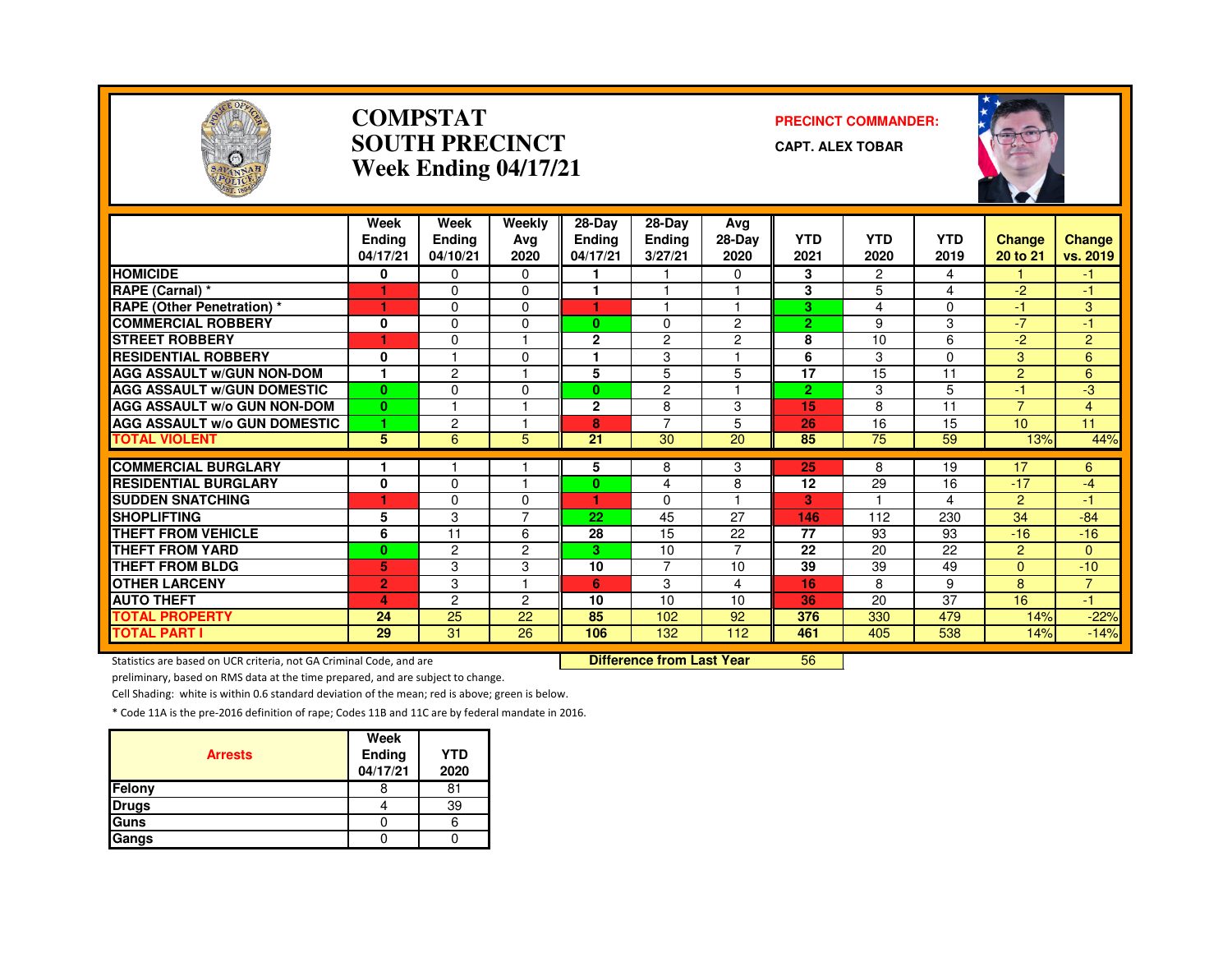

#### **COMPSTATEAST PRECINCTWeek Ending 04/17/21**

#### **PRECINCT COMMANDER:**

**CAPT. SHINITA YOUNG**



|                                     | Week           | Week           | Weekly         | $28-Dav$     | 28-Day         | Avg            |                |                |                |          |                |
|-------------------------------------|----------------|----------------|----------------|--------------|----------------|----------------|----------------|----------------|----------------|----------|----------------|
|                                     | <b>Endina</b>  | <b>Ending</b>  | Avg            | Ending       | <b>Ending</b>  | $28-Dav$       | <b>YTD</b>     | <b>YTD</b>     | <b>YTD</b>     | Change   | <b>Change</b>  |
|                                     | 04/17/21       | 04/10/21       | 2020           | 04/17/21     | 3/27/21        | 2020           | 2021           | 2020           | 2019           | 20 to 21 | vs. 2019       |
| <b>HOMICIDE</b>                     | 0              | $\Omega$       | $\Omega$       | 0            |                | $\Omega$       | $\mathbf{2}$   | $\Omega$       |                | 2        |                |
| RAPE (Carnal) *                     | 0              | 0              | $\Omega$       |              |                | 0              | 3              | $\Omega$       | 4              | 3        | -1             |
| <b>RAPE (Other Penetration) *</b>   | $\mathbf{0}$   | $\Omega$       | $\Omega$       | $\mathbf{0}$ | $\Omega$       | 4              | 1              | $\overline{c}$ | 0              | $-1$     | м              |
| <b>COMMERCIAL ROBBERY</b>           | 0              | 0              | $\Omega$       | 0            | $\overline{c}$ |                | 3              | 3              |                | $\Omega$ | $\overline{2}$ |
| <b>STREET ROBBERY</b>               | 0              |                |                | $\mathbf{2}$ | 3              | $\overline{c}$ | $\overline{7}$ |                | 12             | $\Omega$ | $-5$           |
| <b>RESIDENTIAL ROBBERY</b>          | $\bf{0}$       | 0              | $\Omega$       | 0            |                | 0              | 4              |                | $\overline{2}$ | 3        | $\overline{2}$ |
| <b>AGG ASSAULT W/GUN NON-DOM</b>    |                |                | $\overline{c}$ | 4            | 9              | $\overline{7}$ | 24             | 14             | 19             | 10       | 5              |
| <b>AGG ASSAULT W/GUN DOMESTIC</b>   | 0              | 0              | $\Omega$       | $\bf{0}$     |                | и              | $\overline{2}$ | 4              | 3              | $-2$     | $-1$           |
| AGG ASSAULT w/o GUN NON-DOM         | 1              | $\overline{c}$ |                | 10           | 4              | 5              | 21             | 18             | 14             | 3        | $\overline{7}$ |
| <b>AGG ASSAULT W/o GUN DOMESTIC</b> | $\overline{2}$ | $\overline{c}$ |                | 8            | 8              | 6              | 22             | 27             | 22             | -5       | $\Omega$       |
| <b>TOTAL VIOLENT</b>                | 4              | 6              | 6              | 25           | 30             | 24             | 89             | 76             | 78             | 17%      | 14%            |
| <b>COMMERCIAL BURGLARY</b>          | 0              | 0              |                | 0            |                | $\overline{2}$ | $\overline{7}$ | 10             | 4              | $-3$     | 3              |
| <b>RESIDENTIAL BURGLARY</b>         | 3              | $\overline{c}$ | 0              | 9            | 4<br>12        | 11             | 41             | 46             | 64             | $-5$     | $-23$          |
| <b>SUDDEN SNATCHING</b>             | 0              | 0              | $\Omega$       | $\mathbf{0}$ | $\Omega$       | $\Omega$       | $\mathbf{0}$   | 2              | 4              | $-2$     | $-4$           |
| <b>SHOPLIFTING</b>                  | 8              | 11             | 4              | 41           | 20             | 16             | 85             | 101            | 78             | $-16$    | $\overline{7}$ |
| <b>THEFT FROM VEHICLE</b>           |                | 3              | 5              | 14           | 16             | 19             | 51             | 91             | 113            | $-40$    | $-62$          |
| <b>THEFT FROM YARD</b>              | 6<br>1         |                | $\overline{c}$ | 6            |                |                | 20             | 33             | 36             | $-13$    | $-16$          |
|                                     |                |                |                |              | 4              | 9              |                |                |                |          |                |
| <b>THEFT FROM BLDG</b>              | $\mathbf{2}$   | 2              | $\overline{c}$ | 6            | 9              | 10             | 32             | 51             | 46             | $-19$    | $-14$          |
| <b>OTHER LARCENY</b>                | 1              | $\overline{c}$ |                | 8            | 5              | 5              | 20             | 16             | 20             | 4        | $\Omega$       |
| <b>AUTO THEFT</b>                   | 3              | 4              | $\overline{2}$ | 10           | 14             | 9              | 39             | 25             | 41             | 14       | $-2$           |
| <b>TOTAL PROPERTY</b>               | 24             | 25             | 18             | 94           | 84             | 81             | 295            | 375            | 406            | $-21%$   | $-27%$         |
| <b>TOTAL PART I</b>                 | 28             | 31             | 24             | 119          | 114            | 104            | 384            | 451            | 484            | $-15%$   | $-21%$         |

Statistics are based on UCR criteria, not GA Criminal Code, and are **Difference from Last Year** 

-67

preliminary, based on RMS data at the time prepared, and are subject to change.

Cell Shading: white is within 0.6 standard deviation of the mean; red is above; green is below.

| <b>Arrests</b> | Week<br>Ending<br>04/17/21 | <b>YTD</b><br>2020 |
|----------------|----------------------------|--------------------|
| Felony         | 12                         | 33                 |
| <b>Drugs</b>   | 2                          | 24                 |
| Guns           | 6                          | 43                 |
| Gangs          |                            |                    |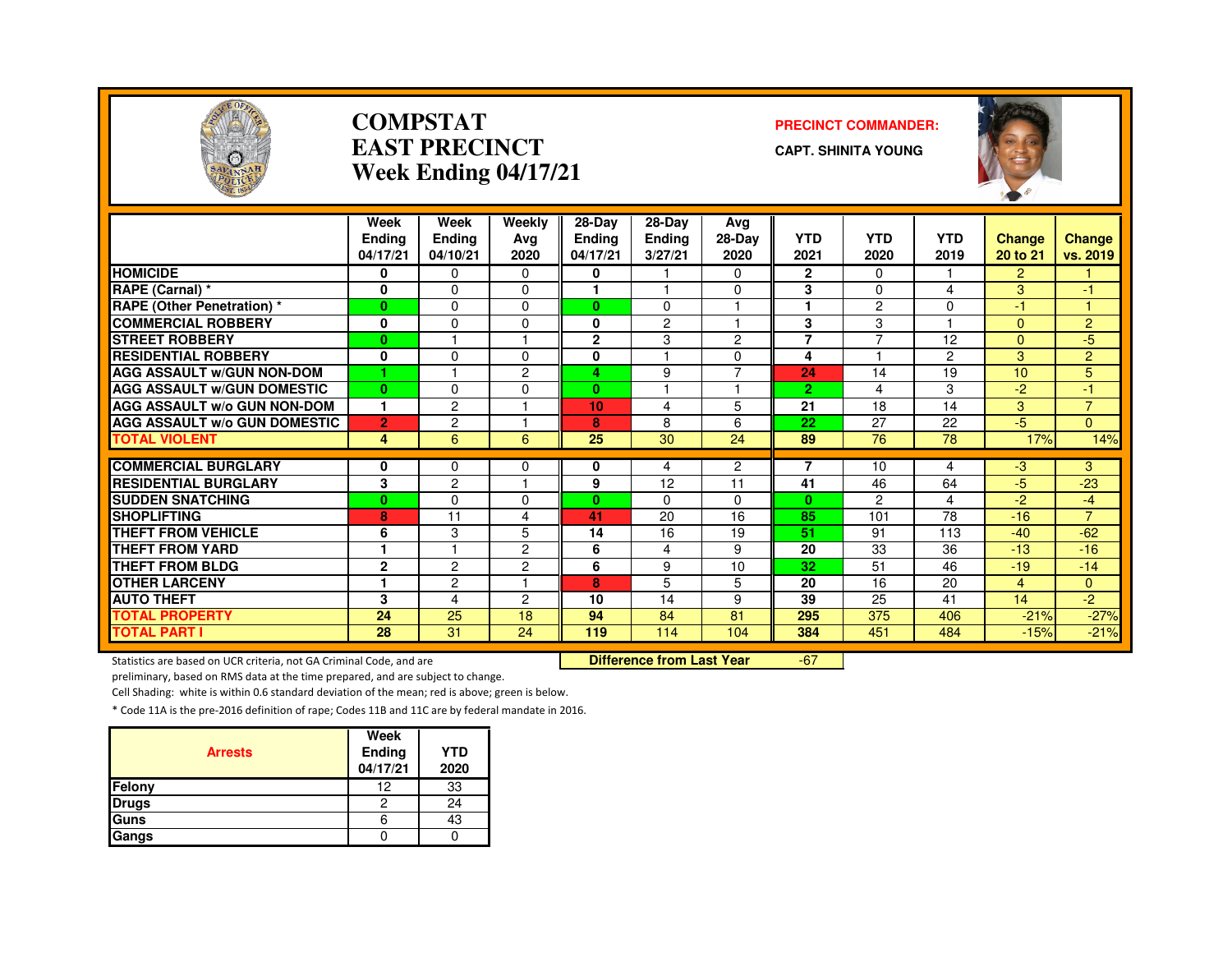# **BEAT 21 North PrecinctWeek Ending 04/17/21**

|                                     |               |                           | <b>Last 4 Weeks</b> |                 | 28 Days        | 28 Day  |                |                |                |                      |                |
|-------------------------------------|---------------|---------------------------|---------------------|-----------------|----------------|---------|----------------|----------------|----------------|----------------------|----------------|
|                                     | <b>Endina</b> | <b>Ending</b>             | <b>Endina</b>       | <b>Endina</b>   | <b>Endina</b>  | Average | <b>YTD</b>     | <b>YTD</b>     | <b>YTD</b>     | <b>Change</b>        | <b>Change</b>  |
|                                     | 03/27/21      | 04/03/21                  | 04/10/21            | 04/17/21        | 04/17/21       | 2020    | 2021           | 2020           | 2019           | 20 to 21             | vs. 2019       |
| <b>HOMICIDE</b>                     | $\mathbf{0}$  | $\Omega$                  | $\Omega$            | $\Omega$        | $\Omega$       | 0.0     | $\mathbf{0}$   | $\Omega$       | $\Omega$       | $\Omega$             | $\Omega$       |
| RAPE (Carnal) *                     | 0             | $\Omega$                  | $\Omega$            | $\Omega$        | $\Omega$       | 0.2     | $\mathbf{1}$   | $\mathbf{1}$   | $\mathbf{1}$   | $\Omega$             | $\Omega$       |
| <b>RAPE (Other Penetration) *</b>   | $\Omega$      | $\Omega$                  | $\Omega$            | $\Omega$        | $\Omega$       | 0.0     | $\Omega$       | $\Omega$       | $\Omega$       | $\Omega$             | $\Omega$       |
| <b>COMMERCIAL ROBBERY</b>           | $\Omega$      | $\Omega$                  | $\Omega$            | $\Omega$        | $\Omega$       | 0.0     | $\Omega$       | $\Omega$       | $\Omega$       | $\Omega$             | $\Omega$       |
| <b>STREET ROBBERY</b>               | $\Omega$      | $\Omega$                  | $\Omega$            | $\Omega$        | $\Omega$       | 0.4     | $\Omega$       | $\overline{2}$ | $\Omega$       | $-2$                 | $\Omega$       |
| <b>RESIDENTIAL ROBBERY</b>          | 0             | $\mathbf{0}$              | 0                   | 0               | $\mathbf{0}$   | 0.0     | $\Omega$       | 0              | 0              | $\Omega$             | $\Omega$       |
| <b>AGG ASSAULT w/GUN NON-DOM</b>    | $\Omega$      | $\Omega$                  | $\Omega$            | $\Omega$        | $\Omega$       | 0.4     | $\Omega$       | $\overline{2}$ | $\Omega$       | $-2$                 | $\Omega$       |
| <b>AGG ASSAULT W/GUN DOMESTIC</b>   | $\Omega$      | $\Omega$                  | $\Omega$            | $\Omega$        | $\Omega$       | 0.2     | $\Omega$       | $\Omega$       | $\Omega$       | $\Omega$             | $\Omega$       |
| <b>AGG ASSAULT W/o GUN NON-DOM</b>  | $\Omega$      | $\Omega$                  | $\Omega$            | $\Omega$        | $\Omega$       | 0.1     | $\Omega$       | $\Omega$       | $\Omega$       | $\Omega$             | $\Omega$       |
| <b>AGG ASSAULT W/o GUN DOMESTIC</b> | $\mathbf{0}$  | $\Omega$                  | 0                   | $\mathbf{1}$    | $\mathbf{1}$   | 1.2     | 3              | 4              | 0              | $-1$                 | 3              |
| <b>TOTAL VIOLENT</b>                | $\mathbf{0}$  | $\mathbf{0}$              | $\mathbf{0}$        | $\mathbf{1}$    | $\mathbf{1}$   | 2.5     | $\overline{4}$ | 9              | $\mathbf{1}$   | $-56%$               | 300%           |
| <b>COMMERCIAL BURGLARY</b>          | $\Omega$      | $\Omega$                  | $\Omega$            | $\Omega$        | $\Omega$       | 0.2     | $\mathbf{1}$   | $\mathbf{1}$   | $\mathbf{1}$   | $\Omega$             | $\Omega$       |
| <b>RESIDENTIAL BURGLARY</b>         | $\mathbf{1}$  | $\Omega$                  | $\Omega$            | $\Omega$        | 1              | 0.8     | 3              | 3              | $\overline{7}$ | $\Omega$             | $-4$           |
| <b>SUDDEN SNATCHING</b>             | 0             | $\mathbf{0}$              | $\Omega$            | 0               | $\mathbf{0}$   | 0.2     | $\Omega$       | $\Omega$       | 0              | $\Omega$             | $\Omega$       |
| <b>SHOPLIFTING</b>                  | $\Omega$      | $\Omega$                  | $\mathbf{1}$        | $\Omega$        | $\mathbf{1}$   | 0.2     | $\overline{2}$ | $\mathbf{1}$   | 4              | $\blacktriangleleft$ | $-2$           |
| <b>THEFT FROM VEHICLE</b>           | $\Omega$      | $\Omega$                  | $\Omega$            | $\mathbf{1}$    | $\mathbf{1}$   | 1.0     | 10             | $\mathbf{1}$   | 11             | 9                    | $-1$           |
| <b>THEFT FROM YARD</b>              | $\Omega$      | $\Omega$                  | $\Omega$            | $\Omega$        | $\Omega$       | 0.5     | $\mathbf{1}$   | $\Omega$       | $\overline{2}$ | 1                    | $-1$           |
| <b>THEFT FROM BLDG</b>              | $\Omega$      | $\mathbf{1}$              | $\mathbf{1}$        | $\Omega$        | $\overline{2}$ | 0.7     | 6              | $\overline{2}$ | $\overline{2}$ | $\overline{4}$       | $\overline{4}$ |
| <b>OTHER LARCENY</b>                | 0             | $\mathbf{0}$              | $\mathbf{1}$        | 0               | $\mathbf{1}$   | 0.2     | $\mathbf{1}$   | $\Omega$       | 0              | $\overline{1}$       | $\overline{1}$ |
| <b>AUTO THEFT</b>                   | $\Omega$      | $\Omega$                  | $\Omega$            | $\Omega$        | $\Omega$       | 0.6     | $\overline{2}$ | $\Omega$       | 3              | $\overline{2}$       | $-1$           |
| <b>TOTAL PROPERTY</b>               | $\mathbf{1}$  | $\mathbf{1}$              | $\overline{3}$      | $\mathbf{1}$    | 6              | 4.4     | 26             | 8              | 30             | 225%                 | $-13%$         |
| <b>TOTAL PART I</b>                 | $\mathbf{1}$  | $\mathbf{1}$              | $\overline{3}$      | $\overline{2}$  | $\overline{7}$ | 6.8     | 30             | 17             | 31             | 76%                  | $-3%$          |
|                                     |               | Difference from Last Vear |                     | 12 <sub>1</sub> |                |         |                |                |                |                      |                |

 **Difference from Last Year**r 13

Statistics are based on UCR criteria, not GA Criminal Code.

\* Rape Code 11A is the historical definition of rape (aka Legacy Rape); Rape Codes 11B and 11C are those moved from Part II to Part I in 2017.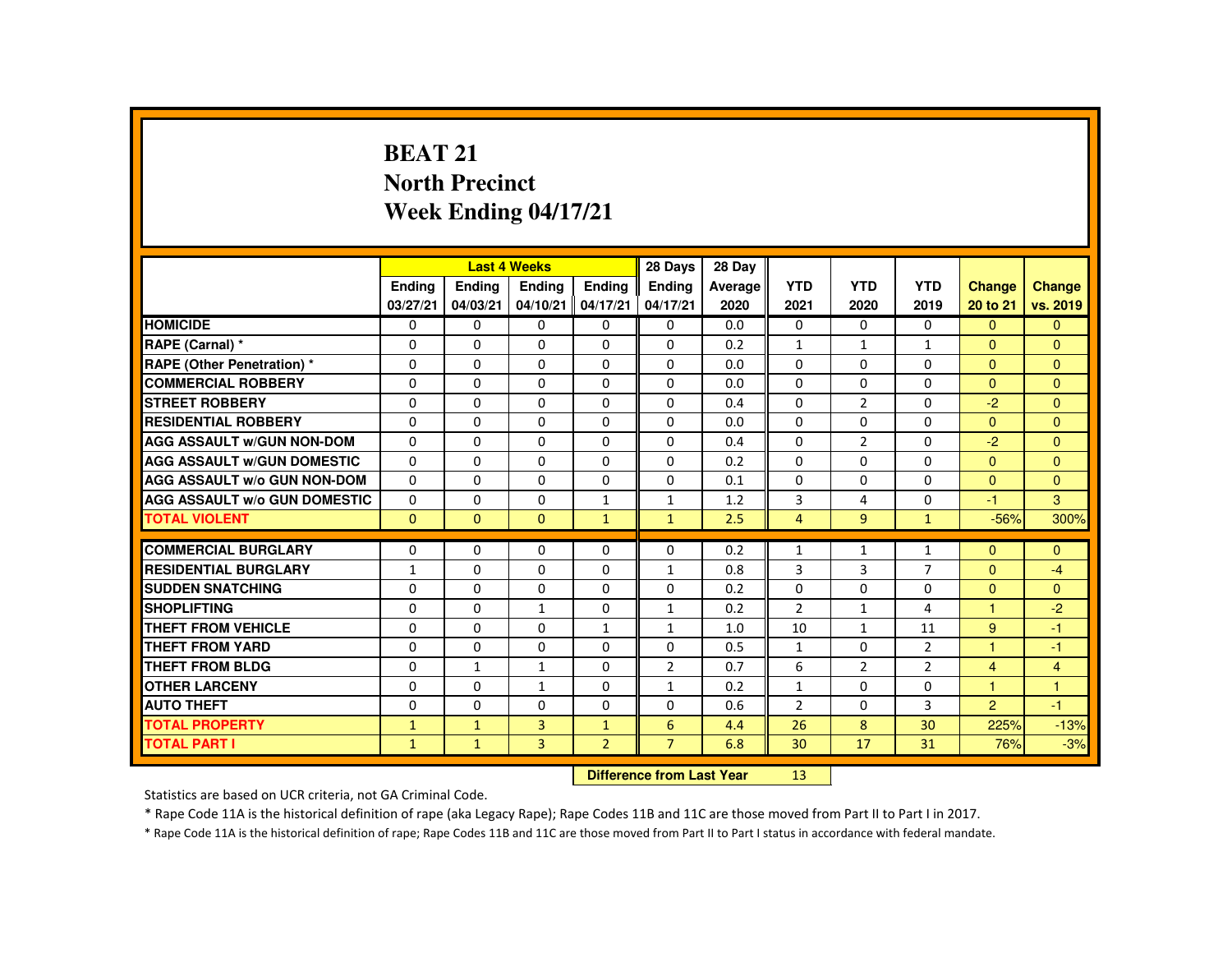# **BEAT 22 North PrecinctWeek Ending 04/17/21**

|                                     |                           |                | <b>Last 4 Weeks</b> |               | 28 Days        | 28 Day  |                |                |                |                |                |
|-------------------------------------|---------------------------|----------------|---------------------|---------------|----------------|---------|----------------|----------------|----------------|----------------|----------------|
|                                     | <b>Endina</b>             | <b>Endina</b>  | <b>Endina</b>       | <b>Endina</b> | <b>Endina</b>  | Average | <b>YTD</b>     | <b>YTD</b>     | <b>YTD</b>     | <b>Change</b>  | Change         |
|                                     | 03/27/21                  | 04/03/21       | 04/10/21            | 04/17/21      | 04/17/21       | 2020    | 2021           | 2020           | 2019           | 20 to 21       | vs. 2019       |
| <b>HOMICIDE</b>                     | $\mathbf{0}$              | $\mathbf{0}$   | 0                   | 0             | 0              | 0.2     | 0              | $\mathbf{1}$   | $\mathbf{1}$   | $-1$           | $-1$           |
| RAPE (Carnal) *                     | $\Omega$                  | $\Omega$       | $\Omega$            | $\Omega$      | $\Omega$       | 0.2     | $\Omega$       | $\mathbf{1}$   | $\Omega$       | $-1$           | $\Omega$       |
| <b>RAPE (Other Penetration) *</b>   | 0                         | $\mathbf{0}$   | $\Omega$            | 0             | 0              | 0.1     | 0              | $\mathbf{1}$   | 0              | $-1$           | $\mathbf{0}$   |
| <b>COMMERCIAL ROBBERY</b>           | $\Omega$                  | $\Omega$       | $\Omega$            | $\Omega$      | $\Omega$       | 0.1     | $\Omega$       | $\Omega$       | $\Omega$       | $\mathbf{0}$   | $\Omega$       |
| <b>STREET ROBBERY</b>               | $\Omega$                  | $\Omega$       | $\Omega$            | $\Omega$      | $\Omega$       | 0.5     | $\Omega$       | $\Omega$       | $\overline{3}$ | $\Omega$       | $-3$           |
| <b>RESIDENTIAL ROBBERY</b>          | $\Omega$                  | $\Omega$       | $\Omega$            | $\Omega$      | $\Omega$       | 0.1     | $\Omega$       | $\mathbf{1}$   | $\Omega$       | $-1$           | $\Omega$       |
| <b>AGG ASSAULT W/GUN NON-DOM</b>    | $\Omega$                  | $\Omega$       | $\Omega$            | $\Omega$      | $\Omega$       | 2.6     | 4              | 11             | 5              | $-7$           | $-1$           |
| <b>AGG ASSAULT W/GUN DOMESTIC</b>   | $\Omega$                  | $\Omega$       | $\Omega$            | $\Omega$      | $\Omega$       | 0.2     | $\overline{2}$ | $\mathbf{1}$   | $\Omega$       | $\mathbf{1}$   | $\overline{c}$ |
| <b>AGG ASSAULT W/o GUN NON-DOM</b>  | $\Omega$                  | $\Omega$       | $\Omega$            | $\Omega$      | $\Omega$       | 0.5     | $\overline{2}$ | $\mathbf{1}$   | $\mathbf{1}$   | $\mathbf{1}$   | $\mathbf{1}$   |
| <b>AGG ASSAULT W/o GUN DOMESTIC</b> | $\mathbf{0}$              | 1              | 0                   | 0             | $\mathbf{1}$   | 0.7     | 3              | $\overline{2}$ | $\overline{7}$ | $\overline{1}$ | $-4$           |
| <b>TOTAL VIOLENT</b>                | $\Omega$                  | $\mathbf{1}$   | $\Omega$            | $\Omega$      | $\mathbf{1}$   | 5.0     | 11             | 19             | 17             | $-42%$         | $-35%$         |
| <b>COMMERCIAL BURGLARY</b>          | $\Omega$                  | $\Omega$       | $\Omega$            | $\Omega$      | $\Omega$       | 0.3     | $\overline{7}$ | $\mathbf{1}$   | $\overline{2}$ | 6              | 5              |
| <b>RESIDENTIAL BURGLARY</b>         | $\Omega$                  | $\Omega$       | $\Omega$            | $\Omega$      | $\Omega$       | 2.3     | $\overline{2}$ | 18             | 5              | $-16$          | $-3$           |
| <b>SUDDEN SNATCHING</b>             | $\Omega$                  | $\Omega$       | $\Omega$            | $\Omega$      | $\Omega$       | 0.1     | $\Omega$       | $\Omega$       | $\Omega$       | $\mathbf{0}$   | $\Omega$       |
| <b>SHOPLIFTING</b>                  | 0                         | $\Omega$       | $\Omega$            | $\Omega$      | $\Omega$       | 0.5     | $\overline{2}$ | 4              | 3              | $-2$           | $-1$           |
| THEFT FROM VEHICLE                  | $\mathbf{1}$              | $\mathbf{1}$   | $\mathbf{1}$        | $\Omega$      | $\overline{3}$ | 2.3     | 15             | 12             | 8              | 3              | $\overline{7}$ |
| <b>THEFT FROM YARD</b>              | $\Omega$                  | $\Omega$       | $\Omega$            | $\Omega$      | $\Omega$       | 0.9     | 4              | 5              | $\overline{7}$ | $-1$           | $-3$           |
| <b>THEFT FROM BLDG</b>              | 1                         | $\Omega$       | $\mathbf{1}$        | $\Omega$      | $\overline{2}$ | 1.1     | $\overline{7}$ | 5              | 6              | $\overline{2}$ | 1              |
| <b>OTHER LARCENY</b>                | $\Omega$                  | $\Omega$       | $\Omega$            | $\mathbf{1}$  | $\mathbf{1}$   | 0.6     | $\overline{2}$ | $\mathbf{1}$   | $\Omega$       | $\mathbf{1}$   | $\overline{2}$ |
| <b>AUTO THEFT</b>                   | $\mathbf{1}$              | $\mathbf{1}$   | $\Omega$            | $\Omega$      | $\overline{2}$ | 1.7     | 9              | $\overline{7}$ | 4              | $\overline{2}$ | 5              |
| <b>TOTAL PROPERTY</b>               | $\overline{3}$            | $\overline{2}$ | $\overline{2}$      | $\mathbf{1}$  | 8              | 9.8     | 48             | 53             | 35             | $-9%$          | 37%            |
| <b>TOTAL PART I</b>                 | 3                         | 3              | $\overline{2}$      | $\mathbf{1}$  | 9              | 14.8    | 59             | 72             | 52             | $-18%$         | 13%            |
|                                     | Difference from Lost Voor |                |                     |               |                |         |                |                |                |                |                |

 **Difference from Last Year**-13

Statistics are based on UCR criteria, not GA Criminal Code.

\* Rape Code 11A is the historical definition of rape (aka Legacy Rape); Rape Codes 11B and 11C are those moved from Part II to Part I in 2017.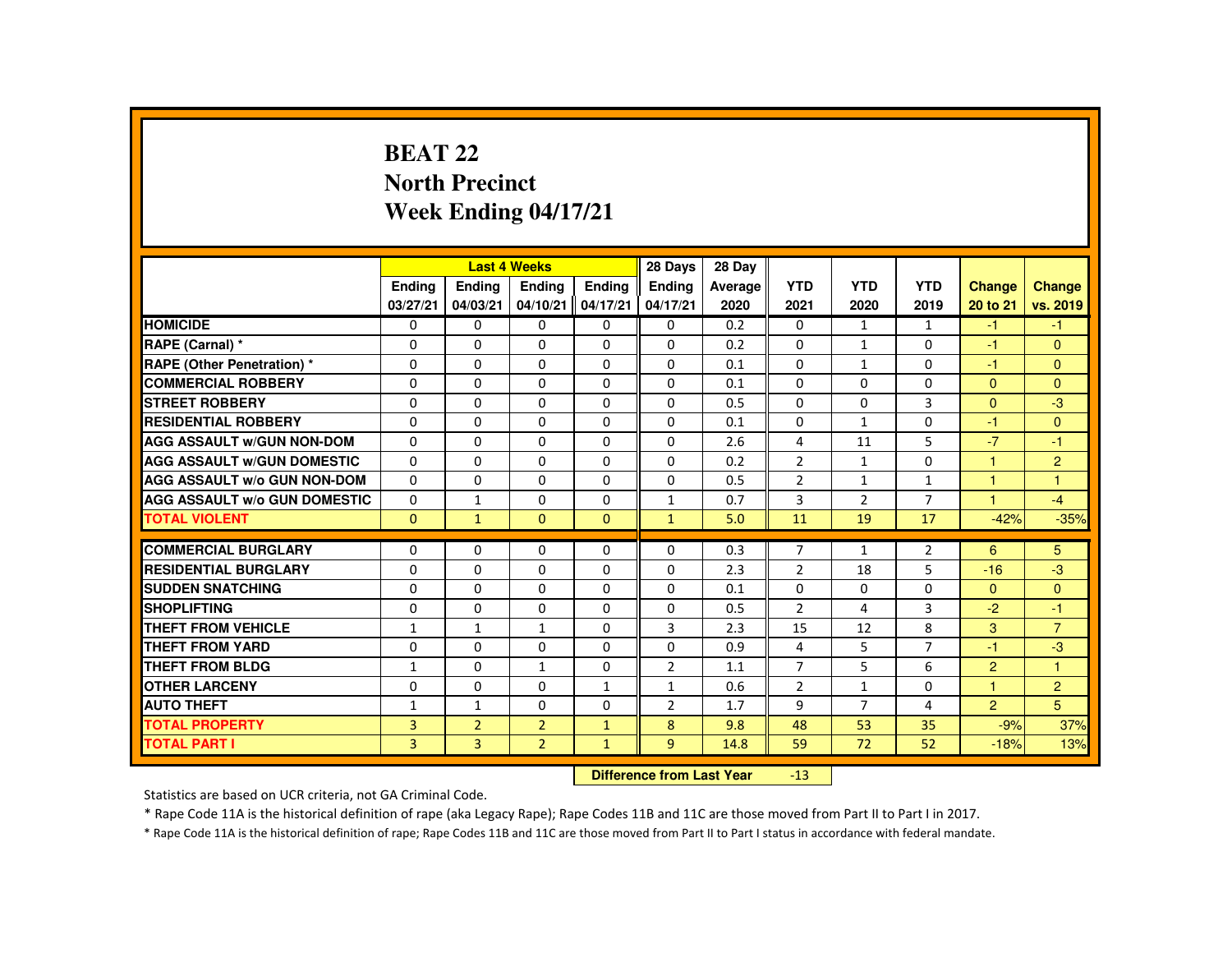# **BEAT 23 North PrecinctWeek Ending 04/17/21**

|                                     |                |                | <b>Last 4 Weeks</b> |               | 28 Days                   | 28 Day  |                |                |                |                |                |
|-------------------------------------|----------------|----------------|---------------------|---------------|---------------------------|---------|----------------|----------------|----------------|----------------|----------------|
|                                     | <b>Endina</b>  | <b>Endina</b>  | <b>Endina</b>       | <b>Endina</b> | <b>Endina</b>             | Average | <b>YTD</b>     | <b>YTD</b>     | <b>YTD</b>     | <b>Change</b>  | Change         |
|                                     | 03/27/21       | 04/03/21       | 04/10/21            | 04/17/21      | 04/17/21                  | 2020    | 2021           | 2020           | 2019           | 20 to 21       | vs. 2019       |
| <b>HOMICIDE</b>                     | $\mathbf{0}$   | $\mathbf{0}$   | 0                   | 0             | 0                         | 0.3     | 0              | $\mathbf{1}$   | $\mathbf{1}$   | $-1$           | $-1$           |
| RAPE (Carnal) *                     | $\Omega$       | $\Omega$       | $\Omega$            | $\Omega$      | $\Omega$                  | 0.2     | $\Omega$       | $\Omega$       | $\mathbf{1}$   | $\Omega$       | $-1$           |
| <b>RAPE (Other Penetration) *</b>   | 0              | $\mathbf{0}$   | $\Omega$            | 0             | 0                         | 0.2     | 0              | 0              | 0              | $\mathbf{0}$   | $\mathbf{0}$   |
| <b>COMMERCIAL ROBBERY</b>           | $\Omega$       | $\Omega$       | $\Omega$            | $\Omega$      | $\Omega$                  | 0.0     | $\Omega$       | $\Omega$       | $\Omega$       | $\Omega$       | $\Omega$       |
| <b>STREET ROBBERY</b>               | $\mathbf{1}$   | $\Omega$       | $\Omega$            | $\mathbf{1}$  | $\overline{2}$            | 0.3     | 6              | 5              | $\overline{2}$ | $\mathbf{1}$   | $\overline{4}$ |
| <b>RESIDENTIAL ROBBERY</b>          | $\Omega$       | $\Omega$       | $\Omega$            | $\Omega$      | $\Omega$                  | 0.0     | $\Omega$       | $\mathbf{1}$   | $\Omega$       | $-1$           | $\Omega$       |
| <b>AGG ASSAULT W/GUN NON-DOM</b>    | $\Omega$       | $\Omega$       | $\Omega$            | $\Omega$      | $\Omega$                  | 1.6     | $\overline{2}$ | $\mathbf{1}$   | 3              | $\mathbf{1}$   | $-1$           |
| <b>AGG ASSAULT W/GUN DOMESTIC</b>   | $\Omega$       | $\Omega$       | $\Omega$            | $\Omega$      | $\Omega$                  | 0.2     | 0              | $\overline{2}$ | $\Omega$       | $-2$           | $\mathbf{0}$   |
| <b>AGG ASSAULT W/o GUN NON-DOM</b>  | $\Omega$       | $\overline{2}$ | $\Omega$            | $\Omega$      | $\overline{2}$            | 0.4     | $\overline{2}$ | $\mathbf{1}$   | 5              | $\mathbf{1}$   | $-3$           |
| <b>AGG ASSAULT W/o GUN DOMESTIC</b> | $\mathbf{0}$   | 0              | 0                   | 0             | 0                         | 0.8     | 3              | $\mathbf{1}$   | $\mathbf{1}$   | $\overline{2}$ | $\overline{2}$ |
| <b>TOTAL VIOLENT</b>                | $\mathbf{1}$   | $\overline{2}$ | $\Omega$            | $\mathbf{1}$  | $\overline{4}$            | 3.9     | 13             | 12             | 13             | 8%             | 0%             |
| <b>COMMERCIAL BURGLARY</b>          | $\mathbf{1}$   | $\Omega$       | $\Omega$            | $\Omega$      | $\mathbf{1}$              | 0.7     | 6              | $\overline{2}$ | 3              | $\overline{4}$ | 3              |
| <b>RESIDENTIAL BURGLARY</b>         | $\Omega$       | $\Omega$       | $\Omega$            | $\Omega$      | $\Omega$                  | 1.6     | 3              | 6              | 4              | $-3$           | -1             |
| <b>SUDDEN SNATCHING</b>             | $\mathbf{1}$   | $\Omega$       | $\mathbf{1}$        | $\Omega$      | $\overline{2}$            | 0.2     | 3              | $\overline{2}$ | $\mathbf{1}$   | $\mathbf{1}$   | $\overline{2}$ |
| <b>SHOPLIFTING</b>                  | 0              | $\Omega$       | $\Omega$            | $\Omega$      | $\Omega$                  | 1.2     | $\Omega$       | 4              | $\overline{2}$ | $-4$           | $-2$           |
| THEFT FROM VEHICLE                  | $\overline{2}$ | $\mathbf{1}$   | $\Omega$            | $\Omega$      | $\overline{3}$            | 2.5     | 12             | $\overline{7}$ | $\overline{7}$ | 5              | 5              |
| <b>THEFT FROM YARD</b>              | $\Omega$       | $\Omega$       | $\Omega$            | $\Omega$      | $\Omega$                  | 2.3     | 3              | $\overline{7}$ | 3              | $-4$           | $\Omega$       |
| THEFT FROM BLDG                     | 0              | $\Omega$       | $\Omega$            | $\Omega$      | $\Omega$                  | 0.9     | $\overline{2}$ | 2              | 3              | $\Omega$       | $-1$           |
| <b>OTHER LARCENY</b>                | $\Omega$       | $\Omega$       | $\Omega$            | $\Omega$      | $\Omega$                  | 0.4     | $\overline{2}$ | $\Omega$       | $\Omega$       | $\overline{2}$ | $\overline{2}$ |
| <b>AUTO THEFT</b>                   | $\Omega$       | $\mathbf{1}$   | $\Omega$            | $\Omega$      | $\mathbf{1}$              | 1.5     | 6              | 3              | 6              | 3              | $\overline{0}$ |
| <b>TOTAL PROPERTY</b>               | $\overline{4}$ | $\overline{2}$ | $\mathbf{1}$        | $\Omega$      | $\overline{7}$            | 11.4    | 37             | 33             | 29             | 12%            | 28%            |
| <b>TOTAL PART I</b>                 | 5              | $\overline{4}$ | $\mathbf{1}$        | $\mathbf{1}$  | 11                        | 15.4    | 50             | 45             | 42             | 11%            | 19%            |
|                                     |                |                |                     |               | Difference from Loot Voor |         | E.             |                |                |                |                |

 **Difference from Last Year**r 5

Statistics are based on UCR criteria, not GA Criminal Code.

\* Rape Code 11A is the historical definition of rape (aka Legacy Rape); Rape Codes 11B and 11C are those moved from Part II to Part I in 2017.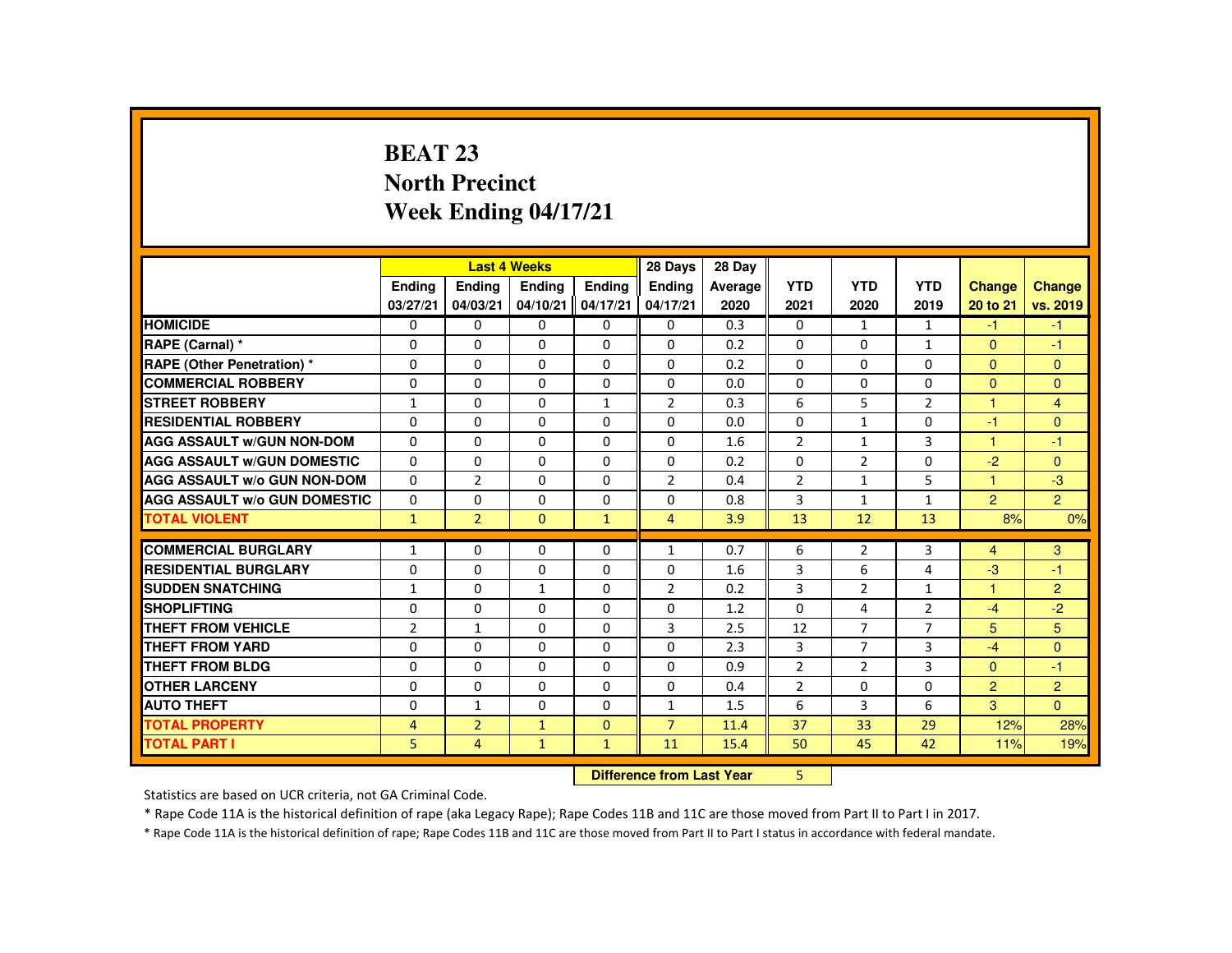# **BEAT 24 North PrecinctWeek Ending 04/17/21**

|                                     |                |                | <b>Last 4 Weeks</b>              |                | 28 Days        | 28 Day  |                |                |              |                |                |
|-------------------------------------|----------------|----------------|----------------------------------|----------------|----------------|---------|----------------|----------------|--------------|----------------|----------------|
|                                     | Ending         | Ending         | Ending                           | <b>Endina</b>  | <b>Endina</b>  | Average | <b>YTD</b>     | <b>YTD</b>     | <b>YTD</b>   | <b>Change</b>  | Change         |
|                                     | 03/27/21       | 04/03/21       | 04/10/21                         | 04/17/21       | 04/17/21       | 2020    | 2021           | 2020           | 2019         | 20 to 21       | vs. 2019       |
| <b>HOMICIDE</b>                     | 0              | $\Omega$       | $\mathbf{0}$                     | $\Omega$       | 0              | 0.1     | 0              | $\mathbf{1}$   | 0            | $-1$           | $\mathbf{0}$   |
| RAPE (Carnal) *                     | $\mathbf{0}$   | $\Omega$       | $\Omega$                         | $\mathbf{1}$   | $\mathbf{1}$   | 0.2     | $\Omega$       | $\Omega$       | $\Omega$     | $\mathbf{0}$   | $\Omega$       |
| <b>RAPE (Other Penetration) *</b>   | $\mathbf{0}$   | $\Omega$       | $\Omega$                         | $\Omega$       | $\Omega$       | 0.0     | $\Omega$       | $\Omega$       | $\Omega$     | $\Omega$       | $\Omega$       |
| <b>COMMERCIAL ROBBERY</b>           | $\mathbf{0}$   | $\Omega$       | $\Omega$                         | $\Omega$       | $\Omega$       | 0.6     | $\Omega$       | $\mathbf{1}$   | $\Omega$     | $-1$           | $\Omega$       |
| <b>STREET ROBBERY</b>               | $\mathbf 0$    | $\mathbf{1}$   | $\Omega$                         | $\mathbf{1}$   | $\overline{2}$ | 0.4     | 4              | $\mathbf{1}$   | $\Omega$     | 3              | $\overline{4}$ |
| <b>RESIDENTIAL ROBBERY</b>          | $\Omega$       | $\Omega$       | $\Omega$                         | $\Omega$       | $\Omega$       | 0.0     | $\Omega$       | $\Omega$       | $\Omega$     | $\Omega$       | $\Omega$       |
| <b>AGG ASSAULT w/GUN NON-DOM</b>    | $\Omega$       | $\Omega$       | $\Omega$                         | $\Omega$       | $\Omega$       | 0.6     | $\mathbf{1}$   | $\overline{2}$ | $\Omega$     | $-1$           | $\overline{1}$ |
| <b>AGG ASSAULT W/GUN DOMESTIC</b>   | $\Omega$       | $\Omega$       | $\Omega$                         | $\Omega$       | $\Omega$       | 0.0     | $\Omega$       | $\Omega$       | $\Omega$     | $\Omega$       | $\mathbf{0}$   |
| <b>AGG ASSAULT W/o GUN NON-DOM</b>  | $\Omega$       | $\Omega$       | $\Omega$                         | 0              | $\Omega$       | 0.5     | $\mathbf{1}$   | $\overline{2}$ | $\Omega$     | -1             | $\mathbf{1}$   |
| <b>AGG ASSAULT W/o GUN DOMESTIC</b> | $\Omega$       | $\Omega$       | $\mathbf{1}$                     | $\Omega$       | $\mathbf{1}$   | 0.3     | $\mathbf{1}$   | $\mathbf{1}$   | $\Omega$     | $\Omega$       | $\overline{1}$ |
| <b>TOTAL VIOLENT</b>                | $\Omega$       | $\mathbf{1}$   | $\mathbf{1}$                     | $\overline{2}$ | $\overline{4}$ | 2.7     | $\overline{7}$ | 8              | $\Omega$     | $-13%$         | #DIV/0!        |
| <b>COMMERCIAL BURGLARY</b>          | $\mathbf{0}$   | $\Omega$       | $\mathbf{0}$                     | $\Omega$       | 0              | 0.2     | 0              | 1              | $\mathbf{1}$ | -1             | $-1$           |
| <b>RESIDENTIAL BURGLARY</b>         | $\mathbf{1}$   | $\mathbf{1}$   | $\Omega$                         | $\Omega$       | $\overline{2}$ | 0.8     | $\overline{7}$ | 3              | $\Omega$     | $\overline{4}$ | $\overline{7}$ |
| <b>SUDDEN SNATCHING</b>             | $\Omega$       | $\Omega$       | $\Omega$                         | $\Omega$       | $\Omega$       | 0.1     | $\Omega$       | $\mathbf{1}$   | $\Omega$     | $-1$           | $\Omega$       |
| <b>SHOPLIFTING</b>                  | 0              | $\mathbf{1}$   | 1                                | $\mathbf{1}$   | 3              | 2.2     | $\overline{7}$ | $\overline{7}$ | 13           | $\overline{0}$ | $-6$           |
| <b>THEFT FROM VEHICLE</b>           | $\overline{2}$ | $\Omega$       | $\mathbf{1}$                     | $\mathbf{1}$   | 4              | 3.5     | 10             | 4              | 12           | 6              | $-2$           |
| <b>THEFT FROM YARD</b>              | $\mathbf{0}$   | $\Omega$       | $\Omega$                         | $\Omega$       | $\Omega$       | 1.7     | 3              | 6              | 14           | $-3$           | $-11$          |
| <b>THEFT FROM BLDG</b>              | $\mathbf{0}$   | $\Omega$       | $\mathbf{1}$                     | $\Omega$       | $\mathbf{1}$   | 0.8     | $\overline{2}$ | 5              | 4            | $-3$           | $-2$           |
| <b>OTHER LARCENY</b>                | $\mathbf{0}$   | $\mathbf{1}$   | $\mathbf{1}$                     | 0              | $\overline{2}$ | 1.2     | 5              | 5              | 6            | $\mathbf{0}$   | $-1$           |
| <b>AUTO THEFT</b>                   | 1              | $\Omega$       | $\Omega$                         | $\overline{2}$ | 3              | 1.3     | 6              | 4              | $\mathbf{1}$ | $\overline{2}$ | 5 <sup>5</sup> |
| <b>TOTAL PROPERTY</b>               | $\overline{4}$ | $\overline{3}$ | $\overline{4}$                   | $\overline{4}$ | 15             | 11.8    | 40             | 36             | 51           | 11%            | $-22%$         |
| <b>TOTAL PART I</b>                 | $\overline{4}$ | $\overline{4}$ | 5                                | 6              | 19             | 14.5    | 47             | 44             | 51           | 7%             | $-8%$          |
|                                     |                |                |                                  |                |                |         |                |                |              |                |                |
|                                     |                |                | <b>Difference from Last Year</b> |                | 3              |         |                |                |              |                |                |

 **Difference from Last Year**

Statistics are based on UCR criteria, not GA Criminal Code.

\* Rape Code 11A is the historical definition of rape (aka Legacy Rape); Rape Codes 11B and 11C are those moved from Part II to Part I in 2017.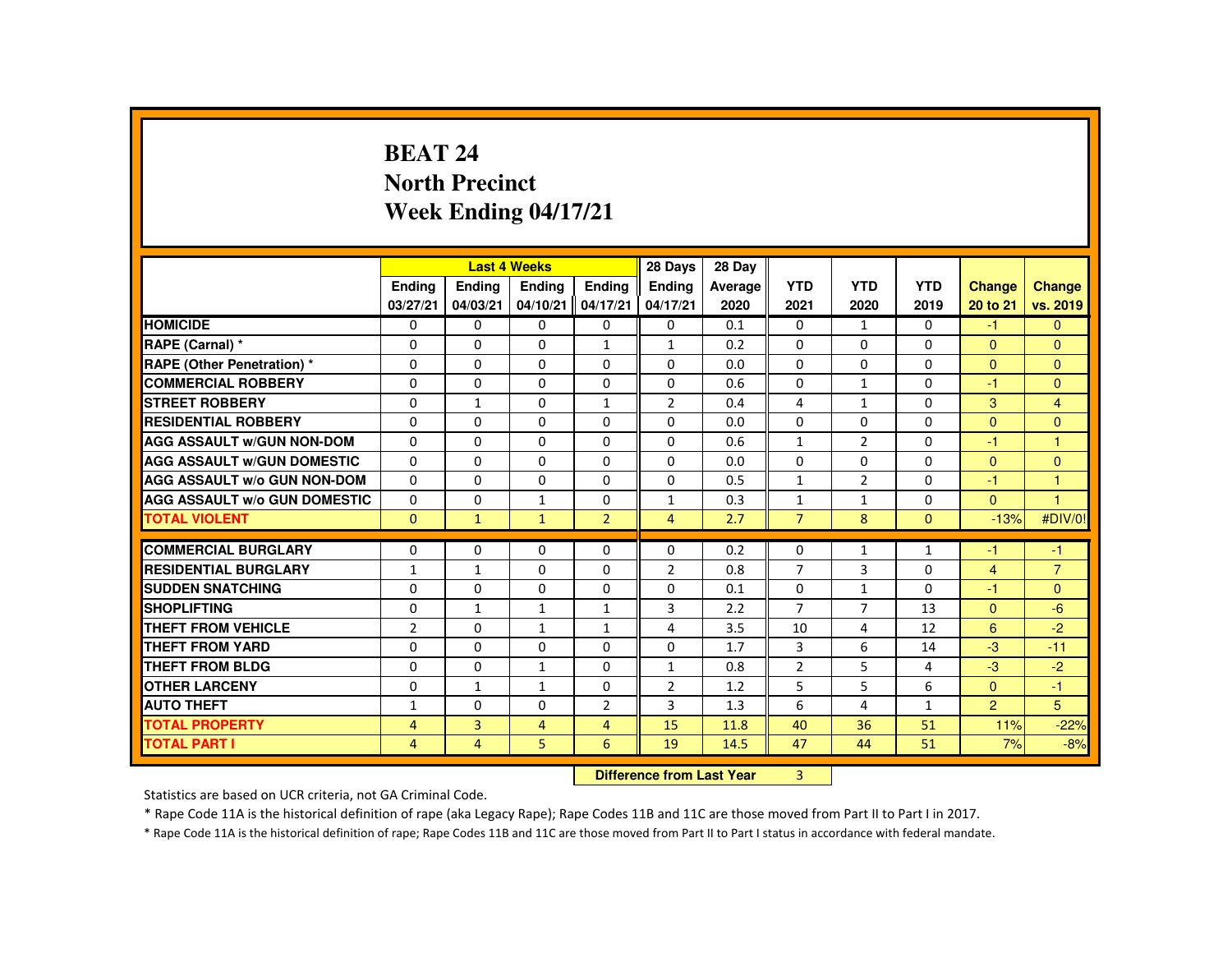# **BEAT 25 North PrecinctWeek Ending 04/17/21**

|                                     |                |                                | <b>Last 4 Weeks</b> |                | 28 Days        | 28 Day  |                |                |                |                      |                |
|-------------------------------------|----------------|--------------------------------|---------------------|----------------|----------------|---------|----------------|----------------|----------------|----------------------|----------------|
|                                     | Ending         | Ending                         | Ending              | <b>Endina</b>  | <b>Endina</b>  | Average | <b>YTD</b>     | <b>YTD</b>     | <b>YTD</b>     | <b>Change</b>        | Change         |
|                                     | 03/27/21       | 04/03/21                       | 04/10/21            | 04/17/21       | 04/17/21       | 2020    | 2021           | 2020           | 2019           | 20 to 21             | vs. 2019       |
| <b>HOMICIDE</b>                     | $\Omega$       | $\Omega$                       | $\Omega$            | $\Omega$       | 0              | 0.1     | 0              | $\Omega$       | 0              | $\Omega$             | $\mathbf{0}$   |
| RAPE (Carnal) *                     | $\Omega$       | $\Omega$                       | $\Omega$            | $\Omega$       | $\Omega$       | 0.2     | $\mathbf{1}$   | $\mathbf{1}$   | $\mathbf{1}$   | $\mathbf{0}$         | $\Omega$       |
| RAPE (Other Penetration) *          | 0              | $\Omega$                       | $\Omega$            | $\Omega$       | 0              | 0.0     | 0              | $\Omega$       | $\Omega$       | $\Omega$             | $\mathbf{0}$   |
| <b>COMMERCIAL ROBBERY</b>           | $\Omega$       | $\Omega$                       | $\Omega$            | $\Omega$       | $\Omega$       | 0.0     | $\Omega$       | $\Omega$       | $\mathbf{1}$   | $\Omega$             | $-1$           |
| <b>STREET ROBBERY</b>               | $\mathbf{1}$   | $\Omega$                       | $\Omega$            | $\Omega$       | $\mathbf{1}$   | 0.2     | $\overline{2}$ | $\Omega$       | $\mathbf{1}$   | $\overline{2}$       | $\mathbf{1}$   |
| <b>RESIDENTIAL ROBBERY</b>          | $\mathbf{0}$   | $\Omega$                       | $\mathbf{0}$        | $\mathbf{0}$   | 0              | 0.2     | $\mathbf{1}$   | 1              | 0              | $\mathbf{0}$         | $\overline{1}$ |
| <b>AGG ASSAULT W/GUN NON-DOM</b>    | $\Omega$       | $\mathbf{1}$                   | $\Omega$            | $\mathbf{1}$   | $\overline{2}$ | 0.0     | 3              | $\Omega$       | $\Omega$       | 3                    | 3              |
| <b>AGG ASSAULT W/GUN DOMESTIC</b>   | $\Omega$       | $\Omega$                       | $\Omega$            | $\Omega$       | $\Omega$       | 0.0     | $\Omega$       | $\Omega$       | $\Omega$       | $\Omega$             | $\overline{0}$ |
| <b>AGG ASSAULT W/o GUN NON-DOM</b>  | $\mathbf{1}$   | $\Omega$                       | $\Omega$            | $\Omega$       | $\mathbf{1}$   | 0.5     | $\mathbf{1}$   | $\overline{3}$ | $\mathbf{1}$   | $-2$                 | $\Omega$       |
| <b>AGG ASSAULT W/o GUN DOMESTIC</b> | $\Omega$       | $\Omega$                       | $\Omega$            | $\Omega$       | $\Omega$       | 0.5     | $\Omega$       | $\overline{2}$ | $\Omega$       | $-2$                 | $\Omega$       |
| <b>TOTAL VIOLENT</b>                | $\overline{2}$ | $\mathbf{1}$                   | $\Omega$            | $\mathbf{1}$   | $\overline{4}$ | 1.5     | 8              | $\overline{7}$ | $\overline{4}$ | 14%                  | 100%           |
| <b>COMMERCIAL BURGLARY</b>          | $\Omega$       | $\Omega$                       | $\Omega$            | $\Omega$       | $\Omega$       | 0.6     | $\overline{2}$ | $\overline{2}$ | $\mathbf{1}$   | $\Omega$             | $\overline{1}$ |
| <b>RESIDENTIAL BURGLARY</b>         | $\Omega$       | $\Omega$                       | $\mathbf{1}$        | $\Omega$       | $\mathbf{1}$   | 0.8     | 3              | 4              | 0              | -1                   | 3              |
| <b>SUDDEN SNATCHING</b>             | $\mathbf{0}$   | $\Omega$                       | $\mathbf{1}$        | $\Omega$       | $\mathbf{1}$   | 0.2     | $\mathbf{1}$   | $\mathbf{1}$   | $\Omega$       | $\mathbf{0}$         | 1              |
| <b>SHOPLIFTING</b>                  | $\Omega$       | $\mathbf{1}$                   | $\mathbf{1}$        | $\Omega$       | $\overline{2}$ | 1.5     | 9              | 6              | 5              | 3                    | $\overline{4}$ |
| <b>THEFT FROM VEHICLE</b>           | $\mathbf{1}$   | $\mathbf{1}$                   | $\mathbf{1}$        | $\mathbf{1}$   | 4              | 3.1     | 19             | $\overline{3}$ | 17             | 16                   | $\overline{2}$ |
| <b>THEFT FROM YARD</b>              | $\overline{2}$ |                                | $\mathbf{1}$        | $\mathbf{1}$   | 5              | 1.3     | 8              | 4              | $\overline{7}$ | $\overline{4}$       | $\mathbf{1}$   |
| <b>THEFT FROM BLDG</b>              | $\mathbf{0}$   | $\mathbf{1}$<br>$\overline{2}$ | $\Omega$            | $\Omega$       | $\overline{2}$ | 0.8     | 8              | 4              | 6              |                      | $\overline{2}$ |
| <b>OTHER LARCENY</b>                | $\Omega$       | $\Omega$                       | $\Omega$            | $\Omega$       | $\Omega$       |         | $\overline{2}$ | $\overline{3}$ | $\overline{2}$ | $\overline{4}$<br>-1 | $\Omega$       |
|                                     |                |                                |                     |                |                | 1.1     |                |                |                |                      |                |
| <b>AUTO THEFT</b>                   | $\mathbf{0}$   | $\Omega$                       | $\mathbf{1}$        | $\mathbf{1}$   | $\overline{2}$ | 0.8     | 9              | 5              | $\mathbf{1}$   | $\overline{4}$       | 8              |
| <b>TOTAL PROPERTY</b>               | $\overline{3}$ | 5                              | 6                   | $\overline{3}$ | 17             | 10.0    | 61             | 32             | 39             | 91%                  | 56%            |
| <b>TOTAL PART I</b>                 | 5.             | 6                              | 6                   | 4              | 21             | 11.4    | 69             | 39             | 43             | 77%                  | 60%            |
|                                     |                | Difference from Leat Vaca      |                     | $20^{\circ}$   |                |         |                |                |                |                      |                |

 **Difference from Last Year**<sup>30</sup>

Statistics are based on UCR criteria, not GA Criminal Code.

\* Rape Code 11A is the historical definition of rape (aka Legacy Rape); Rape Codes 11B and 11C are those moved from Part II to Part I in 2017.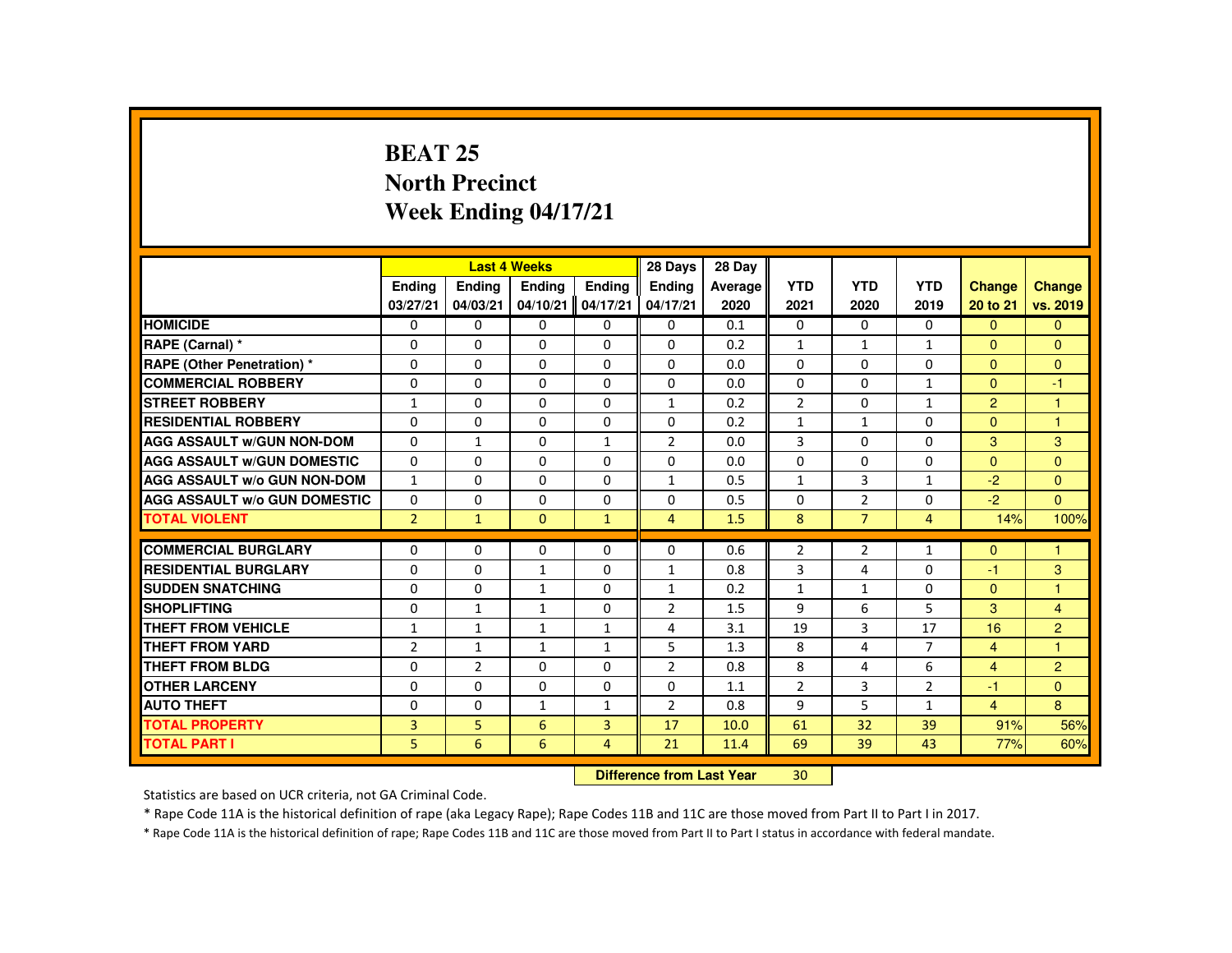# **BEAT 26 North PrecinctWeek Ending 04/17/21**

|                                     |                |              | <b>Last 4 Weeks</b> |                | 28 Days        | 28 Day                     |                |                |                |                |                |
|-------------------------------------|----------------|--------------|---------------------|----------------|----------------|----------------------------|----------------|----------------|----------------|----------------|----------------|
|                                     | Ending         | Ending       | Ending              | <b>Endina</b>  | <b>Endina</b>  | Average                    | <b>YTD</b>     | <b>YTD</b>     | <b>YTD</b>     | <b>Change</b>  | Change         |
|                                     | 03/27/21       | 04/03/21     | 04/10/21            | 04/17/21       | 04/17/21       | 2020                       | 2021           | 2020           | 2019           | 20 to 21       | vs. 2019       |
| <b>HOMICIDE</b>                     | 0              | $\Omega$     | $\Omega$            | $\Omega$       | 0              | 0.0                        | 0              | $\Omega$       | $\Omega$       | $\Omega$       | $\mathbf{0}$   |
| RAPE (Carnal) *                     | $\Omega$       | $\Omega$     | $\Omega$            | $\Omega$       | $\Omega$       | 0.4                        | $\Omega$       | $\overline{2}$ | $\mathbf{1}$   | $-2$           | $-1$           |
| <b>RAPE (Other Penetration) *</b>   | $\Omega$       | $\Omega$     | $\Omega$            | $\Omega$       | $\Omega$       | 0.1                        | $\Omega$       | $\Omega$       | $\Omega$       | $\Omega$       | $\mathbf{0}$   |
| <b>COMMERCIAL ROBBERY</b>           | $\Omega$       | $\Omega$     | $\Omega$            | $\Omega$       | $\Omega$       | 0.1                        | $\Omega$       | $\mathbf{1}$   | $\Omega$       | $-1$           | $\Omega$       |
| <b>STREET ROBBERY</b>               | $\Omega$       | $\Omega$     | $\Omega$            | $\mathbf{1}$   | $\mathbf{1}$   | 0.9                        | $\Omega$       | $\mathbf{3}$   | 4              | $-3$           | $-4$           |
| <b>RESIDENTIAL ROBBERY</b>          | $\mathbf{0}$   | $\Omega$     | $\mathbf{0}$        | 0              | 0              | 0.0                        | 0              | 0              | 0              | $\Omega$       | $\mathbf{0}$   |
| <b>AGG ASSAULT W/GUN NON-DOM</b>    | $\Omega$       | $\Omega$     | $\Omega$            | $\Omega$       | 0              | 0.5                        | $\Omega$       | $\Omega$       | $\mathbf{1}$   | $\mathbf{0}$   | $-1$           |
| <b>AGG ASSAULT W/GUN DOMESTIC</b>   | $\Omega$       | $\Omega$     | $\Omega$            | $\Omega$       | $\Omega$       | 0.0                        | $\Omega$       | $\Omega$       | $\Omega$       | $\Omega$       | $\overline{0}$ |
| <b>AGG ASSAULT W/o GUN NON-DOM</b>  | $\Omega$       | $\Omega$     | $\Omega$            | $\Omega$       | $\Omega$       | 1.8                        | 6              | 6              | $\overline{3}$ | $\Omega$       | 3              |
| <b>AGG ASSAULT W/o GUN DOMESTIC</b> | 0              | $\Omega$     | $\Omega$            | $\Omega$       | $\Omega$       | 0.6                        | $\mathbf{1}$   | $\Omega$       | $\overline{2}$ | $\overline{1}$ | $-1$           |
| <b>TOTAL VIOLENT</b>                | $\Omega$       | $\mathbf{0}$ | $\Omega$            | $\mathbf{1}$   | $\mathbf{1}$   | 4.3                        | $\overline{7}$ | 12             | 11             | $-42%$         | $-36%$         |
| <b>COMMERCIAL BURGLARY</b>          | $\Omega$       | $\Omega$     | $\Omega$            | $\Omega$       | $\Omega$       | 1.0                        | $\overline{2}$ | $\overline{2}$ | $\overline{2}$ | $\Omega$       | $\Omega$       |
| <b>RESIDENTIAL BURGLARY</b>         | 0              | $\Omega$     | $\Omega$            | $\Omega$       | $\Omega$       | 0.0                        | 0              | 0              | 0              | $\mathbf{0}$   | $\mathbf{0}$   |
| <b>SUDDEN SNATCHING</b>             | $\mathbf{1}$   | $\mathbf{1}$ | $\Omega$            | $\Omega$       | $\overline{2}$ | 0.5                        | 3              | $\mathbf{1}$   | 3              | $\overline{2}$ | $\Omega$       |
| <b>SHOPLIFTING</b>                  | $\Omega$       | $\Omega$     | $\Omega$            | $\Omega$       | $\Omega$       | 2.3                        | 8              | 11             | 11             | $-3$           | $-3$           |
| <b>THEFT FROM VEHICLE</b>           | $\overline{2}$ | 4            | 3                   | $\overline{2}$ | 11             | 2.5                        | 28             | $\overline{7}$ | $\overline{7}$ | 21             | 21             |
| <b>THEFT FROM YARD</b>              | $\mathbf{1}$   | $\Omega$     | $\Omega$            | $\Omega$       | $\mathbf{1}$   | 1.7                        | 4              | 6              | $\overline{7}$ | $-2$           | $-3$           |
| THEFT FROM BLDG                     | $\mathbf{0}$   | $\Omega$     | $\mathbf{1}$        | 0              | 1              | 1.1                        | 5              | 3              | 3              | $\overline{2}$ | $\overline{2}$ |
| <b>OTHER LARCENY</b>                | 1              | $\mathbf{0}$ | 3                   | 0              | 4              | 0.2                        | 4              | $\Omega$       | $\overline{2}$ | $\overline{4}$ | 2 <sup>1</sup> |
| <b>AUTO THEFT</b>                   | $\Omega$       | $\mathbf{1}$ | $\mathbf{1}$        | $\mathbf{1}$   | 3              | 1.3                        | 10             | $\overline{2}$ | $\mathbf{1}$   | 8              | 9 <sup>°</sup> |
| <b>TOTAL PROPERTY</b>               | 5.             | 6            | 8                   | $\overline{3}$ | 22             | 10.6                       | 64             | 32             | 36             | 100%           | 78%            |
| <b>TOTAL PART I</b>                 | 5.             | 6            | 8                   | 4              | 23             | 14.9                       | 71             | 44             | 47             | 61%            | 51%            |
|                                     |                |              |                     |                |                | Difference from Least Vacu | 27             |                |                |                |                |

 **Difference from Last Year**<sup>27</sup>

Statistics are based on UCR criteria, not GA Criminal Code.

\* Rape Code 11A is the historical definition of rape (aka Legacy Rape); Rape Codes 11B and 11C are those moved from Part II to Part I in 2017.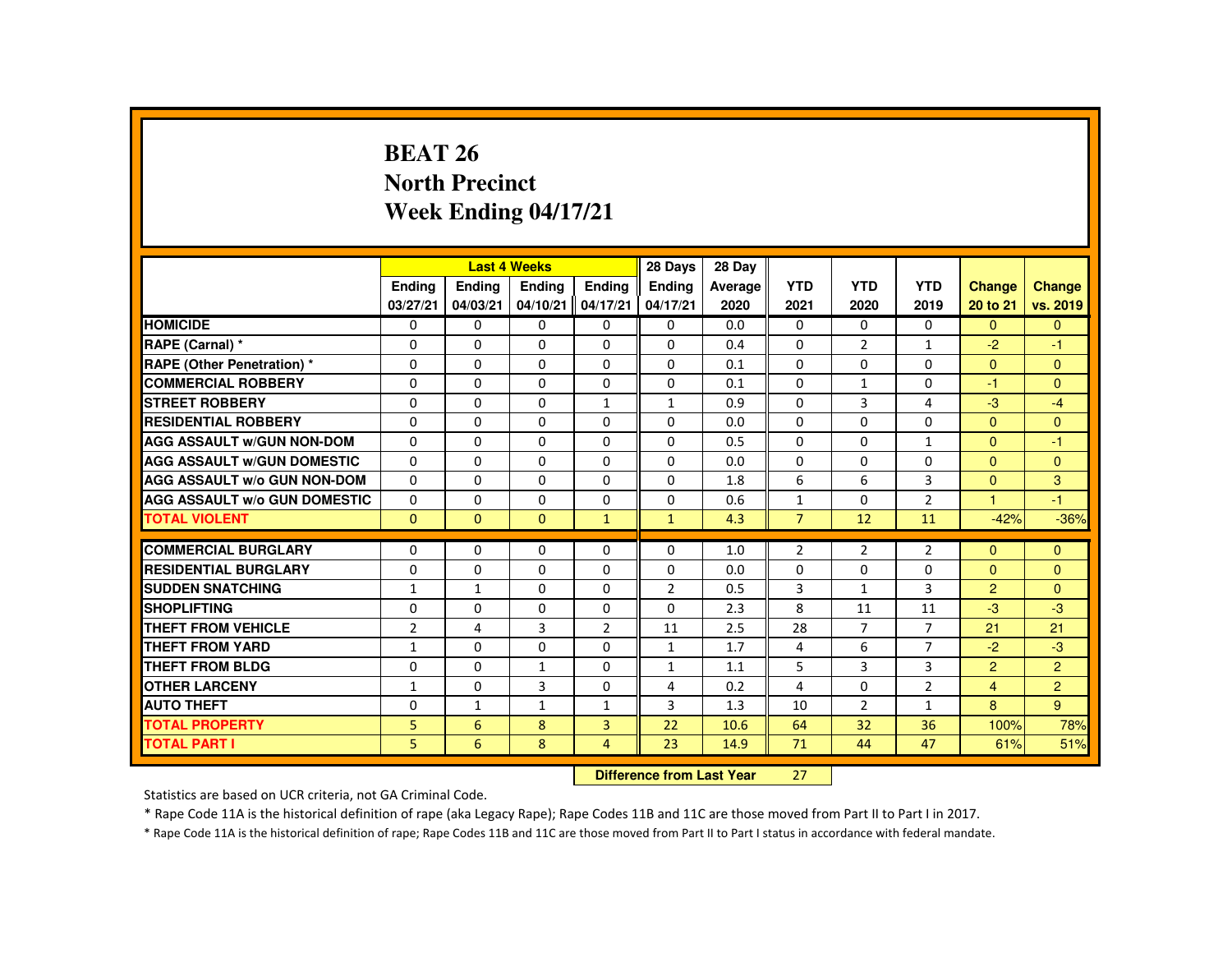## **BEAT 27 North PrecinctWeek Ending 04/17/21**

|                                     |                |                           | <b>Last 4 Weeks</b> |                | 28 Days        | 28 Day  |                |                |                |                |                |
|-------------------------------------|----------------|---------------------------|---------------------|----------------|----------------|---------|----------------|----------------|----------------|----------------|----------------|
|                                     | <b>Endina</b>  | <b>Ending</b>             | <b>Ending</b>       | Ending         | Ending         | Average | <b>YTD</b>     | <b>YTD</b>     | <b>YTD</b>     | <b>Change</b>  | <b>Change</b>  |
|                                     | 03/27/21       | 04/03/21                  | 04/10/21            | 04/17/21       | 04/17/21       | 2020    | 2021           | 2020           | 2019           | 20 to 21       | vs. 2019       |
| <b>HOMICIDE</b>                     | $\Omega$       | $\Omega$                  | $\mathbf{0}$        | $\Omega$       | $\Omega$       | 0.0     | $\mathbf{1}$   | $\Omega$       | $\Omega$       | $\mathbf{1}$   | 1.             |
| RAPE (Carnal) *                     | $\Omega$       | $\Omega$                  | $\mathbf{0}$        | $\Omega$       | $\Omega$       | 0.3     | $\Omega$       | $\mathbf{1}$   | $\Omega$       | -1             | $\Omega$       |
| RAPE (Other Penetration) *          | $\Omega$       | $\Omega$                  | $\Omega$            | $\mathbf{1}$   | $\mathbf{1}$   | 0.1     | $\mathbf{1}$   | $\Omega$       | 0              | 1              | $\mathbf{1}$   |
| <b>COMMERCIAL ROBBERY</b>           | $\Omega$       | $\Omega$                  | $\Omega$            | $\Omega$       | $\Omega$       | 0.1     | $\Omega$       | $\Omega$       | $\Omega$       | $\Omega$       | $\mathbf{0}$   |
| <b>STREET ROBBERY</b>               | $\mathbf{1}$   | $\mathbf{1}$              | $\Omega$            | $\Omega$       | $\overline{2}$ | 1.2     | 3              | $\mathbf{1}$   | 4              | $\mathcal{P}$  | $-1$           |
| <b>RESIDENTIAL ROBBERY</b>          | $\Omega$       | $\Omega$                  | 0                   | $\mathbf{0}$   | 0              | 0.0     | $\Omega$       | 0              | 0              | $\mathbf{0}$   | $\Omega$       |
| <b>AGG ASSAULT W/GUN NON-GUN</b>    | $\Omega$       | $\mathbf{1}$              | $\Omega$            | $\Omega$       | $\mathbf{1}$   | 1.3     | $\overline{2}$ | 6              | $\overline{3}$ | $-4$           | $-1$           |
| <b>AGG ASSAULT W/GUN DOMESTIC</b>   | $\Omega$       | $\Omega$                  | $\Omega$            | $\Omega$       | $\Omega$       | 0.1     | $\mathbf{1}$   | $\mathbf{1}$   | $\mathbf{1}$   | $\Omega$       | $\mathbf{0}$   |
| <b>AGG ASSAULT W/o GUN NON-DOM</b>  | $\mathbf{1}$   | $\Omega$                  | $\overline{2}$      | $\Omega$       | 3              | 1.8     | 11             | 4              | 6              | $\overline{7}$ | 5              |
| <b>AGG ASSAULT W/o GUN DOMESTIC</b> | $\Omega$       | $\Omega$                  | $\Omega$            | $\Omega$       | $\Omega$       | 0.6     | 4              | $\overline{2}$ | 6              | $\overline{2}$ | $-2$           |
| <b>TOTAL VIOLENT</b>                | $\overline{2}$ | $\overline{2}$            | $\overline{2}$      | $\mathbf{1}$   | $\overline{7}$ | 5.4     | 23             | 15             | 20             | 53%            | 15%            |
|                                     |                |                           |                     |                |                |         |                |                |                |                |                |
| <b>COMMERCIAL BURGLARY</b>          | $\Omega$       | $\Omega$                  | $\Omega$            | $\Omega$       | $\Omega$       | 0.3     | $\overline{2}$ | $\Omega$       | $\overline{2}$ | $\overline{2}$ | $\Omega$       |
| <b>RESIDENTIAL BURGLARY</b>         | $\Omega$       | $\Omega$                  | $\Omega$            | $\Omega$       | $\Omega$       | 0.4     | $\Omega$       | 4              | $\overline{2}$ | $-4$           | $-2$           |
| <b>SUDDEN SNATCHING</b>             | $\Omega$       | $\Omega$                  | $\Omega$            | $\Omega$       | $\Omega$       | 0.5     | $\mathbf{1}$   | $\overline{2}$ | $\overline{2}$ | -1             | $-1$           |
| <b>SHOPLIFTING</b>                  | $\Omega$       | $\mathbf{1}$              | $\mathbf{1}$        | $\Omega$       | $\overline{2}$ | 1.8     | 3              | 6              | 10             | $-3$           | $-7$           |
| <b>THEFT FROM VEHICLE</b>           | 5              | $\mathbf{1}$              | 6                   | $\overline{3}$ | 15             | 1.9     | 23             | $\overline{4}$ | 14             | 19             | 9              |
| <b>THEFT FROM YARD</b>              | $\Omega$       | $\Omega$                  | $\Omega$            | $\mathbf{1}$   | $\mathbf{1}$   | 1.6     | 4              | $\overline{3}$ | $\overline{2}$ | 1              | $\overline{2}$ |
| <b>THEFT FROM BLDG</b>              | $\Omega$       | $\Omega$                  | $\Omega$            | $\Omega$       | $\Omega$       | 2.1     | $\mathbf{1}$   | $\overline{7}$ | 10             | $-6$           | $-9$           |
| <b>OTHER LARCENY</b>                | $\Omega$       | $\Omega$                  | $\Omega$            | $\Omega$       | $\Omega$       | 0.0     | $\Omega$       | $\Omega$       | 0              | $\Omega$       | $\mathbf{0}$   |
| <b>AUTO THEFT</b>                   | $\mathbf{1}$   | $\mathbf{1}$              | $\mathbf{1}$        | $\Omega$       | 3              | 1.4     | $\overline{7}$ | $\overline{7}$ | $\mathbf{1}$   | $\Omega$       | 6              |
| <b>TOTAL PROPERTY</b>               | 6              | $\overline{3}$            | 8                   | $\overline{4}$ | 21             | 10.0    | 41             | 33             | 43             | 24%            | $-5%$          |
| <b>TOTAL PART I</b>                 | 8              | 5                         | 10                  | 5.             | 28             | 15.5    | 64             | 48             | 63             | 33%            | 2%             |
|                                     |                | Difference from Load Vacc |                     | AC             |                |         |                |                |                |                |                |

 **Difference from Last Year**<sup>16</sup>

Statistics are based on UCR criteria, not GA Criminal Code.

\* Rape Code 11A is the historical definition of rape (aka Legacy Rape); Rape Codes 11B and 11C are those moved from Part II to Part I in 2017.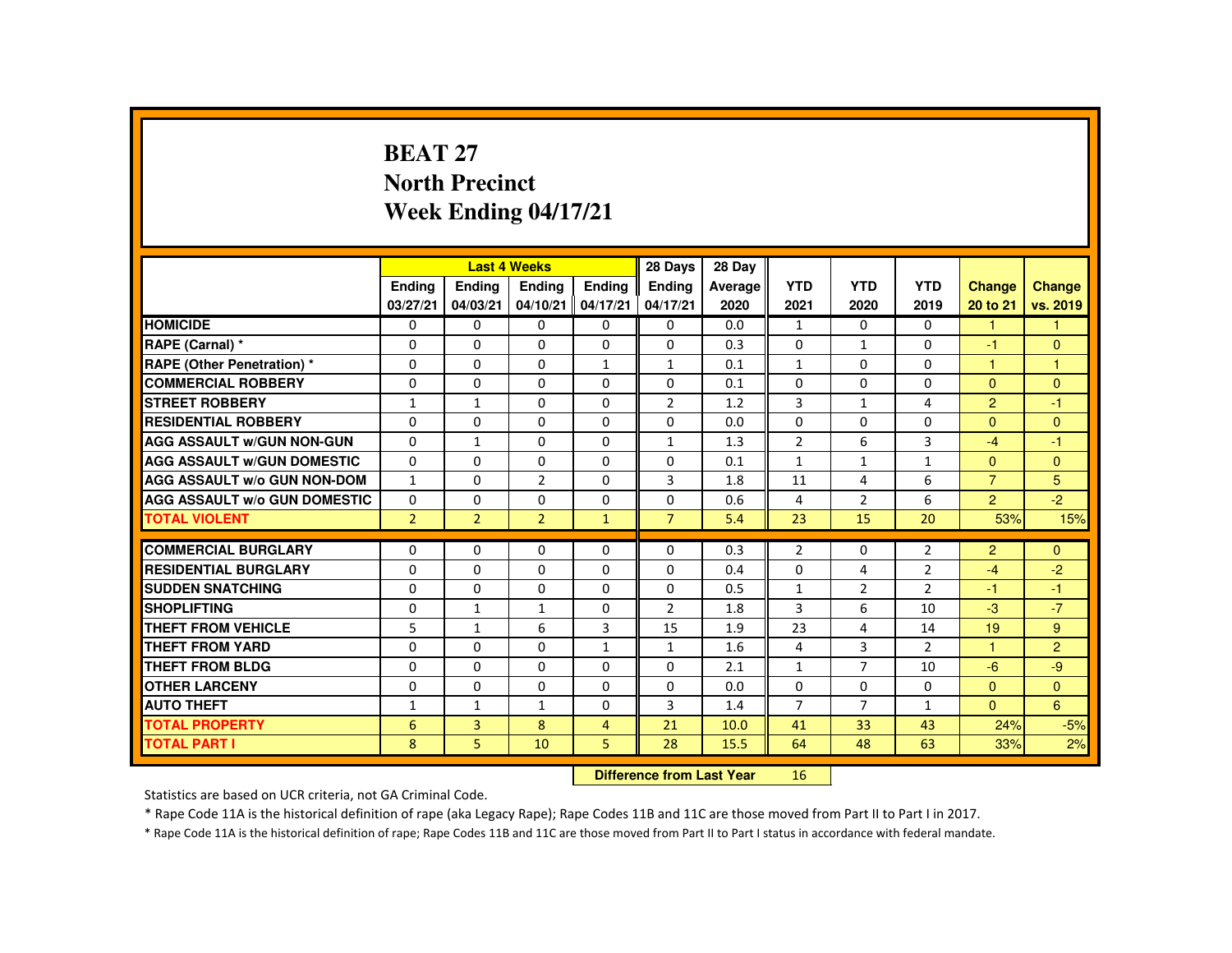# **BEAT 31 Central PrecinctWeek Ending 04/17/21**

|                                     |                |                | <b>Last 4 Weeks</b> |                | 28 Days                   | 28 Day  |                |                |              |                |                |
|-------------------------------------|----------------|----------------|---------------------|----------------|---------------------------|---------|----------------|----------------|--------------|----------------|----------------|
|                                     | <b>Endina</b>  | Ending         | <b>Endina</b>       | <b>Endina</b>  | <b>Endina</b>             | Average | <b>YTD</b>     | <b>YTD</b>     | <b>YTD</b>   | <b>Change</b>  | <b>Change</b>  |
|                                     | 03/27/21       | 04/03/21       | 04/10/21            | 04/17/21       | 04/17/21                  | 2020    | 2021           | 2020           | 2019         | 20 to 21       | vs. 2019       |
| <b>HOMICIDE</b>                     | $\mathbf{0}$   | 0              | 0                   | 0              | 0                         | 0.1     | 0              | $\mathbf{1}$   | $\mathbf{0}$ | $-1$           | $\mathbf{0}$   |
| RAPE (Carnal) *                     | 0              | 0              | 0                   | $\Omega$       | 0                         | 0.3     | $\overline{2}$ | 3              | 3            | $-1$           | $-1$           |
| RAPE (Other Penetration) *          | $\Omega$       | $\Omega$       | $\Omega$            | $\Omega$       | $\Omega$                  | 0.1     | $\Omega$       | $\Omega$       | $\Omega$     | $\Omega$       | $\Omega$       |
| <b>COMMERCIAL ROBBERY</b>           | $\Omega$       | $\Omega$       | $\Omega$            | $\Omega$       | $\Omega$                  | 0.1     | $\Omega$       | $\Omega$       | $\Omega$     | $\Omega$       | $\mathbf{0}$   |
| <b>STREET ROBBERY</b>               | $\Omega$       | $\mathbf{1}$   | $\Omega$            | $\Omega$       | $\mathbf{1}$              | 0.3     | 3              | $\mathbf{3}$   | $\mathbf{1}$ | $\Omega$       | $\overline{2}$ |
| <b>RESIDENTIAL ROBBERY</b>          | 0              | 0              | 0                   | 0              | 0                         | 0.3     | 0              | 0              | 0            | $\Omega$       | $\mathbf{0}$   |
| <b>AGG ASSAULT w/GUN NON-DOM</b>    | $\Omega$       | $\Omega$       | $\Omega$            | $\Omega$       | $\Omega$                  | 1.2     | 6              | 6              | 3            | $\Omega$       | 3              |
| <b>AGG ASSAULT W/GUN DOMESTIC</b>   | $\Omega$       | $\Omega$       | $\Omega$            | $\Omega$       | $\Omega$                  | 0.2     | $\Omega$       | $\Omega$       | $\Omega$     | $\Omega$       | $\Omega$       |
| <b>AGG ASSAULT W/o GUN NON-DOM</b>  | $\Omega$       | $\Omega$       | $\Omega$            | $\Omega$       | $\Omega$                  | 0.5     | $\Omega$       | $\mathbf{1}$   | 3            | $-1$           | $-3$           |
| <b>AGG ASSAULT W/o GUN DOMESTIC</b> | $\Omega$       | $\Omega$       | $\mathbf{1}$        | $\Omega$       | $\mathbf{1}$              | 0.8     | $\overline{2}$ | 4              | 3            | $-2$           | $-1$           |
| <b>TOTAL VIOLENT</b>                | $\Omega$       | $\mathbf{1}$   | $\mathbf{1}$        | $\Omega$       | $\overline{2}$            | 3.7     | 13             | 18             | 13           | $-28%$         | 0%             |
| <b>COMMERCIAL BURGLARY</b>          | $\Omega$       | $\Omega$       | $\Omega$            | $\mathbf{1}$   | $\mathbf{1}$              | 0.6     | $\mathbf{1}$   | 3              | 4            | $-2$           | $-3$           |
| <b>RESIDENTIAL BURGLARY</b>         | $\overline{2}$ | $\mathbf{1}$   | 0                   | 0              | 3                         | 2.6     | 9              | 17             | 6            | $-8$           | 3              |
| <b>SUDDEN SNATCHING</b>             | $\Omega$       | $\Omega$       | $\Omega$            | $\Omega$       | $\Omega$                  | 0.1     | $\Omega$       | 0              | $\mathbf{1}$ | $\mathbf{0}$   | $-1$           |
| <b>SHOPLIFTING</b>                  | $\Omega$       | $\Omega$       | $\Omega$            | $\Omega$       | $\Omega$                  | 0.5     | $\Omega$       | 3              | $\mathbf{1}$ | $-3$           | $-1$           |
| <b>THEFT FROM VEHICLE</b>           | $\Omega$       | $\mathbf{1}$   | $\Omega$            | $\overline{3}$ | 4                         | 2.8     | 16             | 9              | 13           | $\overline{7}$ | 3              |
| <b>THEFT FROM YARD</b>              | 0              | $\Omega$       | $\Omega$            | $\overline{2}$ | $\overline{2}$            | 2.7     | 4              | 14             | 11           | $-10$          | $-7$           |
| <b>THEFT FROM BLDG</b>              | 0              | $\Omega$       | 0                   | $\Omega$       | $\Omega$                  | 1.4     | 4              | 3              | 8            | $\mathbf{1}$   | $-4$           |
| <b>OTHER LARCENY</b>                | $\overline{2}$ | $\mathbf{1}$   | $\Omega$            | $\mathbf{1}$   | 4                         | 1.5     | 8              | 4              | 6            | $\overline{4}$ | $\overline{2}$ |
| <b>AUTO THEFT</b>                   | $\Omega$       | $\Omega$       | $\Omega$            | 0              | $\Omega$                  | 2.0     | 5              | $\overline{7}$ | 4            | $-2$           | $\mathbf{1}$   |
| <b>TOTAL PROPERTY</b>               | 4              | $\overline{3}$ | $\Omega$            | $\overline{7}$ | 14                        | 14.1    | 47             | 60             | 54           | $-22%$         | $-13%$         |
| <b>TOTAL PART I</b>                 | 4              | $\overline{4}$ | $\mathbf{1}$        | $\overline{7}$ | 16                        | 17.8    | 60             | 78             | 67           | $-23%$         | $-10%$         |
|                                     |                |                |                     |                | Difference from Loot Voor |         | <b>10</b>      |                |              |                |                |

 **Difference from Last Year**-18

Statistics are based on UCR criteria, not GA Criminal Code.

\* Rape Code 11A is the historical definition of rape (aka Legacy Rape); Rape Codes 11B and 11C are those moved from Part II to Part I in 2017.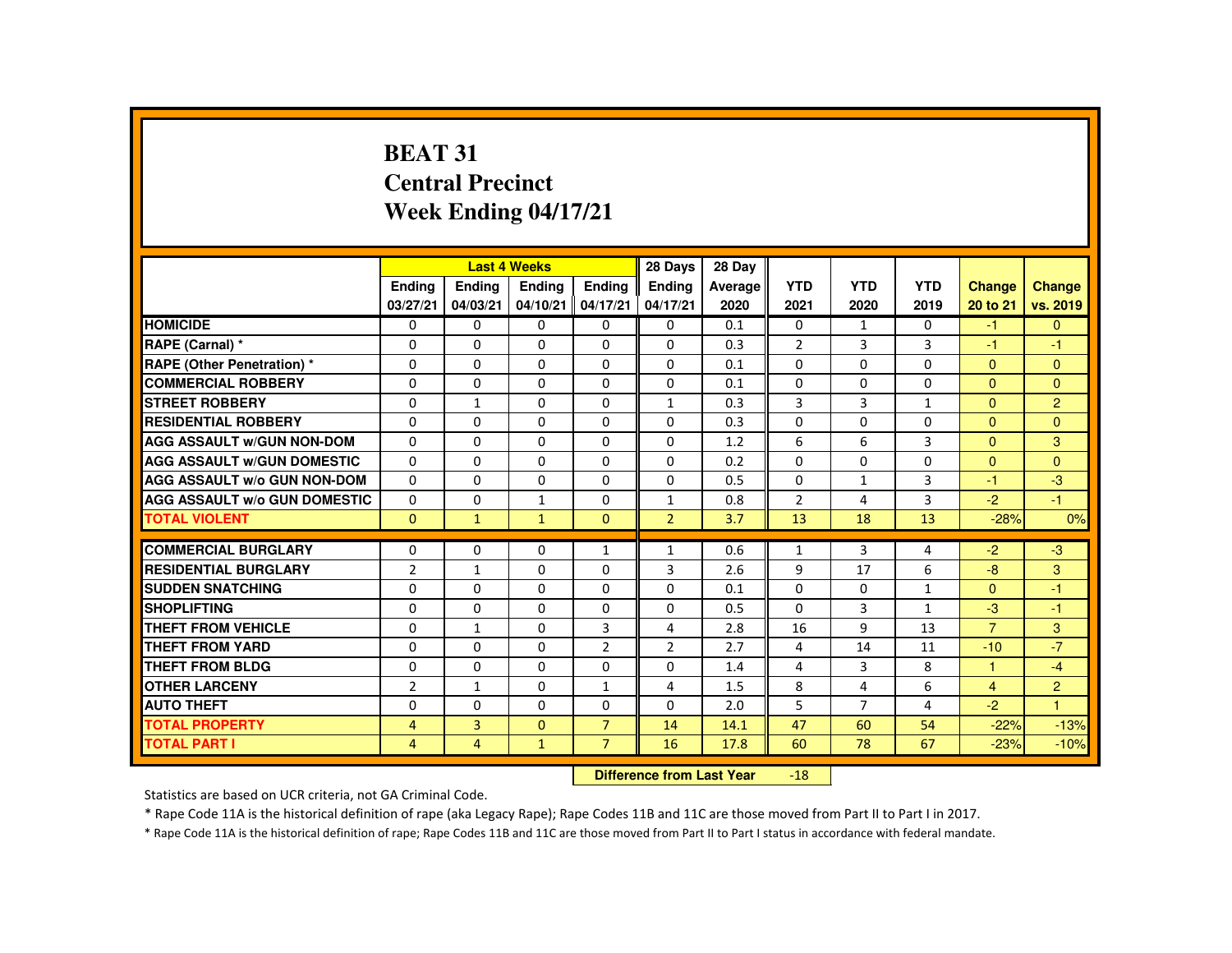# **BEAT 32 Central PrecinctWeek Ending 04/17/21**

|                                     |                |                                  | <b>Last 4 Weeks</b> |                | 28 Days        | 28 Day  |                |                |                |                |                |
|-------------------------------------|----------------|----------------------------------|---------------------|----------------|----------------|---------|----------------|----------------|----------------|----------------|----------------|
|                                     | Ending         | Ending                           | Ending              | <b>Endina</b>  | <b>Endina</b>  | Average | <b>YTD</b>     | <b>YTD</b>     | <b>YTD</b>     | Change         | Change         |
|                                     | 03/27/21       | 04/03/21                         | 04/10/21            | 04/17/21       | 04/17/21       | 2020    | 2021           | 2020           | 2019           | 20 to 21       | vs. 2019       |
| <b>HOMICIDE</b>                     | 0              | $\mathbf{0}$                     | 0                   | 0              | 0              | 0.0     | 0              | 0              | $\mathbf{0}$   | $\mathbf{0}$   | $\mathbf{0}$   |
| RAPE (Carnal) *                     | $\Omega$       | $\Omega$                         | $\Omega$            | $\Omega$       | $\Omega$       | 0.1     | $\Omega$       | $\Omega$       | $\Omega$       | $\Omega$       | $\Omega$       |
| <b>RAPE (Other Penetration) *</b>   | $\mathbf 0$    | $\mathbf{1}$                     | $\Omega$            | $\Omega$       | $\mathbf{1}$   | 0.0     | $\overline{2}$ | $\Omega$       | $\Omega$       | $\overline{2}$ | $\overline{2}$ |
| <b>COMMERCIAL ROBBERY</b>           | $\Omega$       | $\Omega$                         | $\Omega$            | $\Omega$       | $\Omega$       | 0.5     | $\Omega$       | $\overline{2}$ | $\mathbf{1}$   | $-2$           | $-1$           |
| <b>STREET ROBBERY</b>               | $\mathbf{0}$   | $\Omega$                         | $\Omega$            | $\Omega$       | $\Omega$       | 0.2     | $\Omega$       | $\Omega$       | $\Omega$       | $\Omega$       | $\mathbf{0}$   |
| <b>RESIDENTIAL ROBBERY</b>          | $\Omega$       | $\Omega$                         | $\Omega$            | $\Omega$       | $\Omega$       | 0.0     | $\mathbf{1}$   | $\Omega$       | $\Omega$       | $\mathbf{1}$   | $\mathbf{1}$   |
| <b>AGG ASSAULT W/GUN NON-DOM</b>    | $\Omega$       | $\Omega$                         | $\Omega$            | $\Omega$       | $\Omega$       | 0.5     | $\overline{2}$ | $\overline{2}$ | $\overline{2}$ | $\mathbf{0}$   | $\mathbf{0}$   |
| <b>AGG ASSAULT W/GUN DOMESTIC</b>   | $\Omega$       | $\Omega$                         | $\Omega$            | $\Omega$       | $\Omega$       | 0.1     | $\Omega$       | $\mathbf{1}$   | $\Omega$       | $-1$           | $\mathbf{0}$   |
| <b>AGG ASSAULT W/o GUN NON-DOM</b>  | $\mathbf{0}$   | $\mathbf{0}$                     | 0                   | $\Omega$       | 0              | 0.4     | $\overline{2}$ | $\Omega$       | 0              | $\overline{2}$ | $\overline{2}$ |
| <b>AGG ASSAULT W/o GUN DOMESTIC</b> | $\Omega$       | 0                                | $\Omega$            | 0              | $\mathbf 0$    | 0.3     | 0              | 0              | $\mathbf{1}$   | $\overline{0}$ | $-1$           |
| <b>TOTAL VIOLENT</b>                | $\Omega$       | $\mathbf{1}$                     | $\mathbf{0}$        | $\mathbf{0}$   | $\mathbf{1}$   | 2.1     | $\overline{7}$ | 5              | $\overline{4}$ | 40%            | 75%            |
| <b>COMMERCIAL BURGLARY</b>          | $\Omega$       | $\Omega$                         | $\Omega$            | $\Omega$       | $\Omega$       | 0.6     | $\overline{2}$ | 3              | $\Omega$       | $-1$           | $\overline{2}$ |
| <b>RESIDENTIAL BURGLARY</b>         | $\Omega$       | $\Omega$                         | $\Omega$            | $\mathbf{1}$   | $\mathbf{1}$   | 1.9     | $\overline{7}$ | 8              | 6              | $-1$           | $\mathbf{1}$   |
| <b>SUDDEN SNATCHING</b>             | $\Omega$       | $\Omega$                         | $\Omega$            | $\Omega$       | $\Omega$       | 0.0     | $\Omega$       | $\Omega$       | $\Omega$       | $\Omega$       | $\Omega$       |
| <b>SHOPLIFTING</b>                  | 1              | $\mathbf{1}$                     | 0                   | $\mathbf{1}$   | 3              | 2.4     | 11             | 10             | 13             | $\mathbf{1}$   | $-2$           |
| <b>THEFT FROM VEHICLE</b>           | $\Omega$       | $\Omega$                         | $\overline{2}$      | $\Omega$       | $\overline{2}$ | 2.5     | 12             | 11             | 16             | $\mathbf{1}$   | $-4$           |
| <b>THEFT FROM YARD</b>              | $\mathbf{1}$   | $\Omega$                         | $\mathbf{1}$        | $\Omega$       | $\overline{2}$ | 2.1     | 6              | 5              | 6              | 1              | $\mathbf{0}$   |
| <b>THEFT FROM BLDG</b>              | $\Omega$       | $\mathbf{1}$                     | $\Omega$            | $\Omega$       | $\mathbf{1}$   | 1.2     | 4              | 6              | 8              | $-2$           | $-4$           |
| <b>OTHER LARCENY</b>                | $\Omega$       | $\Omega$                         | $\mathbf{1}$        | 0              | 1              | 1.5     | 3              | 9              | $\mathbf{1}$   | $-6$           | $\overline{c}$ |
| <b>AUTO THEFT</b>                   | 1              | $\mathbf{0}$                     | $\Omega$            | $\mathbf{1}$   | $\overline{2}$ | 1.1     | 8              | $\overline{2}$ | $\overline{7}$ | 6              | $\mathbf{1}$   |
| <b>TOTAL PROPERTY</b>               | 3              | $\overline{2}$                   | $\overline{4}$      | $\overline{3}$ | 12             | 13.4    | 53             | 54             | 57             | $-2%$          | $-7%$          |
| <b>TOTAL PART I</b>                 | $\overline{3}$ | $\overline{3}$                   | $\overline{4}$      | $\overline{3}$ | 13             | 15.6    | 60             | 59             | 61             | 2%             | $-2%$          |
|                                     |                | <b>Difference from Last Year</b> |                     | 1              |                |         |                |                |                |                |                |

 **Difference from Last Year**

Statistics are based on UCR criteria, not GA Criminal Code.

\* Rape Code 11A is the historical definition of rape (aka Legacy Rape); Rape Codes 11B and 11C are those moved from Part II to Part I in 2017.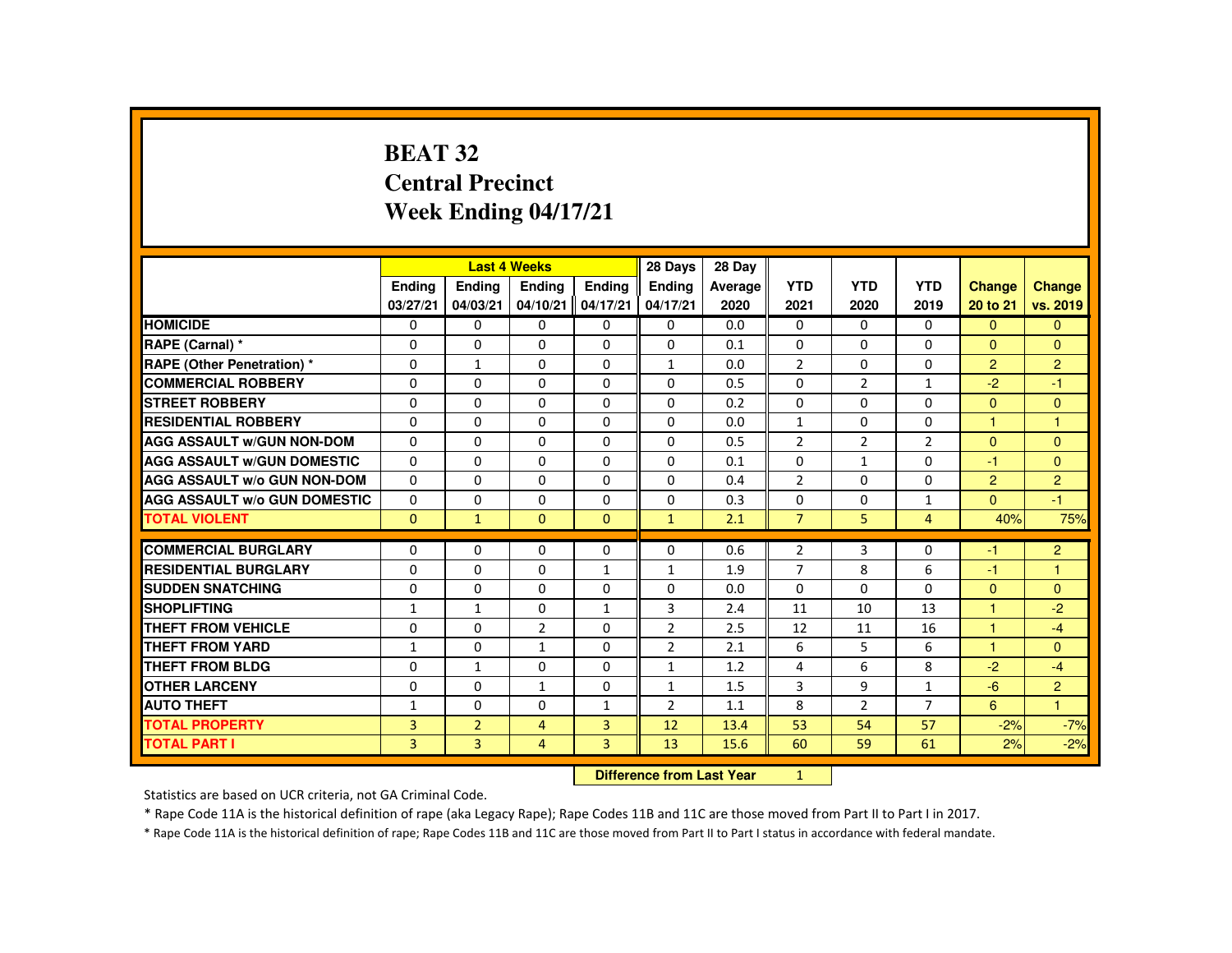# **BEAT 33 Central PrecinctWeek Ending 04/17/21**

|                                     |                |                           | <b>Last 4 Weeks</b> |                | 28 Days        | 28 Day  |                |            |                |                |                |
|-------------------------------------|----------------|---------------------------|---------------------|----------------|----------------|---------|----------------|------------|----------------|----------------|----------------|
|                                     | <b>Endina</b>  | <b>Endina</b>             | <b>Ending</b>       | <b>Endina</b>  | Ending         | Average | <b>YTD</b>     | <b>YTD</b> | <b>YTD</b>     | <b>Change</b>  | <b>Change</b>  |
|                                     | 03/27/21       | 04/03/21                  | 04/10/21            | 04/17/21       | 04/17/21       | 2020    | 2021           | 2020       | 2019           | 20 to 21       | vs. 2019       |
| <b>HOMICIDE</b>                     | 0              | 0                         | 0                   | $\Omega$       | 0              | 0.2     | $\Omega$       | 1          | 1              | $-1$           | $-1$           |
| RAPE (Carnal) *                     | 0              | 0                         | $\Omega$            | 0              | 0              | 0.2     | 0              | $\Omega$   | 0              | $\overline{0}$ | $\overline{0}$ |
| RAPE (Other Penetration) *          | $\Omega$       | $\Omega$                  | $\Omega$            | $\Omega$       | $\Omega$       | 0.0     | $\Omega$       | $\Omega$   | $\Omega$       | $\Omega$       | $\mathbf{0}$   |
| <b>COMMERCIAL ROBBERY</b>           | $\Omega$       | $\Omega$                  | $\Omega$            | $\Omega$       | 0              | 0.3     | $\mathbf 0$    | $\Omega$   | $\mathbf{1}$   | $\Omega$       | $-1$           |
| <b>STREET ROBBERY</b>               | $\Omega$       | $\Omega$                  | $\Omega$            | $\mathbf{1}$   | $\mathbf{1}$   | 1.0     | 3              | 3          | 3              | $\Omega$       | $\Omega$       |
| <b>RESIDENTIAL ROBBERY</b>          | 0              | 0                         | 0                   | 0              | 0              | 0.0     | $\mathbf{0}$   | 0          | 0              | $\mathbf{0}$   | $\mathbf{0}$   |
| <b>AGG ASSAULT W/GUN NON-DOM</b>    | $\Omega$       | 0                         | $\Omega$            | $\Omega$       | $\Omega$       | 0.7     | 5              | 3          | 3              | $\overline{2}$ | $\overline{2}$ |
| <b>AGG ASSAULT W/GUN DOMESTIC</b>   | $\Omega$       | $\Omega$                  | $\Omega$            | $\mathbf{1}$   | 1              | 0.1     | $\mathbf{1}$   | $\Omega$   | 0              | $\overline{1}$ | $\mathbf{1}$   |
| <b>AGG ASSAULT w/o GUN NON-DOM</b>  | $\Omega$       | $\Omega$                  | $\Omega$            | $\Omega$       | $\Omega$       | 0.6     | $\mathbf{1}$   | 2          | 4              | $-1$           | $-3$           |
| <b>AGG ASSAULT W/o GUN DOMESTIC</b> | 0              | 0                         | 0                   | 0              | 0              | 0.8     | $\Omega$       | 4          | 6              | $-4$           | $-6$           |
| <b>TOTAL VIOLENT</b>                | $\mathbf{0}$   | $\mathbf{0}$              | $\mathbf{0}$        | $\overline{2}$ | $\overline{2}$ | 3.8     | 10             | 13         | 18             | $-23%$         | $-44%$         |
| <b>COMMERCIAL BURGLARY</b>          | 0              | $\Omega$                  | 0                   | $\mathbf{1}$   | $\mathbf{1}$   | 0.8     | 4              | 5          | $\overline{2}$ | $-1$           | $\overline{2}$ |
| <b>RESIDENTIAL BURGLARY</b>         | 0              | $\mathbf{1}$              | 0                   | $\mathbf{1}$   | $\overline{2}$ | 1.2     | 5              | 3          | 13             | $\overline{2}$ | $-8$           |
| <b>SUDDEN SNATCHING</b>             | $\Omega$       | 0                         | $\Omega$            | $\Omega$       | $\Omega$       | 0.2     | $\Omega$       | $\Omega$   | $\Omega$       | $\Omega$       | $\Omega$       |
| <b>SHOPLIFTING</b>                  | 0              | $\mathbf 0$               | $\mathbf{1}$        | 0              | $\mathbf{1}$   | 2.4     | 9              | 13         | 29             | $-4$           | $-20$          |
| <b>THEFT FROM VEHICLE</b>           | $\Omega$       | $\mathbf{1}$              | $\Omega$            | $\Omega$       | $\mathbf{1}$   | 2.9     | $\overline{7}$ | 11         | $\overline{7}$ | $-4$           | $\Omega$       |
| <b>THEFT FROM YARD</b>              | $\overline{2}$ | $\mathbf{1}$              | 1                   | $\overline{2}$ | 6              | 3.3     | 8              | 14         | 24             | $-6$           | $-16$          |
| <b>THEFT FROM BLDG</b>              | $\Omega$       | $\Omega$                  | $\mathbf{1}$        | $\Omega$       | $\mathbf{1}$   | 1.2     | $\overline{2}$ | 2          | 6              | $\Omega$       | $-4$           |
| <b>OTHER LARCENY</b>                | $\Omega$       | $\Omega$                  | $\Omega$            | $\Omega$       | $\Omega$       | 1.0     | 5              | $\Omega$   | 10             | 5              | $-5$           |
| <b>AUTO THEFT</b>                   | $\Omega$       | $\mathbf{1}$              | $\overline{2}$      | $\mathbf{1}$   | 4              | 1.5     | $\mathbf{8}$   | 6          | 6              | $\overline{2}$ | $\overline{2}$ |
| <b>TOTAL PROPERTY</b>               | $\overline{2}$ | $\overline{4}$            | 5.                  | 5              | 16             | 14.4    | 48             | 54         | 97             | $-11%$         | $-51%$         |
| <b>TOTAL PART I</b>                 | $\overline{2}$ | $\overline{4}$            | 5                   | $\overline{7}$ | 18             | 18.3    | 58             | 67         | 115            | $-13%$         | $-50%$         |
|                                     |                | Difference from Last Vear |                     | $\alpha$       |                |         |                |            |                |                |                |

 **Difference from Last Year**r -9

Statistics are based on UCR criteria, not GA Criminal Code.

\* Rape Code 11A is the historical definition of rape (aka Legacy Rape); Rape Codes 11B and 11C are those moved from Part II to Part I in 2017.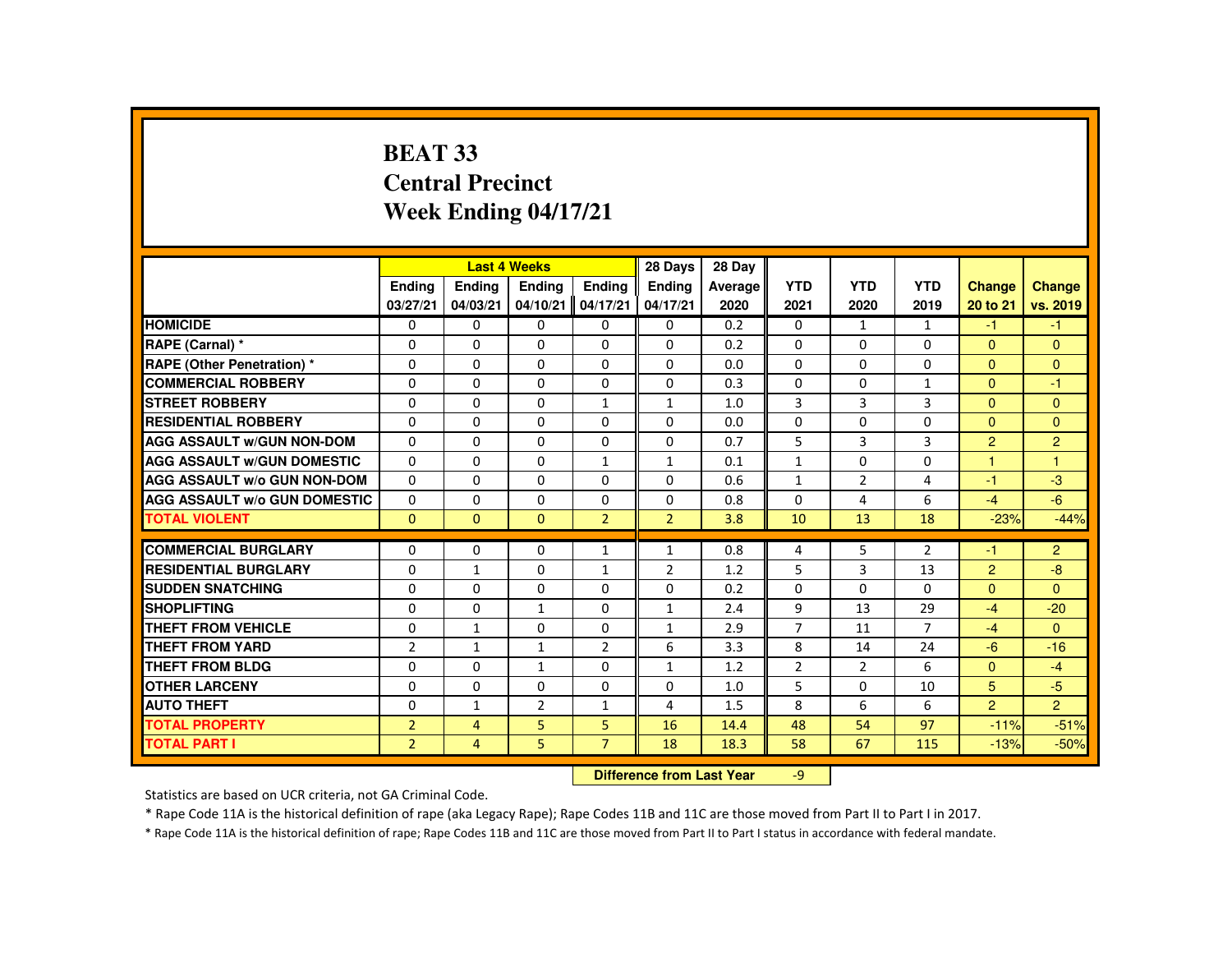# **BEAT 34 Central PrecinctWeek Ending 04/17/21**

|                                                        |                |                           | <b>Last 4 Weeks</b> |                | 28 Days        | 28 Day  |                                  |                   |                     |                |                |
|--------------------------------------------------------|----------------|---------------------------|---------------------|----------------|----------------|---------|----------------------------------|-------------------|---------------------|----------------|----------------|
|                                                        | Ending         | <b>Endina</b>             | <b>Ending</b>       | <b>Ending</b>  | <b>Ending</b>  | Average | <b>YTD</b>                       | <b>YTD</b>        | <b>YTD</b>          | <b>Change</b>  | <b>Change</b>  |
|                                                        | 03/27/21       | 04/03/21                  | 04/10/21            | 04/17/21       | 04/17/21       | 2020    | 2021                             | 2020              | 2019                | 20 to 21       | vs. 2019       |
| <b>HOMICIDE</b>                                        | $\mathbf{0}$   | 0                         | $\Omega$            | $\Omega$       | 0              | 0.2     | $\mathbf{1}$                     | $\overline{2}$    | $\Omega$            | $-1$           | 1.             |
| RAPE (Carnal) *                                        | 0              | $\Omega$                  | $\Omega$            | $\Omega$       | 0              | 0.4     | $\mathbf{1}$                     | $\mathbf{1}$      | $\Omega$            | $\Omega$       | 1              |
| <b>RAPE (Other Penetration) *</b>                      | $\Omega$       | $\Omega$                  | $\Omega$            | $\Omega$       | $\Omega$       | 0.2     | $\Omega$                         | 1                 | $\mathbf{1}$        | $-1$           | $-1$           |
| <b>COMMERCIAL ROBBERY</b>                              | $\Omega$       | $\Omega$                  | $\Omega$            | $\Omega$       | $\Omega$       | 0.1     | $\Omega$                         | $\Omega$          | $\Omega$            | $\mathbf{0}$   | $\mathbf{0}$   |
| <b>STREET ROBBERY</b>                                  | $\Omega$       | $\Omega$                  | $\Omega$            | $\Omega$       | $\Omega$       | 1.1     | $\overline{2}$                   | 5                 | 5                   | $-3$           | $-3$           |
| <b>RESIDENTIAL ROBBERY</b>                             | $\mathbf{0}$   | 0                         | 0                   | $\mathbf{0}$   | 0              | 0.0     | $\Omega$                         | 0                 | 0                   | $\mathbf{0}$   | $\Omega$       |
| <b>AGG ASSAULT W/GUN NON-DOM</b>                       | $\Omega$       | $\overline{2}$            | $\Omega$            | $\mathbf{1}$   | 3              | 1.8     | $\overline{7}$                   | 6                 | 4                   | 1              | 3              |
| <b>AGG ASSAULT W/GUN DOMESTIC</b>                      | $\Omega$       | $\Omega$                  | $\Omega$            | $\Omega$       | $\Omega$       | 0.0     | $\Omega$                         | $\Omega$          | 3                   | $\mathbf{0}$   | $-3$           |
| <b>AGG ASSAULT W/o GUN NON-DOM</b>                     | $\Omega$       | $\Omega$                  | $\mathbf{1}$        | $\mathbf{1}$   | $\overline{2}$ | 1.1     | 4                                | 6                 | $\overline{2}$      | $-2$           | $\overline{2}$ |
| <b>AGG ASSAULT W/o GUN DOMESTIC</b>                    | 0              | $\Omega$                  | $\Omega$            | $\mathbf{1}$   | $\mathbf{1}$   | 1.4     | 6                                | 8                 | 5                   | $-2$           | $\mathbf{1}$   |
| <b>TOTAL VIOLENT</b>                                   | $\Omega$       | $\overline{2}$            | $\mathbf{1}$        | $\overline{3}$ | 6              | 6.1     | 21                               | 29                | 20                  | $-28%$         | 5%             |
| <b>COMMERCIAL BURGLARY</b>                             | $\mathbf{0}$   | $\Omega$                  | $\Omega$            | $\Omega$       | 0              | 0.5     | $\overline{2}$                   | $\Omega$          | $\Omega$            | $\overline{2}$ | $\overline{2}$ |
|                                                        |                |                           |                     |                |                |         |                                  |                   |                     |                |                |
| <b>RESIDENTIAL BURGLARY</b><br><b>SUDDEN SNATCHING</b> | $\overline{2}$ | $\overline{2}$            | $\Omega$            | $\Omega$       | 4              | 2.0     | 10                               | 12                | 12                  | $-2$           | $-2$           |
| <b>SHOPLIFTING</b>                                     | $\mathbf{0}$   | $\Omega$<br>$\Omega$      | 0<br>$\Omega$       | $\Omega$       | 0              | 0.1     | $\mathbf{1}$                     | $\mathbf{1}$      | $\mathbf{1}$        | $\Omega$<br>1  | $\Omega$       |
| <b>THEFT FROM VEHICLE</b>                              | $\Omega$       | $\Omega$                  |                     | $\mathbf{1}$   | $\mathbf{1}$   | 0.6     | $\overline{2}$<br>$\overline{7}$ | $\mathbf{1}$<br>8 | 3<br>$\overline{7}$ |                | $-1$           |
|                                                        | $\Omega$       |                           | $\mathbf{1}$        | $\mathbf{1}$   | $\overline{2}$ | 2.3     |                                  |                   |                     | $-1$           | $\mathbf{0}$   |
| <b>THEFT FROM YARD</b>                                 | $\Omega$       | $\mathbf{1}$              | $\Omega$            | $\Omega$       | $\mathbf{1}$   | 1.3     | 5                                | 3                 | 13                  | $\overline{2}$ | $-8$           |
| <b>THEFT FROM BLDG</b>                                 | 0              | $\overline{2}$            | 0                   | $\Omega$       | $\overline{2}$ | 1.4     | 4                                | 6                 | 3                   | $-2$           | 1              |
| <b>OTHER LARCENY</b>                                   | $\mathbf{1}$   | $\Omega$                  | $\Omega$            | $\Omega$       | $\mathbf{1}$   | 0.4     | 5                                | $\Omega$          | $\overline{2}$      | 5              | 3              |
| <b>AUTO THEFT</b>                                      | $\mathbf{0}$   | $\Omega$                  | $\mathbf{1}$        | $\mathbf{1}$   | $\overline{2}$ | 2.1     | 3                                | $\overline{7}$    | 4                   | $-4$           | $-1$           |
| <b>TOTAL PROPERTY</b>                                  | $\overline{3}$ | 5.                        | $\overline{2}$      | $\overline{3}$ | 13             | 10.7    | 39                               | 38                | 45                  | 3%             | $-13%$         |
| <b>TOTAL PART I</b>                                    | 3              | $\overline{7}$            | 3                   | 6              | 19             | 16.8    | 60                               | 67                | 65                  | $-10%$         | $-8%$          |
|                                                        |                | Difference from Leat Vacu |                     | $\overline{ }$ |                |         |                                  |                   |                     |                |                |

 **Difference from Last Year**r -7

Statistics are based on UCR criteria, not GA Criminal Code.

\* Rape Code 11A is the historical definition of rape (aka Legacy Rape); Rape Codes 11B and 11C are those moved from Part II to Part I in 2017.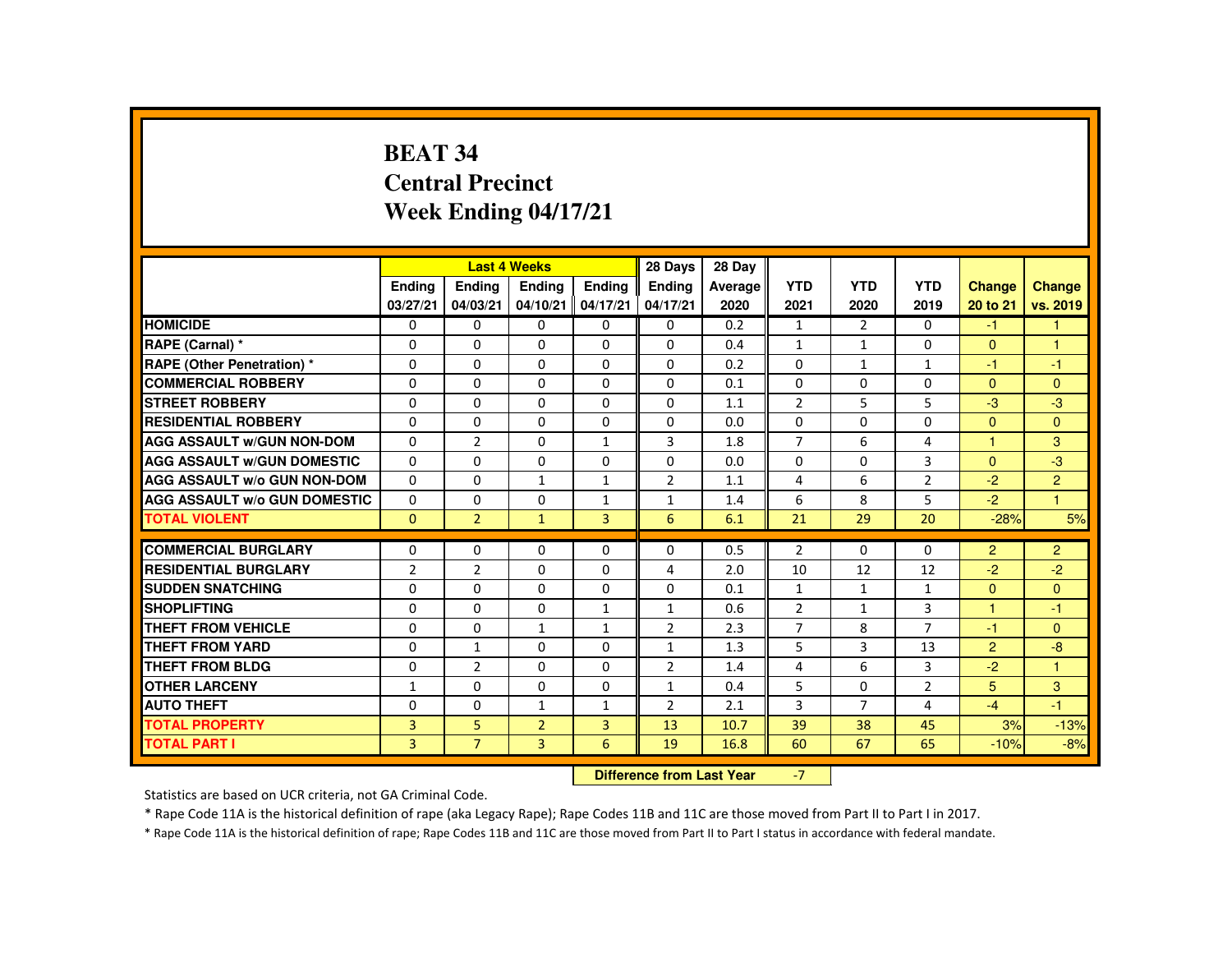# **BEAT 35 Central PrecinctWeek Ending 04/17/21**

|                                     |                |                           | <b>Last 4 Weeks</b> |                | 28 Days        | 28 Day  |                |                |                |                |                |
|-------------------------------------|----------------|---------------------------|---------------------|----------------|----------------|---------|----------------|----------------|----------------|----------------|----------------|
|                                     | <b>Endina</b>  | <b>Ending</b>             | <b>Ending</b>       | Ending         | Ending         | Average | <b>YTD</b>     | <b>YTD</b>     | <b>YTD</b>     | <b>Change</b>  | <b>Change</b>  |
|                                     | 03/27/21       | 04/03/21                  | 04/10/21            | 04/17/21       | 04/17/21       | 2020    | 2021           | 2020           | 2019           | 20 to 21       | vs. 2019       |
| <b>HOMICIDE</b>                     | $\mathbf{1}$   | $\Omega$                  | $\Omega$            | $\Omega$       | $\mathbf{1}$   | 0.5     | $\overline{2}$ | $\overline{3}$ | $\Omega$       | $-1$           | $\overline{2}$ |
| RAPE (Carnal) *                     | $\Omega$       | $\Omega$                  | $\Omega$            | $\Omega$       | $\Omega$       | 0.2     | $\Omega$       | $\mathbf{1}$   | $\Omega$       | $-1$           | $\overline{0}$ |
| RAPE (Other Penetration) *          | $\Omega$       | $\Omega$                  | $\Omega$            | $\Omega$       | $\Omega$       | 0.1     | $\Omega$       | $\Omega$       | 0              | $\Omega$       | $\Omega$       |
| <b>COMMERCIAL ROBBERY</b>           | $\Omega$       | $\Omega$                  | $\Omega$            | $\Omega$       | $\Omega$       | 0.3     | $\overline{2}$ | $\Omega$       | $\Omega$       | $\overline{2}$ | $\overline{2}$ |
| <b>STREET ROBBERY</b>               | $\Omega$       | $\Omega$                  | $\Omega$            | $\Omega$       | $\Omega$       | 0.5     | 3              | $\mathbf{1}$   | 3              | $\mathcal{P}$  | $\Omega$       |
| <b>RESIDENTIAL ROBBERY</b>          | $\Omega$       | $\Omega$                  | $\mathbf{0}$        | $\mathbf{0}$   | 0              | 0.1     | $\Omega$       | $\mathbf{1}$   | 0              | $-1$           | $\mathbf{0}$   |
| <b>AGG ASSAULT W/GUN NON-DOM</b>    | $\Omega$       | $\Omega$                  | $\Omega$            | $\Omega$       | $\Omega$       | 1.7     | $\overline{2}$ | 5              | 6              | $-3$           | $-4$           |
| <b>AGG ASSAULT W/GUN DOMESTIC</b>   | $\Omega$       | $\Omega$                  | $\Omega$            | $\Omega$       | $\Omega$       | 0.2     | $\Omega$       | $\mathbf{1}$   | $\mathbf{1}$   | -1             | $-1$           |
| <b>AGG ASSAULT W/o GUN NON-DOM</b>  | $\Omega$       | $\Omega$                  | $\Omega$            | $\mathbf{1}$   | $\mathbf{1}$   | 0.5     | $\overline{2}$ | $\mathbf{1}$   | $\mathbf{1}$   | $\mathbf{1}$   | $\overline{1}$ |
| <b>AGG ASSAULT W/o GUN DOMESTIC</b> | $\Omega$       | $\mathbf{1}$              | $\Omega$            | $\mathbf{1}$   | $\overline{2}$ | 1.1     | 4              | 5              | 4              | $-1$           | $\Omega$       |
| <b>TOTAL VIOLENT</b>                | $\mathbf{1}$   | $\mathbf{1}$              | $\Omega$            | $\overline{2}$ | $\overline{4}$ | 5.1     | 15             | 18             | 15             | $-17%$         | 0%             |
|                                     |                |                           |                     |                |                |         |                |                |                |                |                |
| <b>COMMERCIAL BURGLARY</b>          | $\Omega$       | $\Omega$                  | $\Omega$            | $\Omega$       | $\Omega$       | 0.5     | $\overline{2}$ | $\overline{2}$ | 3              | $\Omega$       | $-1$           |
| <b>RESIDENTIAL BURGLARY</b>         | $\Omega$       | $\Omega$                  | $\mathbf{1}$        | $\Omega$       | $\mathbf{1}$   | 2.3     | 9              | 13             | 9              | $-4$           | $\Omega$       |
| <b>SUDDEN SNATCHING</b>             | $\Omega$       | $\Omega$                  | $\Omega$            | 0              | $\Omega$       | 0.0     | $\Omega$       | $\Omega$       | 0              | $\Omega$       | $\Omega$       |
| <b>SHOPLIFTING</b>                  | $\Omega$       | $\Omega$                  | $\Omega$            | $\Omega$       | $\Omega$       | 2.5     | 10             | 11             | 13             | -1             | $-3$           |
| <b>THEFT FROM VEHICLE</b>           | $\mathbf{1}$   | $\mathbf{1}$              | $\Omega$            | $\Omega$       | $\overline{2}$ | 3.0     | 12             | 5              | 19             | $\overline{7}$ | $-7$           |
| <b>THEFT FROM YARD</b>              | $\Omega$       | $\Omega$                  | $\mathbf{1}$        | $\mathbf{1}$   | $\overline{2}$ | 0.5     | 8              | $\mathbf{1}$   | $\overline{2}$ | $\overline{7}$ | 6              |
| <b>THEFT FROM BLDG</b>              | $\Omega$       | $\Omega$                  | $\Omega$            | $\Omega$       | $\Omega$       | 1.2     | 4              | 4              | 3              | $\Omega$       | $\mathbf{1}$   |
| <b>OTHER LARCENY</b>                | $\Omega$       | $\Omega$                  | $\Omega$            | $\Omega$       | $\Omega$       | 0.3     | 3              | $\overline{2}$ | 4              | 1              | $-1$           |
| <b>AUTO THEFT</b>                   | $\mathbf{1}$   | $\Omega$                  | $\Omega$            | $\mathbf{1}$   | 2              | 2.8     | 6              | 9              | 8              | $-3$           | $-2$           |
| <b>TOTAL PROPERTY</b>               | $\overline{2}$ | $\mathbf{1}$              | $\overline{2}$      | $\overline{2}$ | $\overline{7}$ | 13.1    | 54             | 47             | 61             | 15%            | $-11%$         |
| <b>TOTAL PART I</b>                 | 3              | $\overline{2}$            | $\overline{2}$      | 4              | 11             | 18.3    | 69             | 65             | 76             | 6%             | $-9%$          |
|                                     |                | Difference from Leat Vacu |                     | $\mathbf{A}$   |                |         |                |                |                |                |                |

 **Difference from Last Year**r 4

Statistics are based on UCR criteria, not GA Criminal Code.

\* Rape Code 11A is the historical definition of rape (aka Legacy Rape); Rape Codes 11B and 11C are those moved from Part II to Part I in 2017.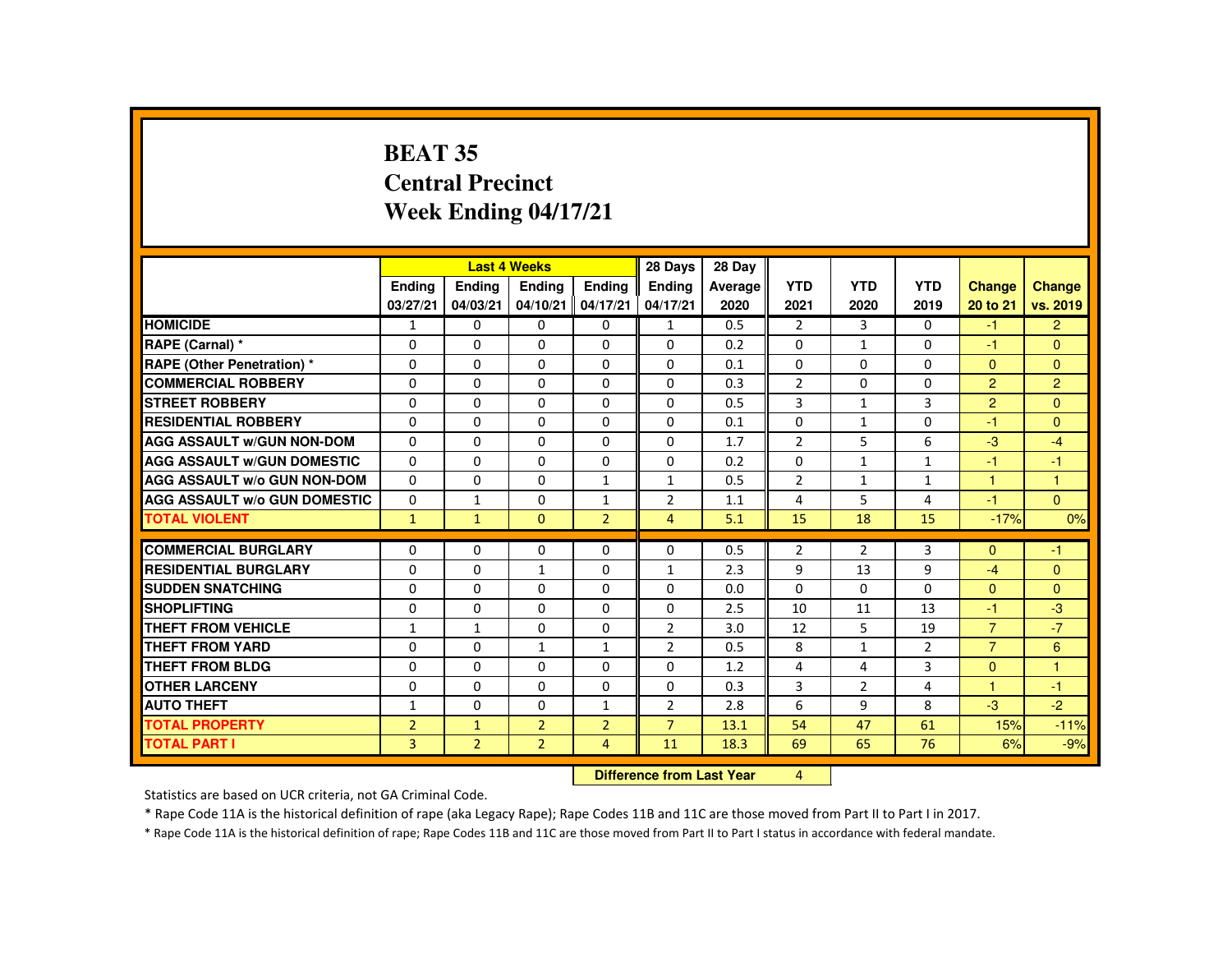#### **BEAT 36 Central PrecinctWeek Ending 04/17/21**

|                                     |                |                           | <b>Last 4 Weeks</b> |                   | 28 Days        | 28 Day  |                |                |                |                |                |
|-------------------------------------|----------------|---------------------------|---------------------|-------------------|----------------|---------|----------------|----------------|----------------|----------------|----------------|
|                                     | <b>Endina</b>  | <b>Ending</b>             | <b>Endina</b>       | <b>Endina</b>     | <b>Ending</b>  | Average | <b>YTD</b>     | <b>YTD</b>     | <b>YTD</b>     | Change         | <b>Change</b>  |
|                                     | 03/27/21       | 04/03/21                  |                     | 04/10/21 04/17/21 | 04/17/21       | 2020    | 2021           | 2020           | 2019           | 20 to 21       | vs. 2019       |
| <b>HOMICIDE</b>                     | $\Omega$       | $\Omega$                  | $\Omega$            | $\Omega$          | $\mathbf{0}$   | 0.2     | $\mathbf{0}$   | 1              | $\Omega$       | $-1$           | $\mathbf{0}$   |
| RAPE (Carnal) *                     | $\Omega$       | $\Omega$                  | $\Omega$            | $\Omega$          | $\Omega$       | 0.4     | $\Omega$       | $\mathbf{1}$   | $\Omega$       | $-1$           | $\mathbf{0}$   |
| RAPE (Other Penetration) *          | $\Omega$       | $\mathbf{0}$              | $\Omega$            | $\mathbf{1}$      | $\mathbf{1}$   | 0.0     | $\mathbf{1}$   | $\Omega$       | $\Omega$       | $\mathbf{1}$   | 1              |
| <b>COMMERCIAL ROBBERY</b>           | 0              | $\Omega$                  | $\Omega$            | $\Omega$          | $\Omega$       | 0.0     | $\mathbf{1}$   | $\Omega$       | $\Omega$       | 1              | 1              |
| <b>STREET ROBBERY</b>               | $\Omega$       | $\mathbf{0}$              | $\Omega$            | $\Omega$          | $\Omega$       | 0.2     | $\Omega$       | $\Omega$       | $\mathbf{1}$   | $\Omega$       | $-1$           |
| <b>RESIDENTIAL ROBBERY</b>          | $\Omega$       | $\mathbf{1}$              | $\mathbf{1}$        | 0                 | 2              | 0.3     | $\overline{2}$ | $\overline{2}$ | $\mathbf{1}$   | $\Omega$       | 1              |
| <b>AGG ASSAULT W/GUN NON-DOM</b>    | 0              | $\mathbf{1}$              | $\mathbf{1}$        | 0                 | 2              | 0.4     | 7              | 0              | 3              | $\overline{7}$ | 4              |
| <b>AGG ASSAULT W/GUN DOMESTIC</b>   | $\Omega$       | $\mathbf{0}$              | $\Omega$            | 0                 | 0              | 0.2     | 0              | $\mathbf{1}$   | $\Omega$       | $-1$           | $\Omega$       |
| <b>AGG ASSAULT W/o GUN NON-DOM</b>  | $\mathbf{1}$   | $\Omega$                  | $\Omega$            | $\Omega$          | $\mathbf{1}$   | 0.5     | $\overline{2}$ | $\mathbf{1}$   | $\Omega$       | $\mathbf{1}$   | $\overline{2}$ |
| <b>AGG ASSAULT W/o GUN DOMESTIC</b> | $\Omega$       | $\mathbf{1}$              | $\Omega$            | $\Omega$          | $\mathbf{1}$   | 1.0     | $\overline{4}$ | 5              | $\overline{2}$ | $-1$           | $\overline{2}$ |
| <b>TOTAL VIOLENT</b>                | $\mathbf{1}$   | 3                         | $\overline{2}$      | $\mathbf{1}$      | $\overline{7}$ | 3.0     | 17             | 11             | $\overline{7}$ | 55%            | 143%           |
| <b>COMMERCIAL BURGLARY</b>          | 0              | $\mathbf{1}$              | $\mathbf{0}$        | $\Omega$          | $\mathbf{1}$   | 0.6     | 4              | $\mathbf{0}$   | 3              | $\overline{4}$ | 1              |
| <b>RESIDENTIAL BURGLARY</b>         | $\Omega$       | $\mathbf{1}$              | $\Omega$            | $\Omega$          | $\mathbf{1}$   | 1.0     | 3              | 8              | 4              | $-5$           | $-1$           |
| <b>SUDDEN SNATCHING</b>             | 0              | $\mathbf{0}$              | 0                   | 0                 | 0              | 0.2     | $\Omega$       | $\mathbf{1}$   | 0              | $-1$           | $\mathbf{0}$   |
| <b>SHOPLIFTING</b>                  | $\mathbf{1}$   | $\mathbf{1}$              | $\mathbf{1}$        | $\Omega$          | 3              | 3.9     | 16             | 17             | 15             | $-1$           | 1              |
| <b>THEFT FROM VEHICLE</b>           | $\Omega$       | $\Omega$                  | $\mathbf{1}$        | $\Omega$          | $\mathbf{1}$   | 2.8     | 9              | 11             | 10             | $-2$           | $-1$           |
| <b>THEFT FROM YARD</b>              | $\mathbf{1}$   | $\Omega$                  | $\Omega$            | $\Omega$          | $\mathbf{1}$   | 1.4     | 3              | $\overline{7}$ | 4              | $-4$           | $-1$           |
| <b>THEFT FROM BLDG</b>              | 0              | $\Omega$                  | $\Omega$            | $\Omega$          | $\Omega$       | 1.5     | 3              | 4              | 12             | $-1$           | $-9$           |
| <b>OTHER LARCENY</b>                | 0              | $\mathbf{0}$              | $\mathbf{1}$        | 0                 | $\mathbf{1}$   | 0.2     | $\overline{2}$ | 2              | $\Omega$       | $\Omega$       | $\overline{2}$ |
| <b>AUTO THEFT</b>                   | $\Omega$       | $\Omega$                  | $\Omega$            | $\mathbf{1}$      | $\mathbf{1}$   | 2.5     | 4              | $\overline{7}$ | 12             | $-3$           | $-8$           |
| <b>TOTAL PROPERTY</b>               | $\overline{2}$ | 3                         | $\overline{3}$      | $\mathbf{1}$      | $\overline{9}$ | 14.0    | 44             | 57             | 60             | $-23%$         | $-27%$         |
| <b>TOTAL PART I</b>                 | 3              | 6                         | 5                   | $\overline{2}$    | 16             | 17.0    | 61             | 68             | 67             | $-10%$         | $-9%$          |
|                                     |                | Difference from Loot Voor |                     | $\overline{ }$    |                |         |                |                |                |                |                |

**Difference from Last Year 47** 

Statistics are based on UCR criteria, not GA Criminal Code.

\* Rape Code 11A is the historical definition of rape (aka Legacy Rape); Rape Codes 11B and 11C are those moved from Part II to Part I in 2017.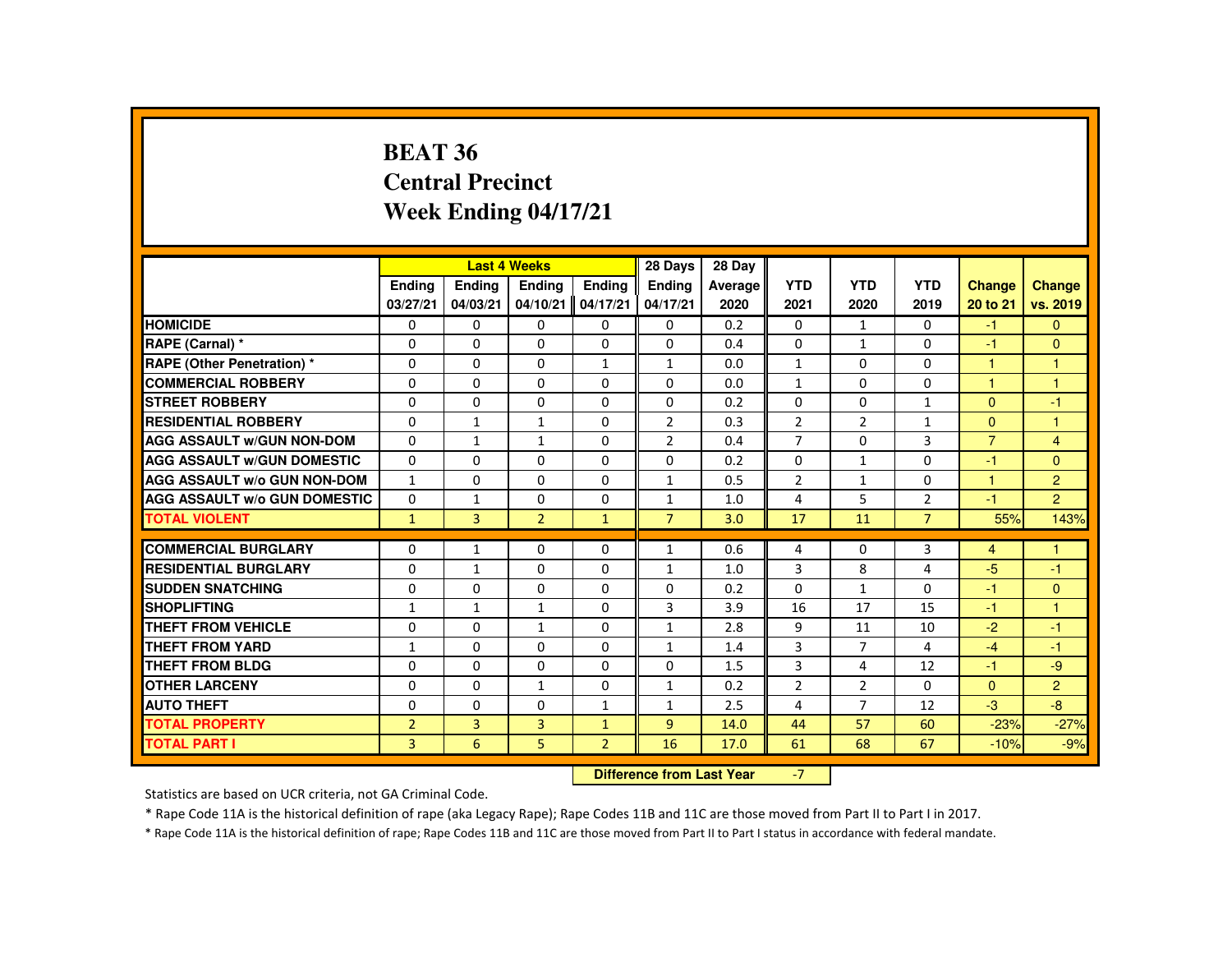# **BEAT 41 South PrecinctWeek Ending 04/17/21**

|                                     |                |                | <b>Last 4 Weeks</b> |                | 28 Days        | 28 Day  |                |                |                |                |                |
|-------------------------------------|----------------|----------------|---------------------|----------------|----------------|---------|----------------|----------------|----------------|----------------|----------------|
|                                     | <b>Ending</b>  | <b>Ending</b>  | <b>Ending</b>       | <b>Endina</b>  | <b>Endina</b>  | Average | <b>YTD</b>     | <b>YTD</b>     | <b>YTD</b>     | <b>Change</b>  | <b>Change</b>  |
|                                     | 03/27/21       | 04/03/21       | 04/10/21            | 04/17/21       | 04/17/21       | 2020    | 2021           | 2020           | 2019           | 20 to 21       | vs. 2019       |
| <b>HOMICIDE</b>                     | $\Omega$       | $\Omega$       | $\Omega$            | $\Omega$       | 0              | 0.0     | 0              | $\Omega$       | $\Omega$       | $\Omega$       | $\mathbf{0}$   |
| RAPE (Carnal) *                     | $\Omega$       | $\Omega$       | $\Omega$            | $\Omega$       | $\Omega$       | 0.1     | $\Omega$       | $\mathbf{1}$   | $\overline{2}$ | $-1$           | $-2$           |
| RAPE (Other Penetration) *          | $\Omega$       | $\Omega$       | $\Omega$            | $\mathbf{1}$   | $\mathbf{1}$   | 0.1     | $\overline{2}$ | $\Omega$       | $\Omega$       | $\overline{2}$ | $\overline{2}$ |
| <b>COMMERCIAL ROBBERY</b>           | $\mathbf{0}$   | $\Omega$       | $\Omega$            | $\Omega$       | 0              | 0.2     | $\mathbf{1}$   | $\Omega$       | 0              | $\overline{1}$ | $\overline{1}$ |
| <b>STREET ROBBERY</b>               | $\Omega$       | $\mathbf{1}$   | $\Omega$            | $\Omega$       | $\mathbf{1}$   | 0.6     | $\mathbf{1}$   | $\overline{3}$ | $\overline{2}$ | $-2$           | $-1$           |
| <b>RESIDENTIAL ROBBERY</b>          | $\mathbf{0}$   | $\Omega$       | $\mathbf{0}$        | 0              | 0              | 0.1     | 0              | 0              | 0              | $\overline{0}$ | $\mathbf{0}$   |
| <b>AGG ASSAULT w/GUN NON-DOM</b>    | $\mathbf{0}$   | $\mathbf{1}$   | $\Omega$            | $\Omega$       | $\mathbf{1}$   | 0.5     | 4              | $\mathbf{1}$   | $\mathbf{1}$   | 3              | 3              |
| <b>AGG ASSAULT W/GUN DOMESTIC</b>   | $\Omega$       | $\Omega$       | $\Omega$            | $\Omega$       | $\Omega$       | 0.1     | $\Omega$       | $\Omega$       | $\Omega$       | $\Omega$       | $\overline{0}$ |
| AGG ASSAULT w/o GUN NON-DOM         | $\Omega$       | $\Omega$       | $\Omega$            | $\Omega$       | $\Omega$       | 0.5     | $\mathbf{1}$   | $\mathbf{1}$   | $\overline{2}$ | $\mathbf{0}$   | $-1$           |
| <b>AGG ASSAULT W/o GUN DOMESTIC</b> | $\Omega$       | $\Omega$       | $\mathbf{0}$        | $\Omega$       | $\Omega$       | 0.6     | $\Omega$       | $\overline{2}$ | $\mathbf{1}$   | $-2$           | $-1$           |
| <b>TOTAL VIOLENT</b>                | $\mathbf{0}$   | $\overline{2}$ | $\mathbf{0}$        | $\mathbf{1}$   | $\overline{3}$ | 2.6     | 9 <sup>°</sup> | 8              | 8              | 13%            | 13%            |
| <b>COMMERCIAL BURGLARY</b>          | $\overline{2}$ | $\Omega$       | $\Omega$            | $\Omega$       | $\overline{2}$ | 0.5     | 9              | $\overline{2}$ | 3              | $\overline{7}$ | 6              |
| <b>RESIDENTIAL BURGLARY</b>         | 0              | $\Omega$       | $\Omega$            | $\Omega$       | $\Omega$       | 0.9     | $\mathbf{1}$   | $\overline{2}$ | $\mathbf{1}$   | -1             | $\Omega$       |
| <b>SUDDEN SNATCHING</b>             | $\Omega$       | $\Omega$       | $\Omega$            | $\mathbf{1}$   | $\mathbf{1}$   | 0.1     | $\overline{2}$ | $\Omega$       | $\Omega$       | $\overline{2}$ | $\overline{2}$ |
| <b>SHOPLIFTING</b>                  | $\Omega$       | $\Omega$       | $\Omega$            | $\Omega$       | $\Omega$       | 0.9     | 8              | $\mathbf{1}$   | 12             | $\overline{7}$ | $-4$           |
| <b>THEFT FROM VEHICLE</b>           | $\overline{2}$ | $\Omega$       | $\Omega$            | $\mathbf{1}$   | 3              | 3.5     | 14             | $\overline{7}$ | 22             | $\overline{7}$ | $-8$           |
| <b>THEFT FROM YARD</b>              | $\Omega$       | $\Omega$       | $\Omega$            | $\Omega$       | $\Omega$       | 0.8     | 3              | $\overline{2}$ | 3              | $\mathbf{1}$   | $\Omega$       |
| <b>THEFT FROM BLDG</b>              | $\Omega$       | $\Omega$       | $\mathbf{1}$        | $\overline{2}$ | 3              | 2.3     | 3              | 5              | 15             | $-2$           | $-12$          |
| <b>OTHER LARCENY</b>                | $\Omega$       | $\Omega$       | $\Omega$            | $\Omega$       | $\Omega$       | 0.4     | $\mathbf{1}$   | $\mathbf{1}$   | $\Omega$       | $\mathbf{0}$   | $\mathbf{1}$   |
| <b>AUTO THEFT</b>                   | $\Omega$       | $\mathbf{1}$   | $\Omega$            | $\mathbf{1}$   | $\overline{2}$ | 1.7     | 5              | $\overline{4}$ | 6              | 1              | $-1$           |
| <b>TOTAL PROPERTY</b>               | $\overline{4}$ | $\mathbf{1}$   | $\mathbf{1}$        | 5              | 11             | 11.1    | 46             | 24             | 62             | 92%            | $-26%$         |
| <b>TOTAL PART I</b>                 | $\overline{4}$ | 3              | $\mathbf{1}$        | 6              | 14             | 13.7    | 55             | 32             | 70             | 72%            | $-21%$         |
|                                     |                |                |                     |                |                |         |                |                |                |                |                |

 **Difference from Last Year**<sup>23</sup>

Statistics are based on UCR criteria, not GA Criminal Code.

\* Rape Code 11A is the historical definition of rape (aka Legacy Rape); Rape Codes 11B and 11C are those moved from Part II to Part I in 2017.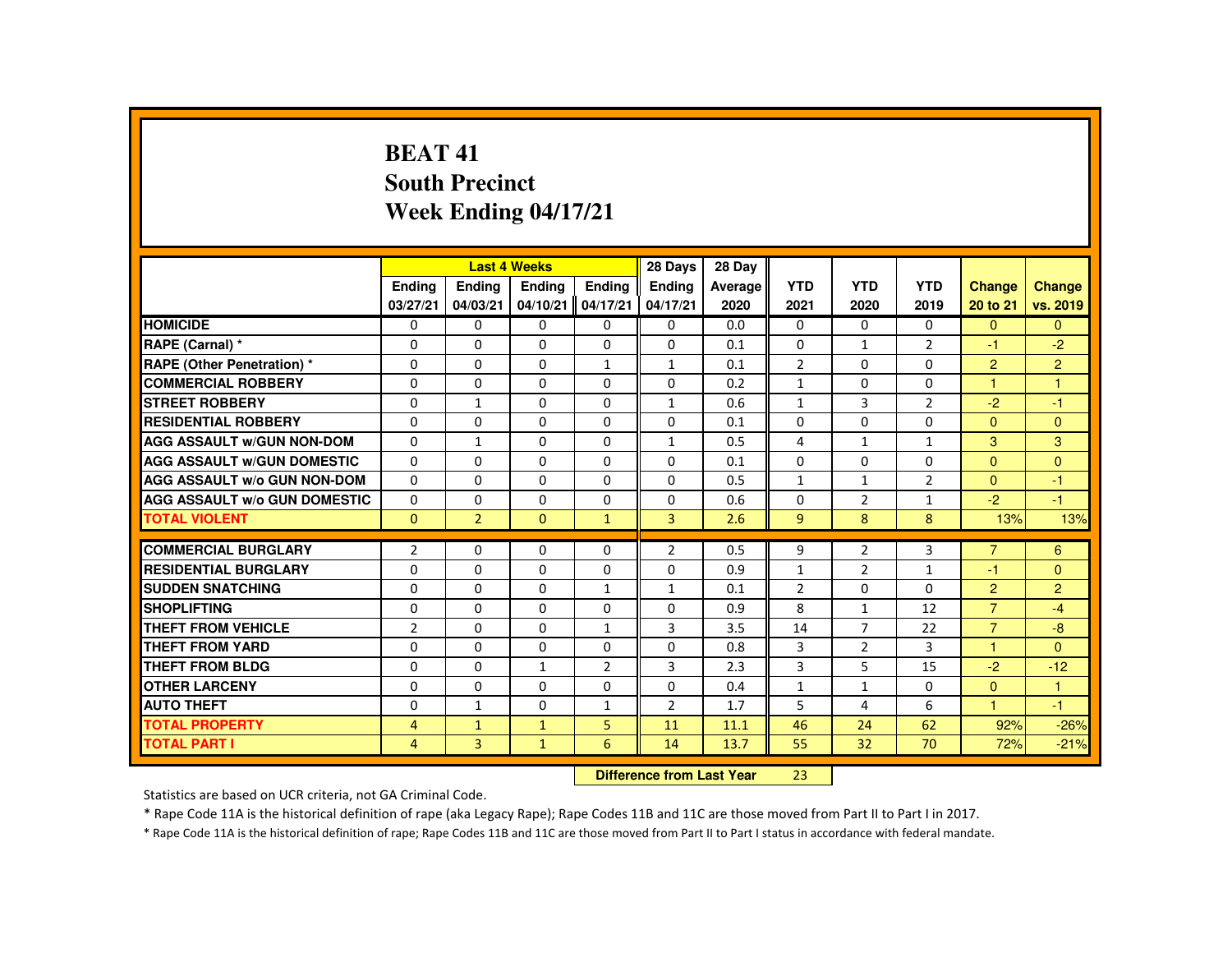# **BEAT 42 South PrecinctWeek Ending 04/17/21**

|                                     |                |                | <b>Last 4 Weeks</b>              |                | 28 Days        | 28 Day  |                |                |                |                |                |
|-------------------------------------|----------------|----------------|----------------------------------|----------------|----------------|---------|----------------|----------------|----------------|----------------|----------------|
|                                     | Ending         | Ending         | Ending                           | <b>Endina</b>  | <b>Endina</b>  | Average | <b>YTD</b>     | <b>YTD</b>     | <b>YTD</b>     | <b>Change</b>  | Change         |
|                                     | 03/27/21       | 04/03/21       | 04/10/21                         | 04/17/21       | 04/17/21       | 2020    | 2021           | 2020           | 2019           | 20 to 21       | vs. 2019       |
| <b>HOMICIDE</b>                     | 0              | $\mathbf{0}$   | $\mathbf{0}$                     | $\Omega$       | 0              | 0.0     | 0              | $\Omega$       | 0              | $\Omega$       | $\mathbf{0}$   |
| RAPE (Carnal) *                     | $\mathbf{0}$   | $\Omega$       | $\Omega$                         | $\Omega$       | $\Omega$       | 0.3     | $\Omega$       | $\Omega$       | $\Omega$       | $\Omega$       | $\Omega$       |
| <b>RAPE (Other Penetration) *</b>   | $\mathbf{0}$   | $\Omega$       | $\Omega$                         | $\Omega$       | $\Omega$       | 0.2     | $\Omega$       | $\mathbf{1}$   | $\Omega$       | $-1$           | $\Omega$       |
| <b>COMMERCIAL ROBBERY</b>           | $\mathbf{0}$   | $\Omega$       | $\Omega$                         | $\Omega$       | $\Omega$       | 0.5     | $\Omega$       | 4              | $\overline{2}$ | $-4$           | $-2$           |
| <b>STREET ROBBERY</b>               | $\mathbf 0$    | $\Omega$       | $\Omega$                         | $\Omega$       | $\Omega$       | 0.2     | $\overline{2}$ | $\Omega$       | $\mathbf{1}$   | $\overline{2}$ | $\mathbf{1}$   |
| <b>RESIDENTIAL ROBBERY</b>          | $\Omega$       | $\Omega$       | $\Omega$                         | $\Omega$       | $\Omega$       | 0.2     | $\mathbf{1}$   | $\mathbf{1}$   | $\Omega$       | $\Omega$       | $\mathbf{1}$   |
| <b>AGG ASSAULT w/GUN NON-DOM</b>    | $\Omega$       | $\Omega$       | $\mathbf{1}$                     | $\Omega$       | $\mathbf{1}$   | 0.3     | $\overline{2}$ | $\Omega$       | $\Omega$       | $\overline{2}$ | $\overline{2}$ |
| <b>AGG ASSAULT W/GUN DOMESTIC</b>   | $\Omega$       | $\Omega$       | $\Omega$                         | $\Omega$       | $\Omega$       | 0.0     | $\Omega$       | $\Omega$       | $\mathbf{1}$   | $\Omega$       | $-1$           |
| <b>AGG ASSAULT W/o GUN NON-DOM</b>  | $\mathbf{1}$   | $\Omega$       | $\mathbf{1}$                     | 0              | $\overline{2}$ | 0.6     | 4              | $\Omega$       | $\overline{2}$ | $\overline{4}$ | $\overline{2}$ |
| <b>AGG ASSAULT W/o GUN DOMESTIC</b> | $\Omega$       | $\Omega$       | $\Omega$                         | $\Omega$       | $\Omega$       | 0.2     | $\overline{2}$ | $\mathbf{1}$   | $\mathbf{1}$   | 1              | $\mathbf{1}$   |
| <b>TOTAL VIOLENT</b>                | $\mathbf{1}$   | $\Omega$       | $\overline{2}$                   | $\Omega$       | $\overline{3}$ | 2.5     | 11             | $\overline{7}$ | $\overline{7}$ | 57%            | 57%            |
| <b>COMMERCIAL BURGLARY</b>          | 1              | $\Omega$       | 1                                | 1              | 3              | 0.7     | $\overline{7}$ | 1              | 3              | 6              | $\overline{4}$ |
| <b>RESIDENTIAL BURGLARY</b>         | $\Omega$       | $\Omega$       | $\Omega$                         | $\Omega$       | $\Omega$       | 0.2     | $\mathbf{1}$   | $\Omega$       | $\mathbf{1}$   | 1              | $\mathbf{0}$   |
| <b>SUDDEN SNATCHING</b>             | $\Omega$       | $\Omega$       | $\Omega$                         | $\Omega$       | $\Omega$       | 0.2     | $\mathbf{1}$   | $\Omega$       | $\overline{2}$ | 1              | $-1$           |
| <b>SHOPLIFTING</b>                  | 5              | $\overline{2}$ | $\overline{2}$                   | $\overline{2}$ | 11             | 13.3    | 51             | 59             | 100            | $-8$           | $-49$          |
| <b>THEFT FROM VEHICLE</b>           | 1              | $\mathbf{1}$   | 5                                | $\Omega$       | $\overline{7}$ | 3.8     | 13             | 12             | 10             | $\mathbf{1}$   | 3              |
| <b>THEFT FROM YARD</b>              | $\mathbf{1}$   | $\Omega$       | $\Omega$                         | $\Omega$       | $\mathbf{1}$   | 1.4     | 5              | $\overline{4}$ | $\overline{2}$ | $\mathbf{1}$   | 3              |
| <b>THEFT FROM BLDG</b>              | $\mathbf{0}$   | $\Omega$       | $\Omega$                         | $\mathbf{1}$   | $\mathbf{1}$   | 2.1     | 5              | 12             | 8              | $-7$           | $-3$           |
| <b>OTHER LARCENY</b>                | $\mathbf{0}$   | $\Omega$       | $\overline{2}$                   | $\Omega$       | $\overline{2}$ | 0.6     | 4              | 0              | $\overline{2}$ | $\overline{4}$ | 2 <sup>1</sup> |
| <b>AUTO THEFT</b>                   | 1              | $\Omega$       | $\mathbf{1}$                     | $\Omega$       | 2              | 1.8     | $\overline{7}$ | 4              | 6              | 3              | $\mathbf{1}$   |
| <b>TOTAL PROPERTY</b>               | $\overline{9}$ | $\overline{3}$ | 11                               | $\overline{4}$ | 27             | 24.1    | 94             | 92             | 134            | 2%             | $-30%$         |
| <b>TOTAL PART I</b>                 | 10             | $\overline{3}$ | 13                               | $\overline{4}$ | 30             | 26.5    | 105            | 99             | 141            | 6%             | $-26%$         |
|                                     |                |                |                                  |                |                |         |                |                |                |                |                |
|                                     |                |                | <b>Difference from Last Year</b> |                | 6              |         |                |                |                |                |                |

 **Difference from Last Year**

Statistics are based on UCR criteria, not GA Criminal Code.

\* Rape Code 11A is the historical definition of rape (aka Legacy Rape); Rape Codes 11B and 11C are those moved from Part II to Part I in 2017.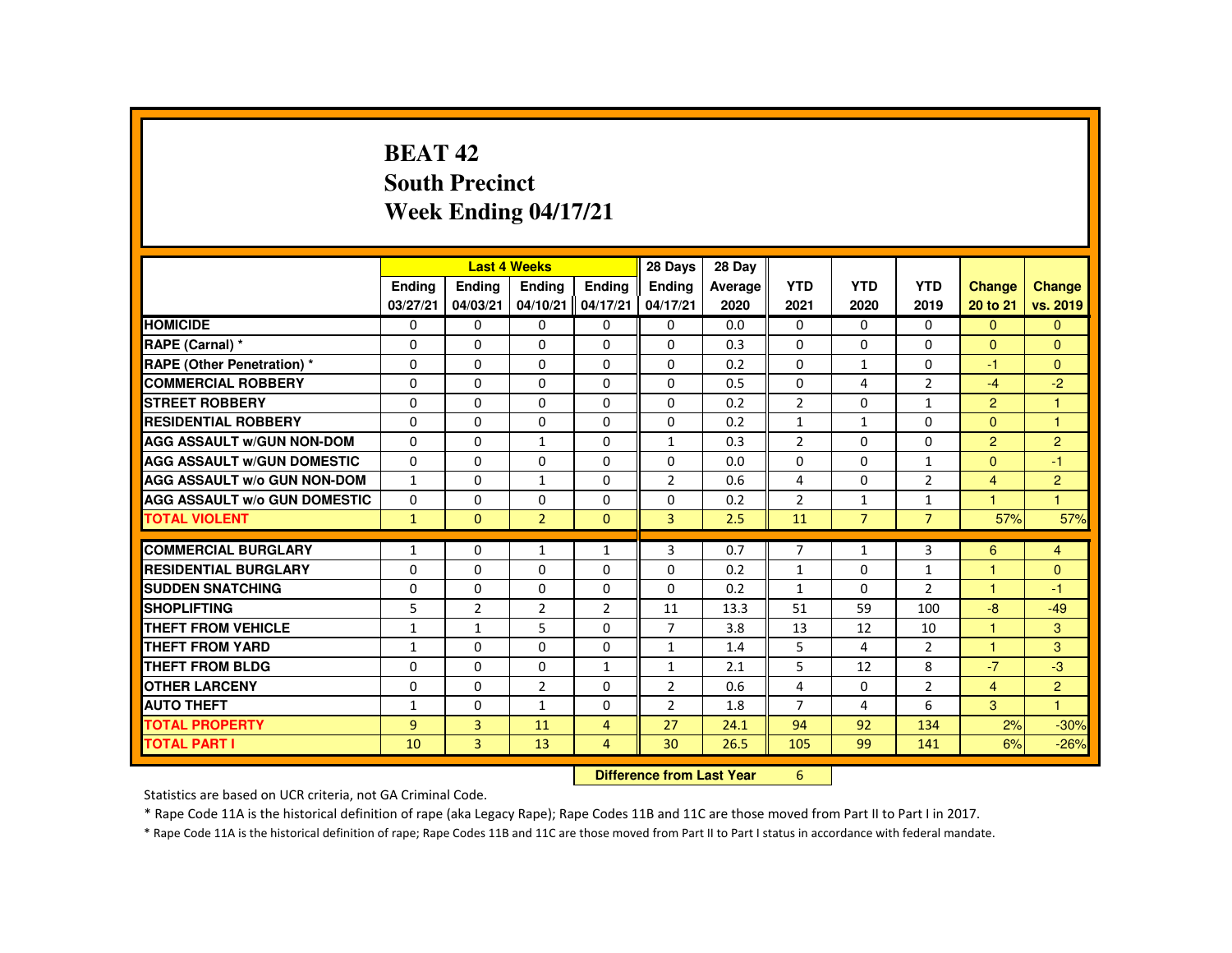# **BEAT 43 South PrecinctWeek Ending 04/17/21**

|                                     |                |                | <b>Last 4 Weeks</b> |                | 28 Days                          | 28 Day  |                |                |                |                |                      |
|-------------------------------------|----------------|----------------|---------------------|----------------|----------------------------------|---------|----------------|----------------|----------------|----------------|----------------------|
|                                     | Ending         | Ending         | <b>Endina</b>       | <b>Endina</b>  | <b>Endina</b>                    | Average | <b>YTD</b>     | <b>YTD</b>     | <b>YTD</b>     | <b>Change</b>  | <b>Change</b>        |
|                                     | 03/27/21       | 04/03/21       | 04/10/21            | 04/17/21       | 04/17/21                         | 2020    | 2021           | 2020           | 2019           | 20 to 21       | vs. 2019             |
| <b>HOMICIDE</b>                     | $\mathbf{1}$   | $\mathbf{0}$   | 0                   | 0              | 1                                | 0.0     | $\mathbf{1}$   | $\Omega$       | $\mathbf{1}$   | 1              | $\Omega$             |
| RAPE (Carnal) *                     | $\Omega$       | $\Omega$       | $\Omega$            | $\Omega$       | $\Omega$                         | 0.2     | $\Omega$       | $\Omega$       | $\mathbf{1}$   | $\mathbf{0}$   | $-1$                 |
| RAPE (Other Penetration) *          | $\Omega$       | $\Omega$       | $\Omega$            | $\Omega$       | $\Omega$                         | 0.2     | $\Omega$       | $\Omega$       | $\Omega$       | $\Omega$       | $\Omega$             |
| <b>COMMERCIAL ROBBERY</b>           | $\Omega$       | $\Omega$       | $\Omega$            | $\Omega$       | $\Omega$                         | 0.7     | $\mathbf{1}$   | 3              | $\Omega$       | $-2$           | $\blacktriangleleft$ |
| <b>STREET ROBBERY</b>               | $\Omega$       | $\Omega$       | $\Omega$            | $\mathbf{1}$   | $\mathbf{1}$                     | 0.4     | 2              | $\Omega$       | $\Omega$       | $\overline{2}$ | $\overline{2}$       |
| <b>RESIDENTIAL ROBBERY</b>          | $\Omega$       | $\Omega$       | $\Omega$            | $\Omega$       | $\Omega$                         | 0.0     | $\Omega$       | $\Omega$       | $\Omega$       | $\Omega$       | $\Omega$             |
| <b>AGG ASSAULT w/GUN ON-DOM</b>     | $\mathbf{1}$   | $\Omega$       | $\Omega$            | $\mathbf{1}$   | $\overline{2}$                   | 1.5     | 4              | 6              | $\overline{3}$ | $-2$           | $\blacktriangleleft$ |
| <b>AGG ASSAULT W/GUN DOMESTIC</b>   | $\Omega$       | $\Omega$       | $\Omega$            | $\Omega$       | $\Omega$                         | 0.2     | $\Omega$       | $\Omega$       | $\Omega$       | $\Omega$       | $\Omega$             |
| <b>AGG ASSAULT W/o GUN NON-DOM</b>  | $\Omega$       | $\Omega$       | $\Omega$            | $\Omega$       | $\mathbf{0}$                     | 0.7     | $\overline{2}$ | $\overline{2}$ | 3              | $\mathbf{0}$   | $-1$                 |
| <b>AGG ASSAULT W/o GUN DOMESTIC</b> | $\Omega$       | $\Omega$       | $\mathbf{1}$        | $\mathbf{1}$   | $\overline{2}$                   | 1.2     | 5              | 9              | $\mathbf{1}$   | $-4$           | $\overline{4}$       |
| <b>TOTAL VIOLENT</b>                | $\overline{2}$ | $\Omega$       | $\mathbf{1}$        | $\overline{3}$ | 6                                | 5.0     | 15             | 20             | $\overline{9}$ | $-25%$         | 67%                  |
| <b>COMMERCIAL BURGLARY</b>          | $\Omega$       | $\mathbf{0}$   | 0                   | $\Omega$       | $\mathbf{0}$                     | 0.8     | 3              | 0              | 3              | 3              | $\Omega$             |
| <b>RESIDENTIAL BURGLARY</b>         | $\Omega$       | $\Omega$       | $\Omega$            | $\Omega$       | $\Omega$                         | 1.8     | 3              | 8              | 6              | $-5$           | $-3$                 |
| <b>SUDDEN SNATCHING</b>             | $\Omega$       | $\Omega$       | $\Omega$            | $\Omega$       | $\Omega$                         | 0.2     | $\Omega$       | $\Omega$       | $\Omega$       | $\Omega$       | $\Omega$             |
| <b>SHOPLIFTING</b>                  | $\overline{2}$ | $\overline{2}$ | 0                   | 0              | 4                                | 2.8     | 22             | 11             | 31             | 11             | $-9$                 |
| <b>THEFT FROM VEHICLE</b>           | $\Omega$       | $\Omega$       | $\mathbf{1}$        | $\Omega$       | $\mathbf{1}$                     | 4.1     | 9              | 14             | 8              | $-5$           | $\blacktriangleleft$ |
| <b>THEFT FROM YARD</b>              | $\Omega$       | $\Omega$       | $\mathbf{1}$        | $\Omega$       | $\mathbf{1}$                     | 1.3     | $\overline{3}$ | 3              | $\overline{3}$ | $\Omega$       | $\Omega$             |
| <b>THEFT FROM BLDG</b>              | $\Omega$       | $\mathbf{1}$   | $\Omega$            | $\Omega$       | $\mathbf{1}$                     | 1.2     | 9              | 4              | 10             | 5              | $-1$                 |
| <b>OTHER LARCENY</b>                | 0              | $\Omega$       | $\Omega$            | $\Omega$       | $\Omega$                         | 0.6     | $\mathbf{1}$   | $\mathbf{1}$   | $\mathbf{1}$   | $\Omega$       | $\Omega$             |
| <b>AUTO THEFT</b>                   | $\Omega$       | $\Omega$       | $\mathbf{1}$        | $\Omega$       | 1                                | 1.8     | 5              | 3              | $\overline{2}$ | $\overline{2}$ | 3 <sup>1</sup>       |
| <b>TOTAL PROPERTY</b>               | $\overline{2}$ | $\overline{3}$ | 3                   | $\Omega$       | 8                                | 14.7    | 55             | 44             | 64             | 25%            | $-14%$               |
| <b>TOTAL PART I</b>                 | $\overline{4}$ | $\overline{3}$ | $\overline{4}$      | $\overline{3}$ | 14                               | 19.6    | 70             | 64             | 73             | 9%             | $-4%$                |
|                                     |                |                |                     |                | <b>Difference from Last Year</b> |         | 6              |                |                |                |                      |

 **Difference from Last Year**

Statistics are based on UCR criteria, not GA Criminal Code.

\* Rape Code 11A is the historical definition of rape (aka Legacy Rape); Rape Codes 11B and 11C are those moved from Part II to Part I in 2017.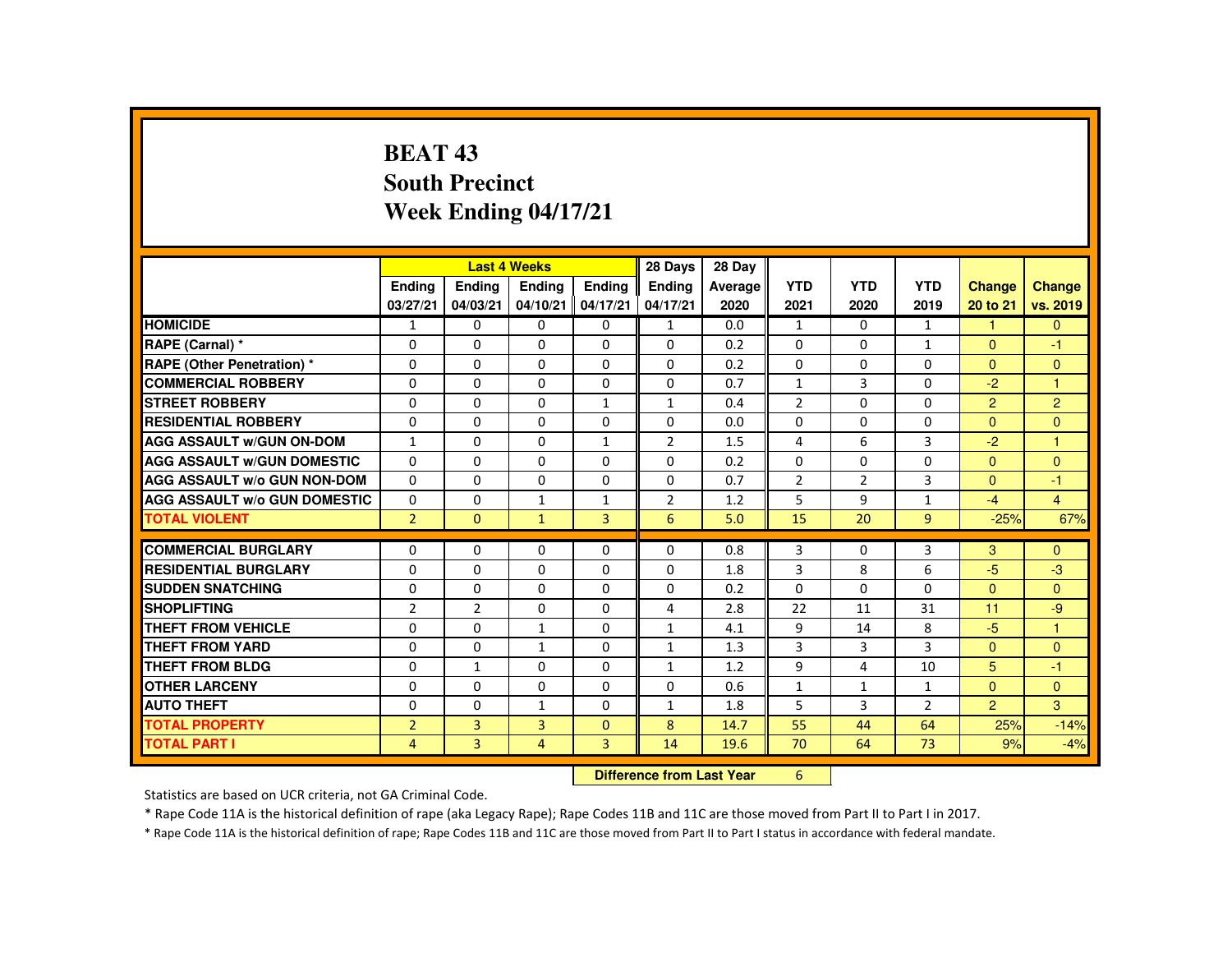#### **BEAT 44 South PrecinctWeek Ending 04/17/21**

|                                     |                |                | <b>Last 4 Weeks</b> |                | 28 Days                   | 28 Day  |                |                |                |                |                |
|-------------------------------------|----------------|----------------|---------------------|----------------|---------------------------|---------|----------------|----------------|----------------|----------------|----------------|
|                                     | <b>Endina</b>  | Ending         | Ending              | <b>Endina</b>  | <b>Ending</b>             | Average | <b>YTD</b>     | <b>YTD</b>     | <b>YTD</b>     | <b>Change</b>  | Change         |
|                                     | 03/27/21       | 04/03/21       | 04/10/21            | 04/17/21       | 04/17/21                  | 2020    | 2021           | 2020           | 2019           | 20 to 21       | vs. 2019       |
| <b>HOMICIDE</b>                     | $\Omega$       | 0              | 0                   | 0              | 0                         | 0.1     | $\overline{2}$ | $\Omega$       | $\mathbf{1}$   | $\overline{2}$ | $\mathbf{1}$   |
| RAPE (Carnal) *                     | 0              | $\Omega$       | $\Omega$            | $\Omega$       | $\Omega$                  | 0.2     | $\Omega$       | $\Omega$       | $\mathbf{1}$   | $\mathbf{0}$   | $-1$           |
| <b>RAPE (Other Penetration) *</b>   | $\Omega$       | $\Omega$       | $\Omega$            | $\Omega$       | $\Omega$                  | 0.2     | $\Omega$       | 2              | $\Omega$       | $-2$           | $\Omega$       |
| <b>COMMERCIAL ROBBERY</b>           | $\Omega$       | $\Omega$       | $\Omega$            | $\Omega$       | $\Omega$                  | 0.1     | $\Omega$       | $\Omega$       | $\Omega$       | $\Omega$       | $\Omega$       |
| <b>STREET ROBBERY</b>               | $\Omega$       | $\Omega$       | $\Omega$            | $\Omega$       | $\Omega$                  | 0.5     | $\Omega$       | $\overline{3}$ | $\mathbf{1}$   | $-3$           | $-1$           |
| <b>RESIDENTIAL ROBBERY</b>          | 0              | 0              | $\mathbf{1}$        | 0              | $\mathbf{1}$              | 0.2     | 4              | $\mathbf{1}$   | 0              | 3              | $\overline{4}$ |
| <b>AGG ASSAULT W/GUN NON-DOM</b>    | $\Omega$       | $\Omega$       | $\mathbf{1}$        | $\Omega$       | $\mathbf{1}$              | 0.9     | 5              | 4              | 4              | 1              | 1              |
| <b>AGG ASSAULT W/GUN DOMESTIC</b>   | $\Omega$       | $\Omega$       | $\Omega$            | $\Omega$       | $\Omega$                  | 0.1     | $\Omega$       | $\mathbf{1}$   | $\overline{2}$ | $-1$           | $-2$           |
| <b>AGG ASSAULT W/o GUN NON-DOM</b>  | $\Omega$       | $\Omega$       | $\Omega$            | $\mathbf{0}$   | $\Omega$                  | 0.5     | $\mathbf{1}$   | $\overline{3}$ | $\overline{2}$ | $-2$           | $-1$           |
| <b>AGG ASSAULT W/o GUN DOMESTIC</b> | $\Omega$       | $\Omega$       | $\mathbf{1}$        | $\Omega$       | $\mathbf{1}$              | 1.1     | 6              | 3              | 6              | 3              | $\Omega$       |
| <b>TOTAL VIOLENT</b>                | $\mathbf{0}$   | $\mathbf{0}$   | $\overline{3}$      | $\mathbf{0}$   | 3                         | 3.6     | 18             | 17             | 17             | 6%             | 6%             |
| <b>COMMERCIAL BURGLARY</b>          | 0              | $\Omega$       | $\Omega$            | $\Omega$       | $\Omega$                  | 0.2     | 3              | $\overline{2}$ | 5              | 1              | $-2$           |
| <b>RESIDENTIAL BURGLARY</b>         | $\Omega$       | $\Omega$       | $\Omega$            | $\Omega$       | $\Omega$                  | 2.1     | $\mathbf{1}$   | 11             | $\overline{2}$ | $-10$          | $-1$           |
| <b>SUDDEN SNATCHING</b>             | 0              | 0              | 0                   | 0              | 0                         | 0.0     | 0              | 0              | $\overline{2}$ | $\Omega$       | $-2$           |
| <b>SHOPLIFTING</b>                  | 0              | $\Omega$       | $\Omega$            | $\mathbf{1}$   | $\mathbf{1}$              | 1.8     | 6              | 9              | 8              | $-3$           | $-2$           |
| <b>THEFT FROM VEHICLE</b>           | $\overline{2}$ | $\Omega$       | $\Omega$            | $\Omega$       | $\overline{2}$            | 3.8     | 8              | 19             | 23             | $-11$          | $-15$          |
| <b>THEFT FROM YARD</b>              | $\Omega$       | $\Omega$       |                     |                |                           |         | 6              |                | 4              |                |                |
|                                     |                |                | $\mathbf{1}$        | $\Omega$       | $\mathbf{1}$              | 1.0     |                | 3              |                | 3              | $\overline{2}$ |
| THEFT FROM BLDG                     | 0              | $\Omega$       | $\mathbf{1}$        | $\mathbf{1}$   | $\overline{2}$            | 2.1     | 10             | 4              | 6              | 6              | $\overline{4}$ |
| <b>OTHER LARCENY</b>                | $\Omega$       | $\Omega$       | $\Omega$            | $\mathbf{1}$   | 1                         | 0.7     | 3              | 2              | 3              | 1              | $\Omega$       |
| <b>AUTO THEFT</b>                   | $\Omega$       | $\overline{2}$ | $\Omega$            | $\Omega$       | $\overline{2}$            | 1.7     | 6              | 3              | $\overline{7}$ | 3              | $-1$           |
| <b>TOTAL PROPERTY</b>               | $\overline{2}$ | $\overline{2}$ | $\overline{2}$      | 3              | $\overline{9}$            | 13.2    | 43             | 53             | 60             | $-19%$         | $-28%$         |
| <b>TOTAL PART I</b>                 | $\overline{2}$ | $\overline{2}$ | 5                   | $\overline{3}$ | 12                        | 16.8    | 61             | 70             | 77             | $-13%$         | $-21%$         |
|                                     |                |                |                     |                | Difference from Leat Vacu |         | $\sim$         |                |                |                |                |

 **Difference from Last Year**r -9

Statistics are based on UCR criteria, not GA Criminal Code.

\* Rape Code 11A is the historical definition of rape (aka Legacy Rape); Rape Codes 11B and 11C are those moved from Part II to Part I in 2017.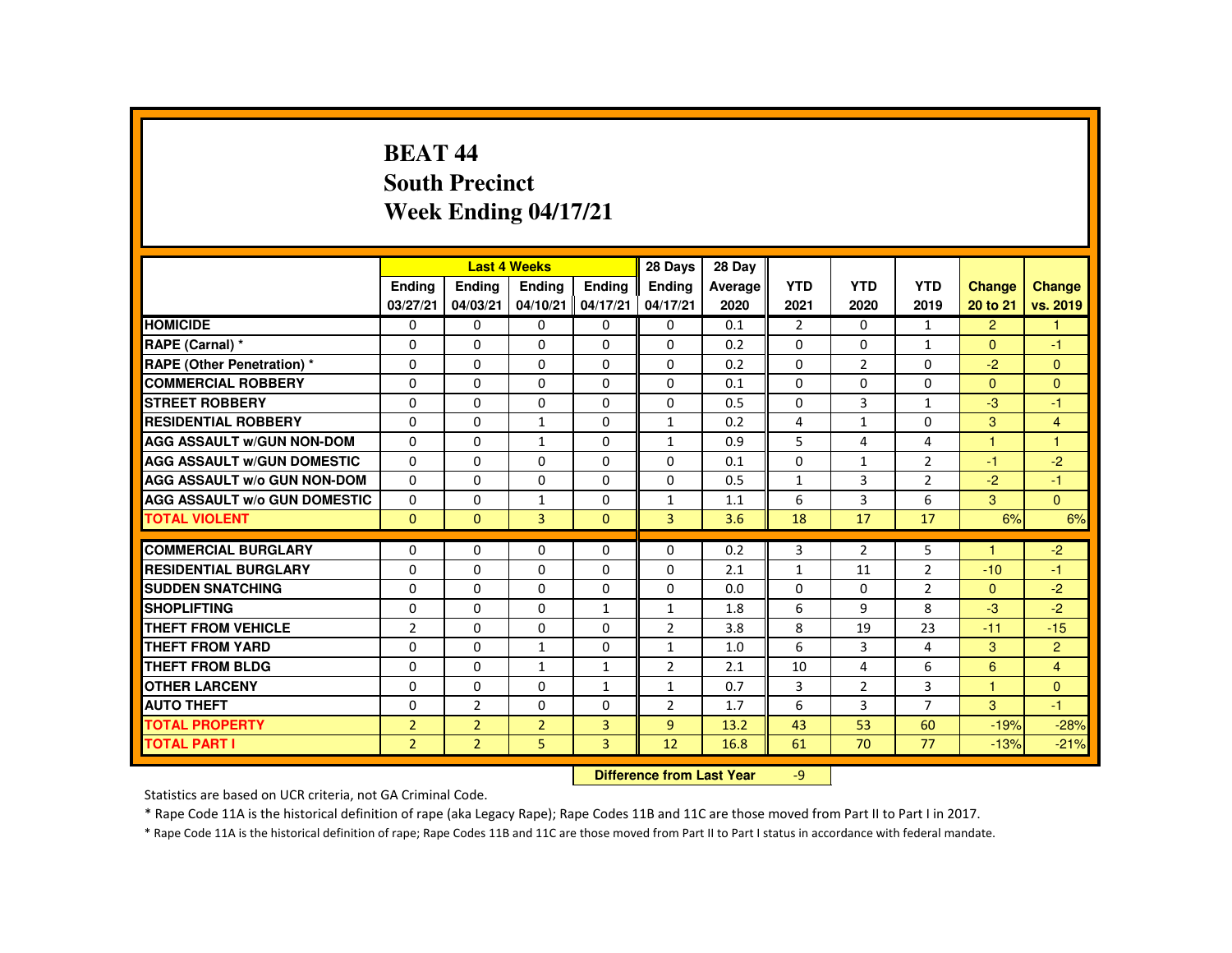## **BEAT 45 South PrecinctWeek Ending 04/17/21**

|                                     |                            |                | <b>Last 4 Weeks</b> |                | 28 Days        | 28 Day  |                |                |                |                      |                |
|-------------------------------------|----------------------------|----------------|---------------------|----------------|----------------|---------|----------------|----------------|----------------|----------------------|----------------|
|                                     | <b>Endina</b>              | <b>Ending</b>  | Ending              | <b>Endina</b>  | <b>Endina</b>  | Average | <b>YTD</b>     | <b>YTD</b>     | <b>YTD</b>     | <b>Change</b>        | <b>Change</b>  |
|                                     | 03/27/21                   | 04/03/21       | 04/10/21            | 04/17/21       | 04/17/21       | 2020    | 2021           | 2020           | 2019           | 20 to 21             | vs. 2019       |
| <b>HOMICIDE</b>                     | $\Omega$                   | $\Omega$       | 0                   | 0              | $\mathbf{0}$   | 0.1     | $\mathbf{0}$   | $\mathbf{1}$   | $\Omega$       | $-1$                 | $\Omega$       |
| RAPE (Carnal) *                     | 0                          | $\Omega$       | $\Omega$            | $\mathbf{1}$   | 1              | 0.2     | $\overline{2}$ | $\overline{2}$ | $\Omega$       | $\mathbf{0}$         | $\overline{2}$ |
| <b>RAPE (Other Penetration) *</b>   | $\Omega$                   | $\Omega$       | $\Omega$            | $\Omega$       | $\Omega$       | 0.1     | $\Omega$       | $\mathbf{1}$   | $\Omega$       | $-1$                 | $\Omega$       |
| <b>COMMERCIAL ROBBERY</b>           | 0                          | $\Omega$       | $\Omega$            | $\Omega$       | $\Omega$       | 0.3     | $\Omega$       | $\mathbf{1}$   | $\Omega$       | $-1$                 | $\Omega$       |
| <b>STREET ROBBERY</b>               | $\Omega$                   | $\Omega$       | $\Omega$            | $\Omega$       | $\Omega$       | 0.2     | $\overline{2}$ | $\mathbf{1}$   | $\overline{2}$ | $\blacktriangleleft$ | $\Omega$       |
| <b>RESIDENTIAL ROBBERY</b>          | 0                          | $\mathbf{0}$   | 0                   | $\mathbf{0}$   | $\mathbf{0}$   | 0.1     | $\mathbf{0}$   | 0              | 0              | $\mathbf{0}$         | $\Omega$       |
| <b>AGG ASSAULT W/GUN NON-DOM</b>    | $\Omega$                   | $\Omega$       | $\Omega$            | $\Omega$       | $\Omega$       | 0.6     | $\Omega$       | $\mathbf{1}$   | $\overline{2}$ | $-1$                 | $-2$           |
| <b>AGG ASSAULT W/GUN DOMESTIC</b>   | $\Omega$                   | $\Omega$       | $\Omega$            | $\Omega$       | $\Omega$       | 0.2     | 1              | $\mathbf{1}$   | $\mathbf{1}$   | $\Omega$             | $\Omega$       |
| <b>AGG ASSAULT W/o GUN NON-DOM</b>  | $\Omega$                   | $\Omega$       | $\Omega$            | $\Omega$       | $\Omega$       | 0.6     | $\overline{3}$ | $\Omega$       | $\Omega$       | 3                    | 3              |
| <b>AGG ASSAULT W/o GUN DOMESTIC</b> | $\mathbf{1}$               | $\overline{2}$ | $\Omega$            | $\Omega$       | 3              | 0.5     | 5              | $\mathbf{1}$   | $\overline{2}$ | $\overline{4}$       | 3              |
| <b>TOTAL VIOLENT</b>                | $\mathbf{1}$               | $\overline{2}$ | $\mathbf{0}$        | $\mathbf{1}$   | $\overline{4}$ | 2.9     | 13             | 9              | $\overline{7}$ | 44%                  | 86%            |
|                                     |                            |                |                     |                |                |         |                |                |                |                      |                |
| <b>COMMERCIAL BURGLARY</b>          | 0                          | $\Omega$       | $\Omega$            | $\Omega$       | $\Omega$       | 0.2     | $\mathbf{0}$   | $\mathbf{1}$   | $\mathbf{1}$   | -1                   | $-1$           |
| <b>RESIDENTIAL BURGLARY</b>         | $\Omega$                   | $\Omega$       | $\Omega$            | $\Omega$       | $\Omega$       | 0.8     | 3              | 3              | $\overline{2}$ | $\Omega$             | $\overline{1}$ |
| <b>SUDDEN SNATCHING</b>             | 0                          | $\mathbf{0}$   | 0                   | $\Omega$       | $\mathbf{0}$   | 0.1     | $\mathbf{0}$   | 0              | $\Omega$       | $\Omega$             | $\mathbf{0}$   |
| <b>SHOPLIFTING</b>                  | 0                          | $\mathbf{1}$   | $\Omega$            | $\overline{2}$ | 3              | 2.5     | 26             | 8              | 40             | 18                   | $-14$          |
| <b>THEFT FROM VEHICLE</b>           | $\Omega$                   | $\mathbf{1}$   | $\overline{2}$      | 4              | $\overline{7}$ | 3.7     | 13             | 23             | 10             | $-10$                | 3              |
| <b>THEFT FROM YARD</b>              | $\Omega$                   | $\Omega$       | $\Omega$            | $\Omega$       | $\Omega$       | 1.2     | $\mathbf{1}$   | 3              | $\overline{7}$ | $-2$                 | $-6$           |
| <b>THEFT FROM BLDG</b>              | 0                          | $\mathbf{1}$   | 1                   | $\mathbf{1}$   | 3              | 1.0     | 5              | 6              | 6              | -1                   | $-1$           |
| <b>OTHER LARCENY</b>                | $\mathbf{1}$               | $\Omega$       | $\mathbf{1}$        | $\mathbf{1}$   | 3              | 0.7     | 3              | 3              | $\Omega$       | $\Omega$             | 3              |
| <b>AUTO THEFT</b>                   | $\Omega$                   | $\Omega$       | $\Omega$            | $\mathbf{1}$   | $\mathbf{1}$   | 1.7     | 6              | 3              | 3              | 3                    | 3              |
| <b>TOTAL PROPERTY</b>               | $\mathbf{1}$               | $\overline{3}$ | $\overline{4}$      | $\overline{9}$ | 17             | 11.9    | 57             | 50             | 69             | 14%                  | $-17%$         |
| <b>TOTAL PART I</b>                 | $\overline{2}$             | 5.             | 4                   | 10             | 21             | 14.8    | 70             | 59             | 76             | 19%                  | $-8%$          |
|                                     | Difference from Least Vaca |                |                     |                |                |         | 44.1           |                |                |                      |                |

 **Difference from Last Year**<sup>11</sup>

Statistics are based on UCR criteria, not GA Criminal Code.

\* Rape Code 11A is the historical definition of rape (aka Legacy Rape); Rape Codes 11B and 11C are those moved from Part II to Part I in 2017.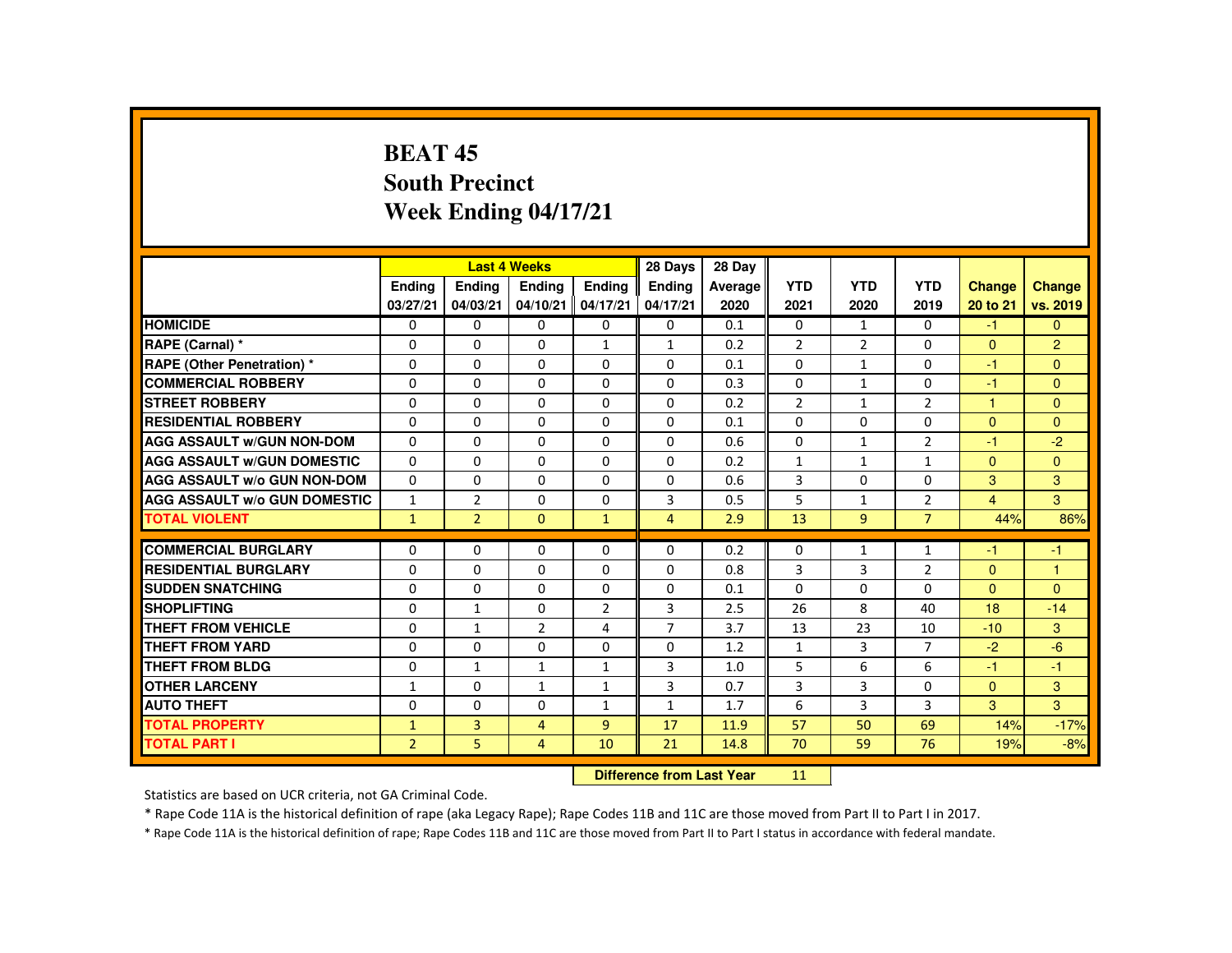## **BEAT 46 South PrecinctWeek Ending 04/17/21**

|                                     |                |                | <b>Last 4 Weeks</b> |                | 28 Days        | 28 Day  |                |                |                |                |                |
|-------------------------------------|----------------|----------------|---------------------|----------------|----------------|---------|----------------|----------------|----------------|----------------|----------------|
|                                     | <b>Ending</b>  | <b>Ending</b>  | <b>Ending</b>       | Ending         | <b>Endina</b>  | Average | <b>YTD</b>     | <b>YTD</b>     | <b>YTD</b>     | Change         | <b>Change</b>  |
|                                     | 03/27/21       | 04/03/21       | 04/10/21            | 04/17/21       | 04/17/21       | 2020    | 2021           | 2020           | 2019           | 20 to 21       | vs. 2020       |
| <b>HOMICIDE</b>                     | $\Omega$       | $\Omega$       | $\Omega$            | $\Omega$       | 0              | 0.0     | 0              | $\Omega$       | 2              | $\Omega$       | $-2$           |
| RAPE (Carnal) *                     | $\Omega$       | $\Omega$       | $\Omega$            | $\Omega$       | $\Omega$       | 0.4     | $\mathbf{1}$   | $\overline{2}$ | $\Omega$       | $-1$           | 1              |
| <b>RAPE (Other Penetration) *</b>   | $\Omega$       | $\Omega$       | $\Omega$            | $\Omega$       | $\Omega$       | 0.1     | $\mathbf{1}$   | $\Omega$       | $\Omega$       | $\mathbf{1}$   | $\mathbf{1}$   |
| <b>COMMERCIAL ROBBERY</b>           | $\mathbf{0}$   | $\Omega$       | $\Omega$            | $\Omega$       | $\Omega$       | 0.1     | 0              | $\mathbf{1}$   | $\mathbf{1}$   | $-1$           | $-1$           |
| <b>STREET ROBBERY</b>               | $\Omega$       | $\Omega$       | $\Omega$            | $\Omega$       | $\Omega$       | 0.5     | $\mathbf{1}$   | 3              | $\Omega$       | $-2$           | $\mathbf{1}$   |
| <b>RESIDENTIAL ROBBERY</b>          | 0              | $\Omega$       | $\mathbf{0}$        | 0              | 0              | 0.0     | $\mathbf{1}$   | 0              | 0              | 1              | 1              |
| <b>AGG ASSAULT W/GUN NON-DOM</b>    | $\mathbf{0}$   | $\Omega$       | $\Omega$            | $\Omega$       | $\Omega$       | 0.8     | $\overline{2}$ | 3              | $\mathbf{1}$   | -1             | $\overline{1}$ |
| <b>AGG ASSAULT W/GUN DOMESTIC</b>   | $\Omega$       | $\Omega$       | $\Omega$            | $\Omega$       | $\Omega$       | 0.2     | $\mathbf{1}$   | $\mathbf{1}$   | $\mathbf{1}$   | $\Omega$       | $\Omega$       |
| <b>AGG ASSAULT W/o GUN NON-DOM</b>  | $\Omega$       | $\Omega$       | $\Omega$            | $\Omega$       | $\Omega$       | 0.5     | 4              | $\overline{2}$ | $\mathbf{1}$   | $\overline{2}$ | $\mathbf{3}$   |
| <b>AGG ASSAULT W/o GUN DOMESTIC</b> | $\mathbf{1}$   | $\mathbf{1}$   | $\mathbf{0}$        | $\Omega$       | $\overline{2}$ | 0.7     | $\overline{7}$ | 0              | 3              | $\overline{7}$ | $\overline{4}$ |
| <b>TOTAL VIOLENT</b>                | $\mathbf{1}$   | $\mathbf{1}$   | $\mathbf{0}$        | $\mathbf{0}$   | $\overline{2}$ | 3.1     | 18             | 12             | $\overline{9}$ | 50%            | 100%           |
| <b>COMMERCIAL BURGLARY</b>          | $\Omega$       | $\Omega$       | $\Omega$            | $\Omega$       | $\Omega$       | 0.3     | 3              | $\overline{2}$ | 4              |                | $-1$           |
| <b>RESIDENTIAL BURGLARY</b>         | 0              | $\Omega$       | $\Omega$            | $\Omega$       | $\Omega$       | 1.6     | $\mathbf{1}$   | 4              | 3              | $-3$           | $-2$           |
| <b>SUDDEN SNATCHING</b>             | $\Omega$       | $\Omega$       | $\Omega$            | $\Omega$       | $\Omega$       | 0.2     | $\Omega$       | $\mathbf{1}$   | $\Omega$       | -1             | $\Omega$       |
| <b>SHOPLIFTING</b>                  | $\Omega$       | $\overline{2}$ | $\mathbf{1}$        | $\Omega$       | 3              | 5.6     | 33             | 24             | 39             | 9              | $-6$           |
| <b>THEFT FROM VEHICLE</b>           | $\mathbf{1}$   | $\overline{2}$ | $\mathbf{1}$        | $\mathbf{1}$   | 5              | 2.5     | 16             | 13             | 12             | 3              | $\overline{4}$ |
| <b>THEFT FROM YARD</b>              | $\mathbf{0}$   | $\Omega$       | $\Omega$            | $\Omega$       | $\Omega$       | 0.9     | $\overline{2}$ | 3              | $\mathbf{1}$   | $-1$           | $\mathbf{1}$   |
| <b>THEFT FROM BLDG</b>              | $\Omega$       | $\Omega$       | $\mathbf{0}$        | $\Omega$       | 0              | 1.5     | 3              | $\overline{7}$ | 4              | $-4$           | $-1$           |
| <b>OTHER LARCENY</b>                | $\Omega$       | $\Omega$       | $\Omega$            | $\Omega$       | 0              | 0.4     | 3              | $\mathbf{1}$   | $\Omega$       | $\overline{2}$ | 3 <sup>1</sup> |
| <b>AUTO THEFT</b>                   | $\Omega$       | $\Omega$       | $\Omega$            | $\overline{2}$ | 2              | 0.7     | $\overline{7}$ | $\overline{2}$ | 10             | 5              | $-3$           |
| <b>TOTAL PROPERTY</b>               | $\mathbf{1}$   | $\overline{4}$ | $\overline{2}$      | $\overline{3}$ | 10             | 13.7    | 68             | 57             | 73             | 19%            | $-7%$          |
| <b>TOTAL PART I</b>                 | $\overline{2}$ | 5              | $\overline{2}$      | $\overline{3}$ | 12             | 16.8    | 86             | 69             | 82             | 25%            | 5%             |
|                                     |                |                |                     |                |                |         |                |                |                |                |                |

 **Difference from Last Year**<sup>17</sup>

Statistics are based on UCR criteria, not GA Criminal Code.

\* Rape Code 11A is the historical definition of rape (aka Legacy Rape); Rape Codes 11B and 11C are those moved from Part II to Part I in 2017.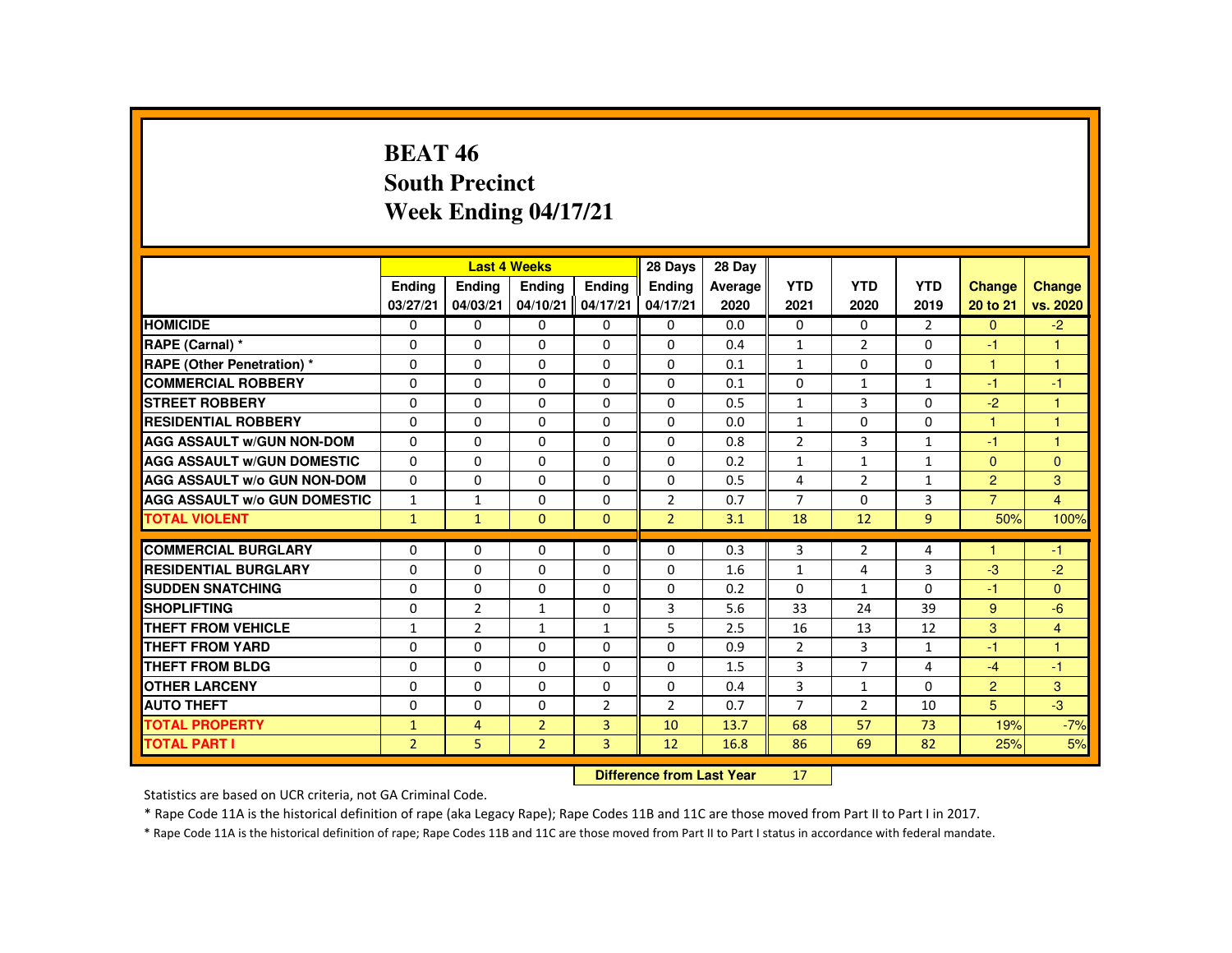# **BEAT 47 South PrecinctWeek Ending 04/17/21**

|                                     |                            |               | <b>Last 4 Weeks</b> |               | 28 Days        | 28 Day  |                |                |                |                      |              |
|-------------------------------------|----------------------------|---------------|---------------------|---------------|----------------|---------|----------------|----------------|----------------|----------------------|--------------|
|                                     | <b>Endina</b>              | <b>Ending</b> | <b>Endina</b>       | <b>Endina</b> | <b>Endina</b>  | Average | <b>YTD</b>     | <b>YTD</b>     | <b>YTD</b>     | <b>Change</b>        | Change       |
|                                     | 03/27/21                   | 04/03/21      | 04/10/21            | 04/17/21      | 04/17/21       | 2020    | 2021           | 2020           | 2019           | 20 to 21             | vs. 2019     |
| <b>HOMICIDE</b>                     | $\mathbf{0}$               | $\Omega$      | 0                   | 0             | 0              | 0.1     | 0              | $\mathbf{1}$   | $\Omega$       | $-1$                 | $\mathbf{0}$ |
| RAPE (Carnal) *                     | $\Omega$                   | $\Omega$      | $\Omega$            | $\Omega$      | $\Omega$       | 0.0     | $\Omega$       | $\Omega$       | $\Omega$       | $\Omega$             | $\Omega$     |
| <b>RAPE (Other Penetration) *</b>   | 0                          | $\Omega$      | $\Omega$            | 0             | 0              | 0.0     | 0              | 0              | 0              | $\overline{0}$       | $\mathbf{0}$ |
| <b>COMMERCIAL ROBBERY</b>           | $\Omega$                   | $\Omega$      | $\Omega$            | $\Omega$      | $\Omega$       | 0.0     | $\Omega$       | $\Omega$       | $\Omega$       | $\mathbf{0}$         | $\Omega$     |
| <b>STREET ROBBERY</b>               | $\Omega$                   | $\Omega$      | $\Omega$            | $\Omega$      | $\Omega$       | 0.0     | $\Omega$       | $\Omega$       | $\Omega$       | $\Omega$             | $\Omega$     |
| <b>RESIDENTIAL ROBBERY</b>          | $\Omega$                   | $\mathbf{0}$  | $\Omega$            | $\Omega$      | 0              | 0.1     | 0              | $\mathbf{1}$   | $\Omega$       | $-1$                 | $\mathbf{0}$ |
| <b>AGG ASSAULT W/GUN NON-GUN</b>    | $\Omega$                   | $\Omega$      | $\Omega$            | $\Omega$      | $\Omega$       | 0.1     | $\Omega$       | $\Omega$       | $\Omega$       | $\Omega$             | $\Omega$     |
| <b>AGG ASSAULT W/GUN DOMESTIC</b>   | $\Omega$                   | $\Omega$      | $\Omega$            | $\Omega$      | $\Omega$       | 0.0     | $\Omega$       | $\Omega$       | $\Omega$       | $\mathbf{0}$         | $\mathbf{0}$ |
| <b>AGG ASSAULT w/o GUN NON-DOM</b>  | $\Omega$                   | $\Omega$      | $\Omega$            | $\Omega$      | $\Omega$       | 0.0     | $\Omega$       | $\Omega$       | $\mathbf{1}$   | $\Omega$             | $-1$         |
| <b>AGG ASSAULT W/o GUN DOMESTIC</b> | $\Omega$                   | $\mathbf{0}$  | 0                   | 0             | 0              | 0.2     | $\mathbf{1}$   | 0              | $\mathbf{1}$   | $\blacktriangleleft$ | $\mathbf{0}$ |
| <b>TOTAL VIOLENT</b>                | $\Omega$                   | $\mathbf{0}$  | $\mathbf{0}$        | $\mathbf{0}$  | $\mathbf{0}$   | 0.4     | $\mathbf{1}$   | $\overline{2}$ | $\overline{2}$ | $-50%$               | $-50%$       |
| <b>COMMERCIAL BURGLARY</b>          | $\Omega$                   | $\Omega$      | $\Omega$            | $\Omega$      | $\Omega$       | 0.0     | $\Omega$       | 0              | $\Omega$       | $\mathbf{0}$         | $\mathbf{0}$ |
| <b>RESIDENTIAL BURGLARY</b>         | $\Omega$                   | $\Omega$      | $\Omega$            | $\Omega$      | $\Omega$       | 0.5     | $\overline{2}$ | $\mathbf{1}$   | $\mathbf{1}$   | $\mathbf{1}$         | 1            |
| <b>SUDDEN SNATCHING</b>             | $\Omega$                   | $\Omega$      | $\Omega$            | $\Omega$      | $\Omega$       | 0.0     | $\Omega$       | $\Omega$       | $\Omega$       | $\Omega$             | $\Omega$     |
| <b>SHOPLIFTING</b>                  | $\Omega$                   | $\Omega$      | $\Omega$            | $\Omega$      | $\Omega$       | 0.0     | $\Omega$       | $\Omega$       | $\Omega$       | $\Omega$             | $\mathbf{0}$ |
| <b>THEFT FROM VEHICLE</b>           | $\Omega$                   | $\mathbf{1}$  | $\overline{2}$      | $\Omega$      | $\overline{3}$ | 1.0     | 4              | 5              | 8              | $-1$                 | $-4$         |
| <b>THEFT FROM YARD</b>              | $\Omega$                   | $\Omega$      | $\Omega$            | $\Omega$      | $\Omega$       | 0.5     | $\overline{2}$ | $\overline{2}$ | $\overline{2}$ | $\Omega$             | $\Omega$     |
| THEFT FROM BLDG                     | $\Omega$                   | $\Omega$      | $\Omega$            | $\Omega$      | $\Omega$       | 0.2     | 4              | $\mathbf{1}$   | $\Omega$       | 3                    | 4            |
| <b>OTHER LARCENY</b>                | $\Omega$                   | $\Omega$      | $\Omega$            | $\Omega$      | $\Omega$       | 0.2     | $\mathbf{1}$   | $\Omega$       | 3              | $\mathbf{1}$         | $-2$         |
| <b>AUTO THEFT</b>                   | $\Omega$                   | $\Omega$      | $\Omega$            | 0             | 0              | 0.6     | $\Omega$       | $\mathbf{1}$   | 3              | $-1$                 | $-3$         |
| <b>TOTAL PROPERTY</b>               | $\Omega$                   | $\mathbf{1}$  | $\overline{2}$      | $\mathbf{0}$  | $\overline{3}$ | 3.1     | 13             | 10             | 17             | 30%                  | $-24%$       |
| <b>TOTAL PART I</b>                 | $\mathbf{0}$               | $\mathbf{1}$  | $\overline{2}$      | $\mathbf{0}$  | $\overline{3}$ | 3.5     | 14             | 12             | 19             | 17%                  | $-26%$       |
|                                     | Difference from Least Vacu |               |                     |               |                |         | $\sim$         |                |                |                      |              |

 **Difference from Last Year**<sup>2</sup>

Statistics are based on UCR criteria, not GA Criminal Code.

\* Rape Code 11A is the historical definition of rape (aka Legacy Rape); Rape Codes 11B and 11C are those moved from Part II to Part I in 2017.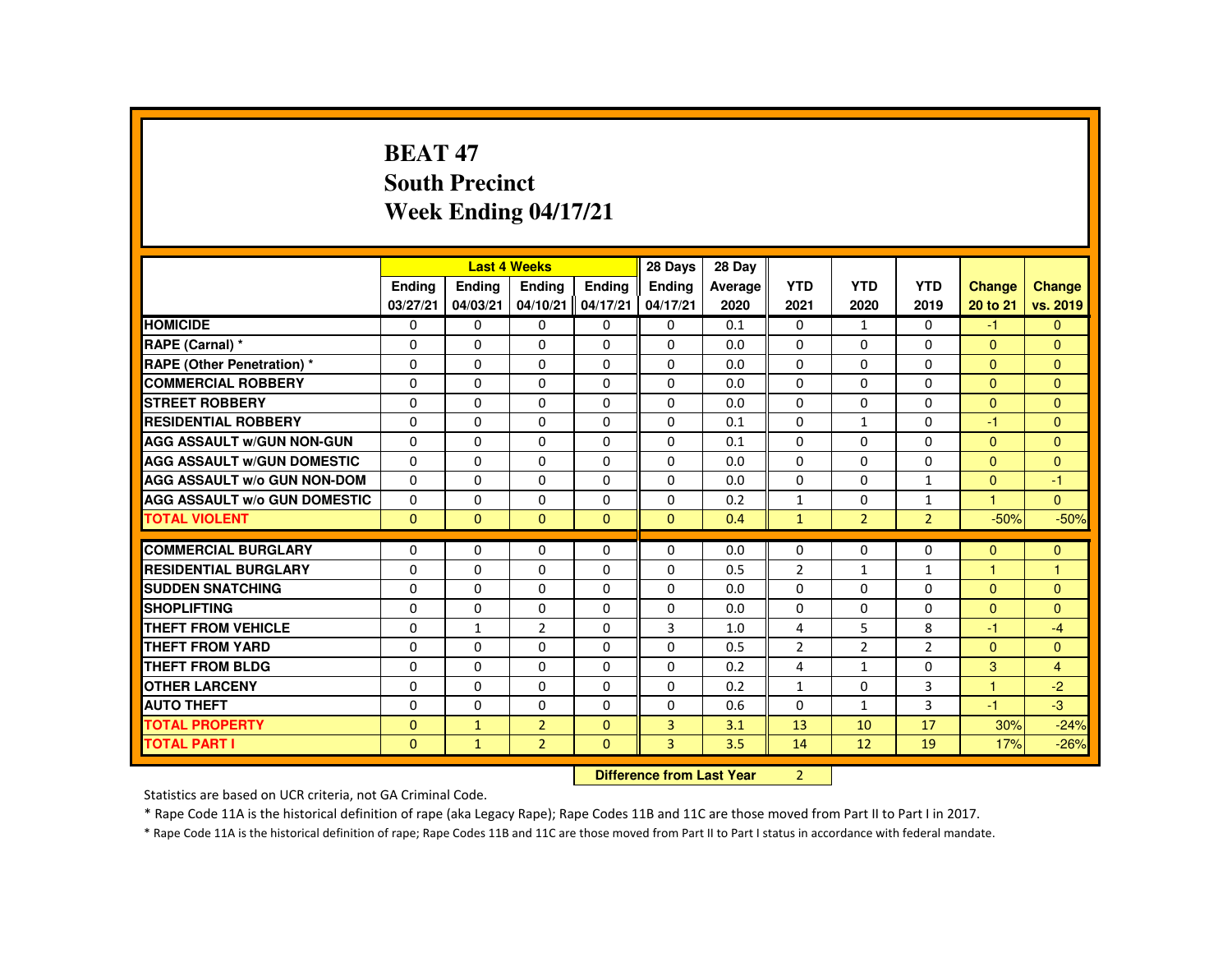# **BEAT 51 East PrecinctWeek Ending 04/17/21**

|                                     |                |                                  | <b>Last 4 Weeks</b> |                | 28 Days        | 28 Day  |                |                |                |                      |                |
|-------------------------------------|----------------|----------------------------------|---------------------|----------------|----------------|---------|----------------|----------------|----------------|----------------------|----------------|
|                                     | Ending         | Ending                           | Ending              | Ending         | <b>Ending</b>  | Average | <b>YTD</b>     | <b>YTD</b>     | <b>YTD</b>     | <b>Change</b>        | <b>Change</b>  |
|                                     | 03/27/21       | 04/03/21                         | 04/10/21            | 04/17/21       | 04/17/21       | 2020    | 2021           | 2020           | 2019           | 20 to 21             | vs. 2019       |
| <b>HOMICIDE</b>                     | $\Omega$       | $\mathbf{0}$                     | $\mathbf{0}$        | $\Omega$       | $\mathbf{0}$   | 0.2     | $\mathbf{0}$   | $\mathbf{0}$   | $\mathbf{1}$   | $\Omega$             | $-1$           |
| RAPE (Carnal) *                     | 0              | $\Omega$                         | $\Omega$            | $\Omega$       | $\Omega$       | 0.1     | $\Omega$       | 0              | $\mathbf{1}$   | $\mathbf{0}$         | -1             |
| <b>RAPE (Other Penetration) *</b>   | $\Omega$       | $\Omega$                         | $\Omega$            | $\Omega$       | $\Omega$       | 0.1     | $\mathbf{1}$   | $\Omega$       | $\Omega$       | $\mathbf{1}$         | $\mathbf{1}$   |
| <b>COMMERCIAL ROBBERY</b>           | $\Omega$       | $\Omega$                         | $\Omega$            | $\Omega$       | $\Omega$       | 0.0     | $\Omega$       | $\Omega$       | $\Omega$       | $\Omega$             | $\mathbf{0}$   |
| <b>STREET ROBBERY</b>               | $\Omega$       | $\Omega$                         | $\Omega$            | $\Omega$       | $\Omega$       | 0.3     | $\overline{2}$ | $\mathbf{1}$   | $\overline{2}$ | $\blacktriangleleft$ | $\Omega$       |
| <b>RESIDENTIAL ROBBERY</b>          | $\Omega$       | 0                                | $\Omega$            | 0              | 0              | 0.1     | $\overline{2}$ | 0              | 0              | $\overline{2}$       | $\overline{2}$ |
| <b>AGG ASSAULT W/GUN NON-DOM</b>    | $\Omega$       | $\Omega$                         | $\Omega$            | 0              | $\Omega$       | 2.1     | 4              | $\overline{7}$ | 4              | $-3$                 | $\mathbf{0}$   |
| <b>AGG ASSAULT W/GUN DOMESTIC</b>   | $\Omega$       | $\Omega$                         | $\Omega$            | $\Omega$       | $\Omega$       | 0.2     | $\Omega$       | $\Omega$       | $\Omega$       | $\Omega$             | $\Omega$       |
| <b>AGG ASSAULT W/o GUN NON-DOM</b>  | $\mathbf{1}$   | $\mathbf{1}$                     | 0                   | 0              | 2              | 1.5     | 5              | 5              | $\overline{7}$ | $\mathbf{0}$         | $-2$           |
| <b>AGG ASSAULT W/o GUN DOMESTIC</b> | $\Omega$       | 0                                | $\Omega$            | $\mathbf{1}$   | $\mathbf{1}$   | 1.5     | 3              | 4              | 5              | $-1$                 | $-2$           |
| <b>TOTAL VIOLENT</b>                | $\mathbf{1}$   | $\mathbf{1}$                     | $\mathbf{0}$        | $\mathbf{1}$   | $\overline{3}$ | 6.0     | 17             | 17             | 20             | 0%                   | $-15%$         |
| <b>COMMERCIAL BURGLARY</b>          | 0              | 0                                | $\Omega$            | 0              | 0              | 0.3     | $\mathbf{1}$   | 2              | $\mathbf{1}$   | -1                   | $\mathbf{0}$   |
| <b>RESIDENTIAL BURGLARY</b>         | $\Omega$       | $\Omega$                         | $\Omega$            | $\mathbf{1}$   | $\mathbf{1}$   | 1.5     | 9              | 9              | 14             | $\Omega$             | $-5$           |
| <b>SUDDEN SNATCHING</b>             | 0              | 0                                | 0                   | 0              | 0              | 0.1     | 0              | 0              | 0              | $\mathbf{0}$         | $\Omega$       |
| <b>SHOPLIFTING</b>                  | 0              | $\mathbf{0}$                     | $\Omega$            | $\mathbf{1}$   | $\mathbf{1}$   | 1.2     | 5              | 9              | 6              | $-4$                 | $-1$           |
| <b>THEFT FROM VEHICLE</b>           | $\mathbf{1}$   | $\overline{2}$                   | $\Omega$            | $\Omega$       | 3              | 2.2     | 10             | 12             | 10             | $-2$                 | $\Omega$       |
| <b>THEFT FROM YARD</b>              | $\Omega$       | $\Omega$                         | $\Omega$            | $\Omega$       | $\Omega$       | 1.2     | $\overline{2}$ | $\overline{7}$ | 4              | -5                   | $-2$           |
| <b>THEFT FROM BLDG</b>              | $\Omega$       | $\mathbf{1}$                     | $\Omega$            | $\mathbf{1}$   | 2              | 1.8     | 6              | 10             | 3              | $-4$                 | 3              |
| <b>OTHER LARCENY</b>                | $\Omega$       | $\mathbf{1}$                     | $\Omega$            | $\mathbf{1}$   | 2              | 0.6     | 4              | 3              | 5              | $\overline{1}$       | $-1$           |
| <b>AUTO THEFT</b>                   | $\mathbf{1}$   | $\Omega$                         | $\mathbf{1}$        | $\Omega$       | 2              | 1.5     | 6              | 6              | 8              | $\Omega$             | $-2$           |
| <b>TOTAL PROPERTY</b>               | $\overline{2}$ | $\overline{4}$                   | $\mathbf{1}$        | $\overline{4}$ | 11             | 10.4    | 43             | 58             | 51             | $-26%$               | $-16%$         |
| <b>TOTAL PART I</b>                 | 3              | 5                                | $\mathbf{1}$        | 5              | 14             | 16.4    | 60             | 75             | 71             | $-20%$               | $-15%$         |
|                                     |                | <b>Difference from Last Year</b> |                     | $-15$          |                |         |                |                |                |                      |                |

Statistics are based on UCR criteria, not GA Criminal Code.

\* Rape Code 11A is the historical definition of rape (aka Legacy Rape); Rape Codes 11B and 11C are those moved from Part II to Part I in 2017.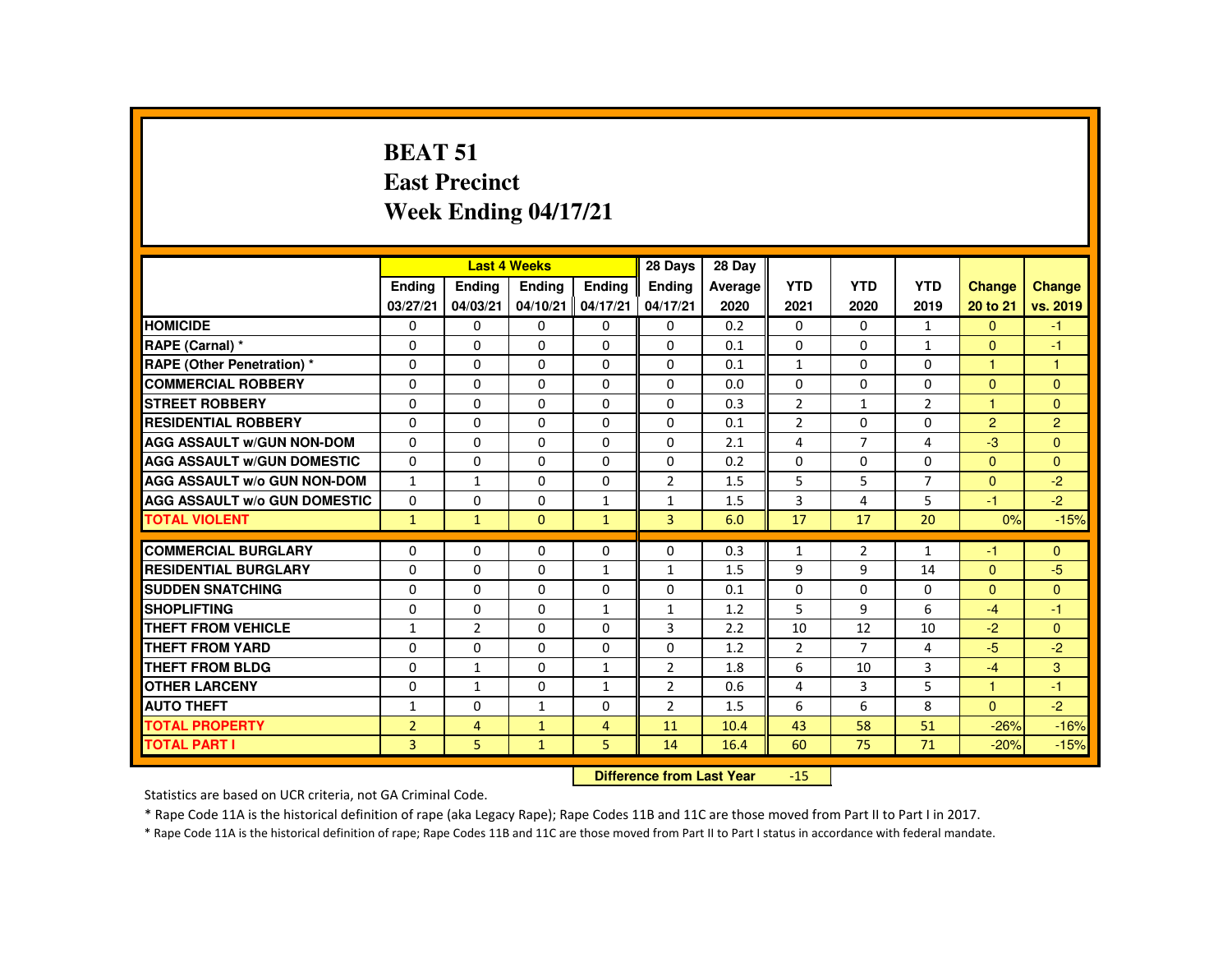#### **BEAT 52 East PrecinctWeek Ending 04/17/21**

|                                     |                |                           | <b>Last 4 Weeks</b> |                | 28 Days        | 28 Day  |                |                |                |                      |                |
|-------------------------------------|----------------|---------------------------|---------------------|----------------|----------------|---------|----------------|----------------|----------------|----------------------|----------------|
|                                     | <b>Endina</b>  | Ending                    | Ending              | <b>Endina</b>  | <b>Endina</b>  | Average | <b>YTD</b>     | <b>YTD</b>     | <b>YTD</b>     | <b>Change</b>        | Change         |
|                                     | 03/27/21       | 04/03/21                  | 04/10/21            | 04/17/21       | 04/17/21       | 2020    | 2021           | 2020           | 2019           | 20 to 21             | vs. 2019       |
| <b>HOMICIDE</b>                     | $\Omega$       | 0                         | $\Omega$            | $\Omega$       | 0              | 0.1     | $\Omega$       | $\Omega$       | $\Omega$       | $\Omega$             | $\Omega$       |
| RAPE (Carnal) *                     | 0              | $\Omega$                  | $\Omega$            | $\Omega$       | $\Omega$       | 0.1     | $\Omega$       | 0              | $\Omega$       | $\mathbf{0}$         | $\Omega$       |
| <b>RAPE (Other Penetration) *</b>   | $\Omega$       | $\Omega$                  | $\Omega$            | $\Omega$       | $\Omega$       | 0.0     | $\Omega$       | $\Omega$       | $\Omega$       | $\Omega$             | $\Omega$       |
| <b>COMMERCIAL ROBBERY</b>           | $\Omega$       | $\Omega$                  | $\Omega$            | $\Omega$       | $\Omega$       | 0.2     | $\Omega$       | $\Omega$       | $\Omega$       | $\Omega$             | $\Omega$       |
| <b>STREET ROBBERY</b>               | $\Omega$       | $\Omega$                  | $\mathbf{1}$        | $\Omega$       | $\mathbf{1}$   | 0.4     | $\overline{2}$ | $\mathbf{1}$   | 3              | $\blacktriangleleft$ | $-1$           |
| <b>RESIDENTIAL ROBBERY</b>          | $\Omega$       | $\Omega$                  | $\Omega$            | 0              | $\Omega$       | 0.1     | $\Omega$       | 0              | $\overline{2}$ | $\Omega$             | $-2$           |
| <b>AGG ASSAULT W/GUN NON-DOM</b>    | $\Omega$       | $\Omega$                  | $\Omega$            | $\mathbf{1}$   | $\mathbf{1}$   | 1.0     | 4              | $\mathbf{1}$   | 3              | 3                    | $\mathbf{1}$   |
| <b>AGG ASSAULT W/GUN DOMESTIC</b>   | $\Omega$       | $\Omega$                  | $\Omega$            | $\Omega$       | $\Omega$       | 0.3     | $\mathbf{1}$   | $\mathbf{1}$   | $\mathbf{1}$   | $\Omega$             | $\Omega$       |
| <b>AGG ASSAULT W/o GUN NON-DOM</b>  | 0              | 0                         | 0                   | 0              | 0              | 0.9     | 0              | 5              | $\mathbf{1}$   | $-5$                 | $-1$           |
| <b>AGG ASSAULT W/o GUN DOMESTIC</b> | $\Omega$       | $\mathbf{1}$              | $\Omega$            | $\Omega$       | $\mathbf{1}$   | 1.1     | 4              | 8              | 3              | $-4$                 | $\overline{1}$ |
| <b>TOTAL VIOLENT</b>                | $\Omega$       | $\mathbf{1}$              | $\mathbf{1}$        | $\mathbf{1}$   | $\overline{3}$ | 4.1     | 11             | 16             | 13             | $-31%$               | $-15%$         |
| <b>COMMERCIAL BURGLARY</b>          | 0              | 0                         | 0                   | 0              | 0              | 0.2     | 1              | 2              | 0              | -1                   | $\mathbf 1$    |
| <b>RESIDENTIAL BURGLARY</b>         | $\Omega$       | $\Omega$                  | $\Omega$            | $\overline{2}$ | 2              | 2.4     | 9              | 8              | 12             | $\blacktriangleleft$ | $-3$           |
| <b>SUDDEN SNATCHING</b>             | $\Omega$       | $\Omega$                  | $\Omega$            | $\Omega$       | $\Omega$       | 0.2     | $\Omega$       | $\overline{2}$ | $\Omega$       | $-2$                 | $\Omega$       |
| <b>SHOPLIFTING</b>                  | $\mathbf{1}$   | 0                         | 0                   | 0              | $\mathbf{1}$   | 0.6     | $\mathbf{1}$   | 5              | $\mathbf{1}$   | $-4$                 | $\Omega$       |
| THEFT FROM VEHICLE                  | $\Omega$       | $\mathbf{1}$              | $\Omega$            | $\overline{2}$ | 3              | 4.5     | 6              | 24             | 20             | $-18$                | $-14$          |
| <b>THEFT FROM YARD</b>              | $\Omega$       | $\Omega$                  | $\Omega$            | $\mathbf{1}$   | $\mathbf{1}$   | 2.0     | $\overline{2}$ | 10             | 8              | $-8$                 | $-6$           |
| <b>THEFT FROM BLDG</b>              | $\Omega$       | $\Omega$                  | $\Omega$            | $\Omega$       | $\Omega$       | 1.7     | 5              | 11             | 13             | $-6$                 | $-8$           |
| <b>OTHER LARCENY</b>                | $\mathbf{1}$   | $\mathbf{1}$              | 0                   | 0              | $\overline{2}$ | 2.0     | $\overline{7}$ | 4              | $\overline{2}$ | 3                    | 5              |
| <b>AUTO THEFT</b>                   | $\Omega$       | $\Omega$                  | $\Omega$            | $\Omega$       | $\Omega$       | 1.5     | $\mathbf{1}$   | 4              | 8              | $-3$                 | $-7$           |
| <b>TOTAL PROPERTY</b>               | $\overline{2}$ | $\overline{2}$            | $\Omega$            | 5              | $\overline{9}$ | 15.1    | 32             | 70             | 64             | $-54%$               | $-50%$         |
| <b>TOTAL PART I</b>                 | $\overline{2}$ | 3                         | $\mathbf{1}$        | 6              | 12             | 19.3    | 43             | 86             | 77             | $-50%$               | $-44%$         |
|                                     |                | Difference from Last Year |                     | $-43$          |                |         |                |                |                |                      |                |

Statistics are based on UCR criteria, not GA Criminal Code.

\* Rape Code 11A is the historical definition of rape (aka Legacy Rape); Rape Codes 11B and 11C are those moved from Part II to Part I in 2017.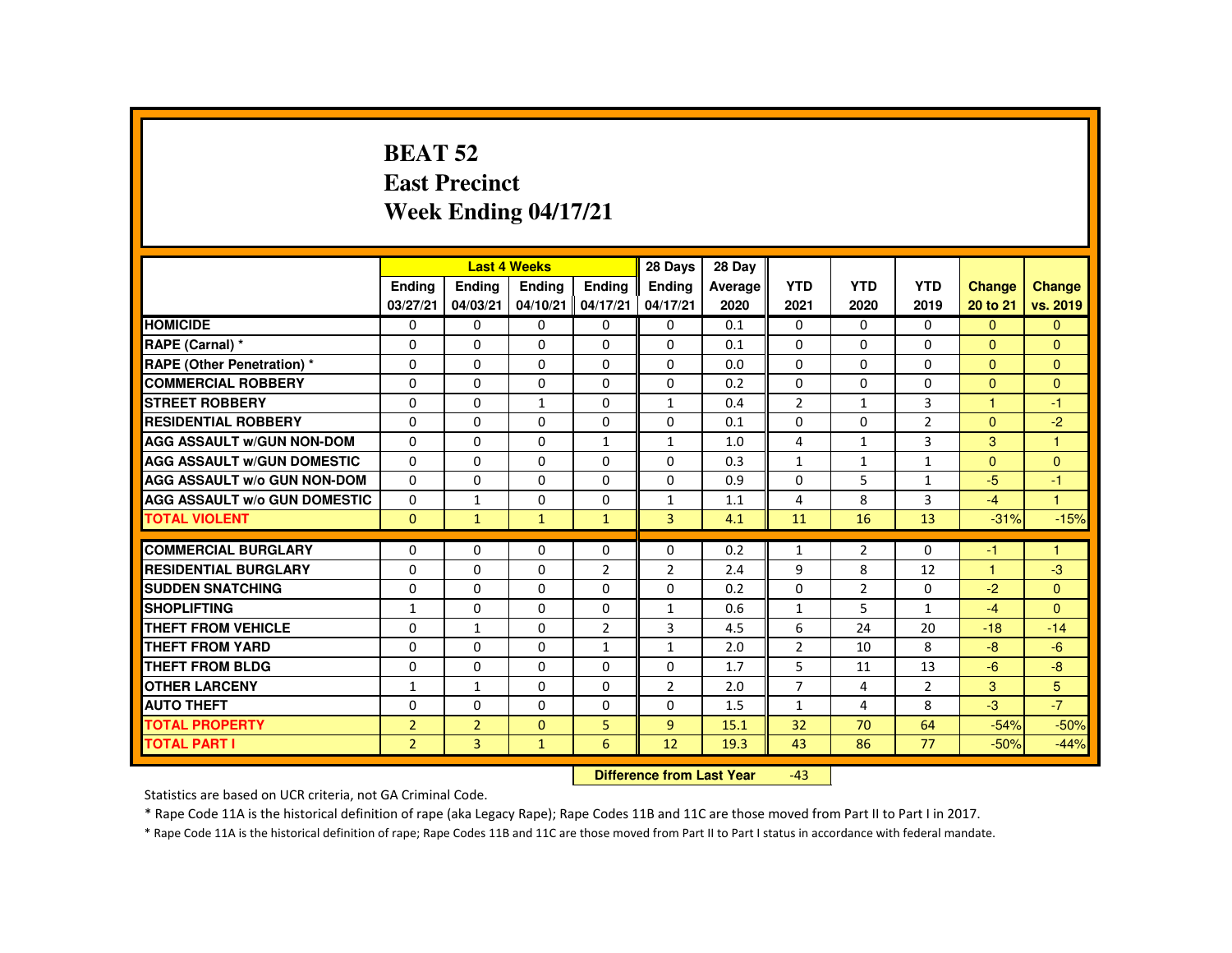# **BEAT 53 East PrecinctWeek Ending 04/17/21**

|                                     |                           |                | <b>Last 4 Weeks</b> |                | 28 Days        | 28 Day  |                |                |                |                |                |
|-------------------------------------|---------------------------|----------------|---------------------|----------------|----------------|---------|----------------|----------------|----------------|----------------|----------------|
|                                     | <b>Ending</b>             | <b>Ending</b>  | <b>Ending</b>       | Ending         | <b>Endina</b>  | Average | <b>YTD</b>     | <b>YTD</b>     | <b>YTD</b>     | <b>Change</b>  | <b>Change</b>  |
|                                     | 03/27/21                  | 04/03/21       | 04/10/21            | 04/17/21       | 04/17/21       | 2020    | 2021           | 2020           | 2019           | 20 to 21       | vs. 2019       |
| <b>HOMICIDE</b>                     | $\Omega$                  | $\Omega$       | $\Omega$            | $\Omega$       | 0              | 0.1     | $\mathbf{1}$   | $\Omega$       | $\Omega$       | $\mathbf{1}$   | $\mathbf{1}$   |
| RAPE (Carnal) *                     | 1                         | $\Omega$       | $\mathbf{0}$        | $\Omega$       | $\mathbf{1}$   | 0.0     | $\overline{2}$ | $\Omega$       | $\Omega$       | $\overline{2}$ | $\overline{2}$ |
| RAPE (Other Penetration) *          | $\Omega$                  | $\Omega$       | $\Omega$            | $\Omega$       | 0              | 0.2     | 0              | $\mathbf{1}$   | $\Omega$       | $-1$           | $\overline{0}$ |
| <b>COMMERCIAL ROBBERY</b>           | $\Omega$                  | $\Omega$       | $\Omega$            | $\Omega$       | $\Omega$       | 0.0     | $\Omega$       | $\Omega$       | $\Omega$       | $\Omega$       | $\Omega$       |
| <b>STREET ROBBERY</b>               | $\Omega$                  | $\mathbf{1}$   | $\Omega$            | $\Omega$       | $\mathbf{1}$   | 0.6     | $\overline{2}$ | $\mathbf{1}$   | 3              | $\mathbf{1}$   | $-1$           |
| <b>RESIDENTIAL ROBBERY</b>          | 0                         | $\Omega$       | $\Omega$            | $\mathbf{0}$   | 0              | 0.1     | 0              | 1              | 0              | -1             | $\mathbf{0}$   |
| <b>AGG ASSAULT W/GUN NON-DOM</b>    | $\overline{2}$            | $\Omega$       | $\Omega$            | $\Omega$       | $\overline{2}$ | 1.2     | 3              | $\overline{3}$ | $\overline{3}$ | $\Omega$       | $\Omega$       |
| <b>AGG ASSAULT W/GUN DOMESTIC</b>   | $\Omega$                  | $\Omega$       | $\Omega$            | $\Omega$       | $\Omega$       | 0.4     | $\mathbf{1}$   | $\overline{2}$ | $\mathbf{1}$   | -1             | $\mathbf{0}$   |
| <b>AGG ASSAULT W/o GUN NON-DOM</b>  | $\mathbf{1}$              | $\Omega$       | $\mathbf{1}$        | $\mathbf{1}$   | 3              | 1.2     | 6              | 5              | $\overline{2}$ | $\mathbf{1}$   | $\overline{4}$ |
| <b>AGG ASSAULT W/o GUN DOMESTIC</b> | $\mathbf{1}$              | $\mathbf{1}$   | $\mathbf{1}$        | $\Omega$       | 3              | 1.5     | 8              | $\mathbf{1}$   | $\overline{7}$ | $\overline{7}$ | $\mathbf{1}$   |
| <b>TOTAL VIOLENT</b>                | 5.                        | 2 <sup>1</sup> | $\overline{2}$      | $\mathbf{1}$   | 10             | 5.2     | 23             | 14             | 16             | 64%            | 44%            |
| <b>COMMERCIAL BURGLARY</b>          | $\Omega$                  | $\Omega$       | $\Omega$            | $\Omega$       | $\Omega$       | 0.2     | $\Omega$       | $\overline{2}$ | $\mathbf{1}$   | $-2$           | $-1$           |
| <b>RESIDENTIAL BURGLARY</b>         | $\Omega$                  | $\Omega$       | 2                   | $\Omega$       | $\overline{2}$ | 3.0     | 4              | 8              | 19             | $-4$           | $-15$          |
| <b>SUDDEN SNATCHING</b>             | $\mathbf{0}$              | $\Omega$       | $\Omega$            | $\mathbf{0}$   | $\Omega$       | 0.0     | $\Omega$       | $\Omega$       | 0              | $\Omega$       | $\mathbf{0}$   |
| <b>SHOPLIFTING</b>                  | $\Omega$                  | $\Omega$       | $\Omega$            | $\Omega$       | $\Omega$       | 0.2     | $\Omega$       | $\mathbf{1}$   | $\Omega$       | -1             | $\Omega$       |
| <b>THEFT FROM VEHICLE</b>           | $\Omega$                  | $\Omega$       | $\Omega$            | $\overline{2}$ | $\overline{2}$ | 3.6     | 11             | 14             | 18             | $-3$           | $-7$           |
| <b>THEFT FROM YARD</b>              | $\Omega$                  | $\mathbf{1}$   | $\Omega$            | $\Omega$       | $\mathbf{1}$   | 1.0     | 3              | 5              | 3              | $-2$           | $\Omega$       |
| <b>THEFT FROM BLDG</b>              | $\Omega$                  | $\Omega$       | $\mathbf{1}$        | $\Omega$       | $\mathbf{1}$   | 2.4     | 4              | 8              | 13             | $-4$           | $-9$           |
| <b>OTHER LARCENY</b>                | 1                         | $\mathbf{1}$   | $\Omega$            | $\Omega$       | $\overline{2}$ | 0.5     | $\overline{2}$ | $\overline{3}$ | $\overline{7}$ | -1             | $-5$           |
| <b>AUTO THEFT</b>                   | $\Omega$                  | $\Omega$       | $\mathbf{1}$        | $\Omega$       | $\mathbf{1}$   | 1.6     | 6              | 4              | 8              | $\overline{2}$ | $-2$           |
| <b>TOTAL PROPERTY</b>               | $\mathbf{1}$              | 2 <sup>1</sup> | $\overline{4}$      | $\overline{2}$ | $\overline{9}$ | 12.4    | 30             | 45             | 69             | $-33%$         | $-57%$         |
| <b>TOTAL PART I</b>                 | 6                         | $\overline{4}$ | 6                   | $\mathbf{3}$   | 19             | 17.6    | 53             | 59             | 85             | $-10%$         | $-38%$         |
|                                     | Difference from Leat Vaca |                |                     |                |                |         |                |                |                |                |                |

 **Difference from Last Year**-6

Statistics are based on UCR criteria, not GA Criminal Code.

\* Rape Code 11A is the historical definition of rape (aka Legacy Rape); Rape Codes 11B and 11C are those moved from Part II to Part I in 2017.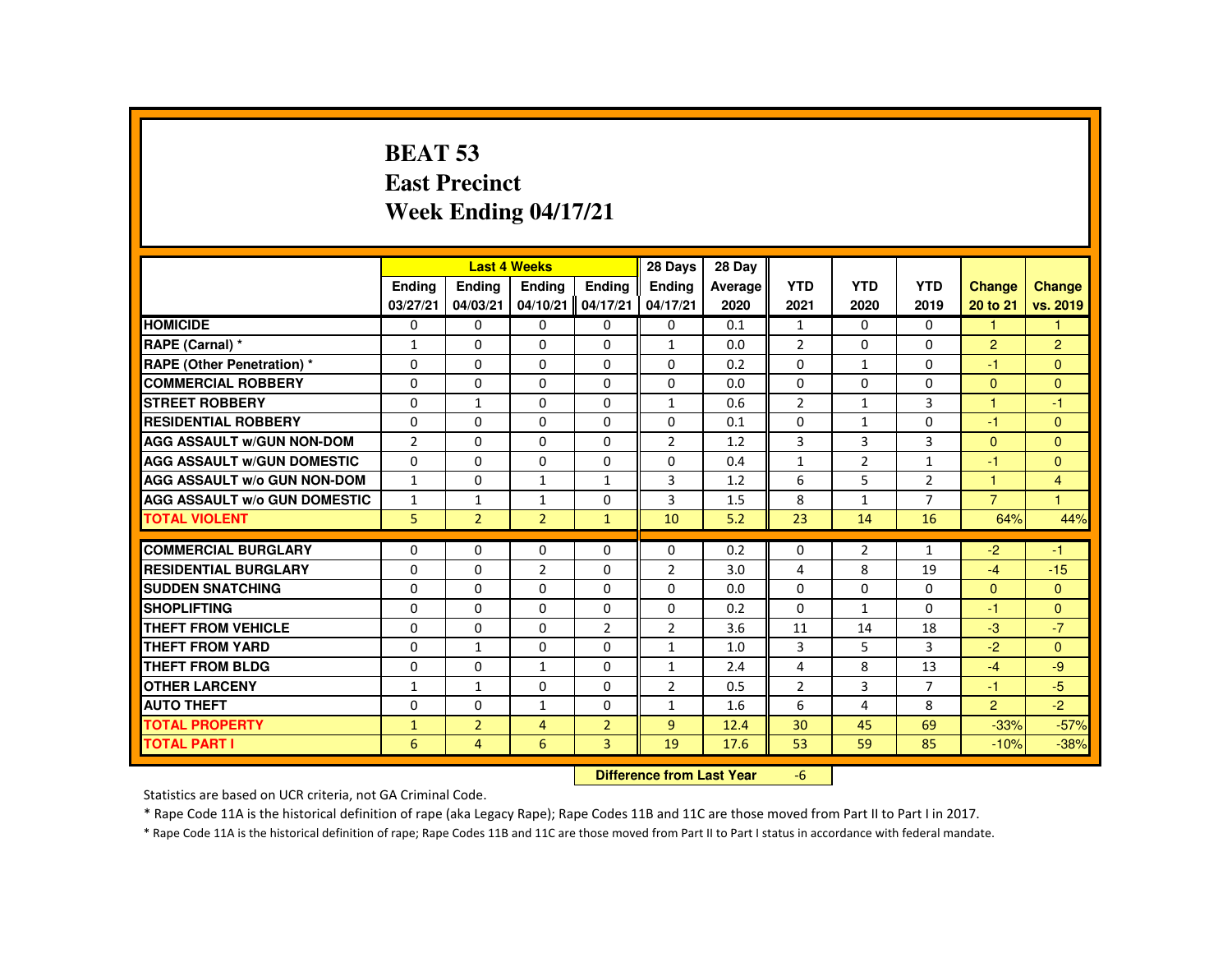#### **BEAT 54 East PrecinctWeek Ending 04/17/21**

|                                     |                           |                | <b>Last 4 Weeks</b> |                | 28 Days        | 28 Day  |                 |                |                |                |                |
|-------------------------------------|---------------------------|----------------|---------------------|----------------|----------------|---------|-----------------|----------------|----------------|----------------|----------------|
|                                     | <b>Endina</b>             | Ending         | Ending              | <b>Endina</b>  | <b>Endina</b>  | Average | <b>YTD</b>      | <b>YTD</b>     | <b>YTD</b>     | <b>Change</b>  | Change         |
|                                     | 03/27/21                  | 04/03/21       | 04/10/21            | 04/17/21       | 04/17/21       | 2020    | 2021            | 2020           | 2019           | 20 to 21       | vs. 2019       |
| <b>HOMICIDE</b>                     | $\Omega$                  | 0              | $\Omega$            | $\Omega$       | 0              | 0.0     | $\Omega$        | $\Omega$       | $\Omega$       | $\Omega$       | $\Omega$       |
| RAPE (Carnal) *                     | 0                         | $\Omega$       | $\Omega$            | $\Omega$       | $\Omega$       | 0.0     | $\mathbf{1}$    | $\Omega$       | $\mathbf{1}$   |                | $\mathbf{0}$   |
| <b>RAPE (Other Penetration) *</b>   | $\Omega$                  | $\Omega$       | $\Omega$            | $\Omega$       | $\Omega$       | 0.2     | $\Omega$        | $\mathbf{1}$   | $\Omega$       | $-1$           | $\Omega$       |
| <b>COMMERCIAL ROBBERY</b>           | 0                         | 0              | $\Omega$            | 0              | 0              | 0.5     | $\overline{2}$  | 3              | $\mathbf{1}$   | $-1$           | $\overline{1}$ |
| <b>STREET ROBBERY</b>               | $\Omega$                  | $\Omega$       | $\Omega$            | $\Omega$       | $\Omega$       | 0.5     | $\mathbf{1}$    | $\overline{2}$ | 3              | $-1$           | $-2$           |
| <b>RESIDENTIAL ROBBERY</b>          | 0                         | 0              | 0                   | 0              | 0              | 0.0     | $\mathbf{1}$    | 0              | 0              | $\mathbf{1}$   | 1              |
| <b>AGG ASSAULT W/GUN NON-DOM</b>    | $\Omega$                  | $\Omega$       | $\mathbf{1}$        | $\Omega$       | $\mathbf{1}$   | 1.5     | 12              | $\overline{2}$ | $\overline{7}$ | 10             | 5              |
| <b>AGG ASSAULT W/GUN DOMESTIC</b>   | $\Omega$                  | $\Omega$       | $\Omega$            | $\Omega$       | $\Omega$       | 0.2     | $\Omega$        | $\mathbf{1}$   | $\mathbf{1}$   | $-1$           | $-1$           |
| <b>AGG ASSAULT W/o GUN NON-DOM</b>  | $\Omega$                  | 3              | $\mathbf{1}$        | $\Omega$       | 4              | 0.8     | 5               | $\mathbf{1}$   | $\overline{2}$ | $\overline{4}$ | 3              |
| <b>AGG ASSAULT W/o GUN DOMESTIC</b> | $\Omega$                  | $\mathbf{1}$   | $\mathbf{1}$        | $\Omega$       | $\overline{2}$ | 0.2     | 5               | $\overline{3}$ | $\overline{2}$ | $\overline{2}$ | 3              |
| <b>TOTAL VIOLENT</b>                | $\Omega$                  | $\overline{4}$ | $\overline{3}$      | $\Omega$       | $\overline{7}$ | 3.8     | 27              | 13             | 17             | 108%           | 59%            |
| <b>COMMERCIAL BURGLARY</b>          | $\Omega$                  | $\Omega$       | $\Omega$            | $\Omega$       | $\Omega$       | 0.1     | 0               | $\Omega$       | $\mathbf{1}$   | $\Omega$       | $-1$           |
| <b>RESIDENTIAL BURGLARY</b>         | $\mathbf{1}$              | $\mathbf{1}$   | $\Omega$            | $\Omega$       | $\overline{2}$ | 2.5     | 5               | 10             | 8              | $-5$           | $-3$           |
| <b>SUDDEN SNATCHING</b>             | $\Omega$                  | $\Omega$       | $\Omega$            | 0              | $\Omega$       | 0.2     | $\Omega$        | $\Omega$       | 3              | $\mathbf{0}$   | $-3$           |
| <b>SHOPLIFTING</b>                  | $\overline{2}$            | $\Omega$       | $\Omega$            | $\Omega$       | $\overline{2}$ | 4.1     | 11              | 17             | 10             | $-6$           | $\overline{1}$ |
| <b>THEFT FROM VEHICLE</b>           | $\Omega$                  | $\Omega$       | $\mathbf{1}$        | $\Omega$       | $\mathbf{1}$   | 3.5     | $\overline{7}$  | 20             | 39             | $-13$          | $-32$          |
| <b>THEFT FROM YARD</b>              | $\Omega$                  | $\mathbf{1}$   | $\mathbf{1}$        | $\Omega$       | $\overline{2}$ | 2.0     | 6               | 5              | 8              | $\mathbf{1}$   | $-2$           |
| <b>THEFT FROM BLDG</b>              | 0                         | $\Omega$       | $\mathbf{1}$        | $\Omega$       | 1              | 1.6     | 4               | 10             | 4              | $-6$           | $\overline{0}$ |
| <b>OTHER LARCENY</b>                | $\Omega$                  | $\Omega$       | 1                   | $\Omega$       | 1              | 1.1     | 4               | 4              | 3              | $\Omega$       | $\mathbf{1}$   |
| <b>AUTO THEFT</b>                   | $\Omega$                  | $\Omega$       | $\Omega$            | $\overline{2}$ | $\overline{2}$ | 1.9     | 10              | 5              | 10             | 5              | $\Omega$       |
| <b>TOTAL PROPERTY</b>               | $\overline{3}$            | $\overline{2}$ | $\overline{4}$      | $\overline{2}$ | 11             | 16.9    | 47              | 71             | 86             | $-34%$         | $-45%$         |
| <b>TOTAL PART I</b>                 | 3                         | 6              | $\overline{7}$      | $\overline{2}$ | 18             | 20.7    | 74              | 84             | 103            | $-12%$         | $-28%$         |
|                                     | Difference from Loot Vear |                |                     |                |                |         | 10 <sub>1</sub> |                |                |                |                |

 **Difference from Last Year**-10

Statistics are based on UCR criteria, not GA Criminal Code.

\* Rape Code 11A is the historical definition of rape (aka Legacy Rape); Rape Codes 11B and 11C are those moved from Part II to Part I in 2017.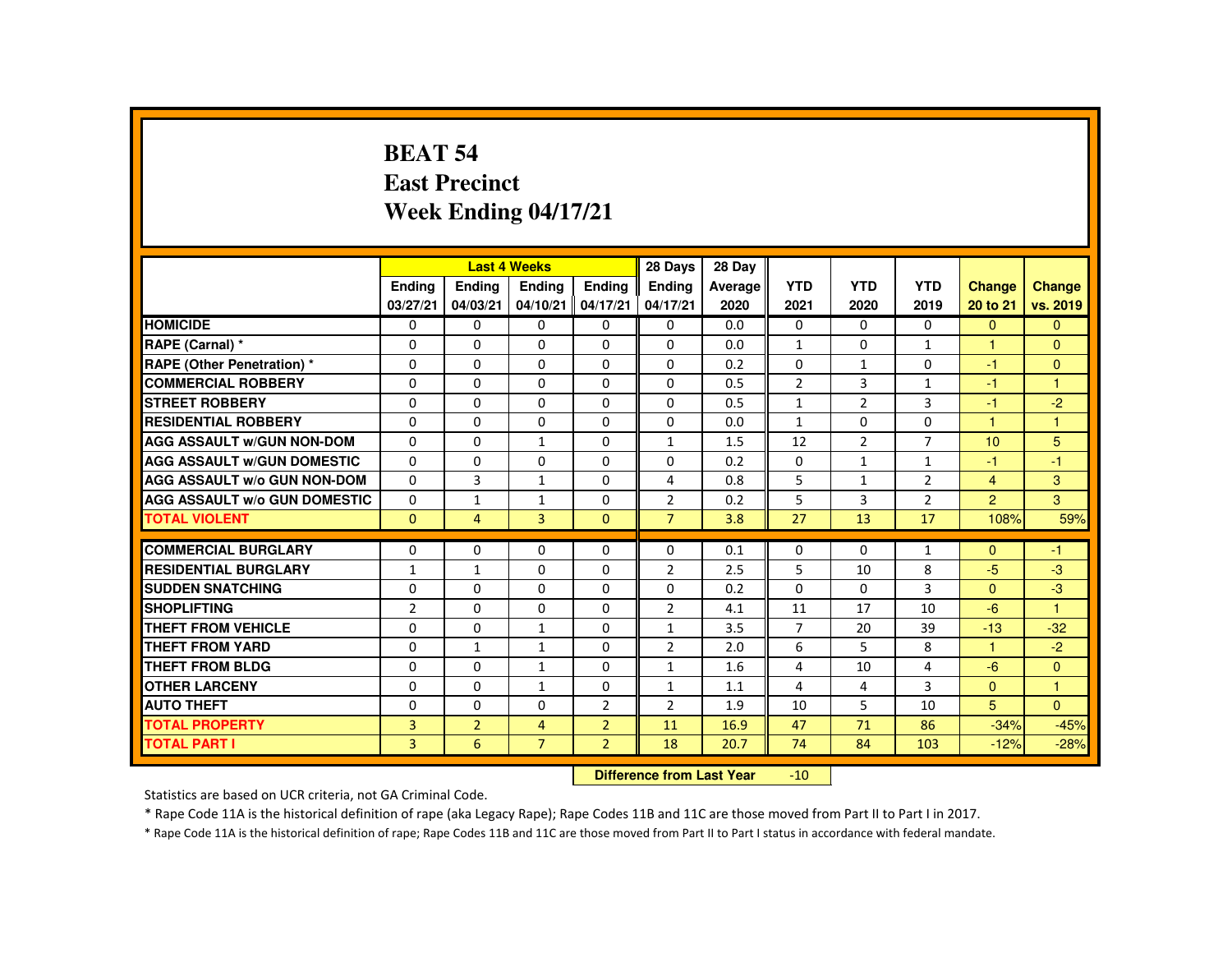### **BEAT 55 East PrecinctWeek Ending 04/17/21**

|                                     |                |               | <b>Last 4 Weeks</b> |                | 28 Days        | 28 Day  |                |                |                |                |                |
|-------------------------------------|----------------|---------------|---------------------|----------------|----------------|---------|----------------|----------------|----------------|----------------|----------------|
|                                     | <b>Endina</b>  | <b>Endina</b> | <b>Endina</b>       | <b>Endina</b>  | <b>Endina</b>  | Average | <b>YTD</b>     | <b>YTD</b>     | <b>YTD</b>     | <b>Change</b>  | <b>Change</b>  |
|                                     | 03/27/21       | 04/03/21      | 04/10/21            | 04/17/21       | 04/17/21       | 2020    | 2021           | 2020           | 2019           | 20 to 21       | vs. 2019       |
| <b>HOMICIDE</b>                     | $\Omega$       | $\Omega$      | $\Omega$            | $\mathbf{0}$   | 0              | 0.2     | 0              | $\Omega$       | $\Omega$       | $\mathbf{0}$   | $\Omega$       |
| RAPE (Carnal) *                     | 0              | $\Omega$      | $\Omega$            | $\Omega$       | $\Omega$       | 0.0     | $\Omega$       | $\Omega$       | $\overline{2}$ | $\Omega$       | $-2$           |
| <b>RAPE (Other Penetration) *</b>   | $\Omega$       | $\Omega$      | $\Omega$            | $\Omega$       | $\Omega$       | 0.0     | $\Omega$       | $\Omega$       | $\mathbf 0$    | $\Omega$       | $\Omega$       |
| <b>COMMERCIAL ROBBERY</b>           | $\Omega$       | $\Omega$      | $\Omega$            | $\Omega$       | 0              | 0.2     | $\Omega$       | $\mathbf{0}$   | 0              | $\Omega$       | $\mathbf{0}$   |
| <b>STREET ROBBERY</b>               | $\Omega$       | $\Omega$      | $\Omega$            | $\Omega$       | $\Omega$       | 0.2     | $\Omega$       | $\mathbf{1}$   | $\mathbf{1}$   | $-1$           | $-1$           |
| <b>RESIDENTIAL ROBBERY</b>          | $\Omega$       | $\Omega$      | $\Omega$            | $\Omega$       | $\Omega$       | 0.1     | $\Omega$       | $\Omega$       | $\Omega$       | $\Omega$       | $\Omega$       |
| <b>AGG ASSAULT W/GUN NON- DOM</b>   | $\Omega$       | $\Omega$      | $\Omega$            | $\Omega$       | $\Omega$       | 0.5     | $\mathbf{1}$   | $\Omega$       | $\mathbf{1}$   | $\mathbf{1}$   | $\Omega$       |
| <b>AGG ASSAULT W/GUN DOMESTIC</b>   | $\Omega$       | $\Omega$      | $\Omega$            | $\Omega$       | $\Omega$       | 0.1     | $\Omega$       | $\Omega$       | $\Omega$       | $\Omega$       | $\Omega$       |
| <b>AGG ASSAULT w/o GUN NON-DOM</b>  | $\Omega$       | $\mathbf{1}$  | $\mathbf{0}$        | $\Omega$       | $\mathbf{1}$   | 0.2     | $\overline{2}$ | $\Omega$       | $\mathbf{1}$   | $\overline{2}$ | $\mathbf{1}$   |
| <b>AGG ASSAULT W/o GUN DOMESTIC</b> | $\Omega$       | $\Omega$      | $\Omega$            | $\mathbf{1}$   | $\mathbf{1}$   | 0.5     | $\mathbf{1}$   | $\overline{2}$ | $\mathbf{1}$   | $-1$           | $\Omega$       |
| <b>TOTAL VIOLENT</b>                | $\mathbf{0}$   | $\mathbf{1}$  | $\mathbf{0}$        | $\mathbf{1}$   | $\overline{2}$ | 2.0     | $\overline{4}$ | 3              | 6              | 33%            | $-33%$         |
| <b>COMMERCIAL BURGLARY</b>          | $\Omega$       | $\Omega$      | $\Omega$            | $\Omega$       | $\Omega$       | 0.2     | $\overline{2}$ | $\mathbf{1}$   | 0              | $\mathbf{1}$   | $\overline{2}$ |
| <b>RESIDENTIAL BURGLARY</b>         | $\mathbf{1}$   | $\Omega$      | $\Omega$            | $\Omega$       | $\mathbf{1}$   | 0.6     | 6              | 5              | 5              | $\mathbf{1}$   | $\mathbf{1}$   |
| <b>SUDDEN SNATCHING</b>             | 0              | $\Omega$      | $\Omega$            | 0              | $\Omega$       | 0.0     | $\Omega$       | 0              | $\mathbf{1}$   | $\mathbf{0}$   | $-1$           |
| <b>SHOPLIFTING</b>                  | $\overline{7}$ | 12            | 11                  | $\overline{7}$ | 37             | 9.7     | 67             | 67             | 58             | $\Omega$       | 9              |
| <b>THEFT FROM VEHICLE</b>           | $\Omega$       | $\Omega$      | $\mathbf{1}$        | $\Omega$       | $\mathbf{1}$   | 2.5     | $\overline{7}$ | 9              | 12             | $-2$           | $-5$           |
| <b>THEFT FROM YARD</b>              | $\mathbf{1}$   | $\Omega$      | $\Omega$            | $\Omega$       | $\mathbf{1}$   | 1.1     | $\overline{2}$ | 3              | 6              | $-1$           | $-4$           |
| THEFT FROM BLDG                     | $\Omega$       | $\Omega$      | $\Omega$            | $\Omega$       | $\Omega$       | 1.1     | 4              | 5              | 6              | $-1$           | $-2$           |
| <b>OTHER LARCENY</b>                | 0              | $\Omega$      | $\mathbf{0}$        | 0              | 0              | 0.2     | $\Omega$       | $\mathbf{1}$   | $\overline{2}$ | $-1$           | $-2$           |
| <b>AUTO THEFT</b>                   | 1              | $\Omega$      | $\mathbf{1}$        | $\Omega$       | $\overline{2}$ | 1.1     | 10             | $\overline{2}$ | 4              | 8              | 6              |
| <b>TOTAL PROPERTY</b>               | 10             | 12            | 13                  | $\overline{7}$ | 42             | 16.5    | 98             | 93             | 94             | 5%             | 4%             |
| <b>TOTAL PART I</b>                 | 10             | 13            | 13                  | 8              | 44             | 18.5    | 102            | 96             | 100            | 6%             | 2%             |
|                                     |                |               |                     |                |                |         |                |                |                |                |                |

 **Difference from Last Year**<sup>6</sup>

Statistics are based on UCR criteria, not GA Criminal Code.

\* Rape Code 11A is the historical definition of rape (aka Legacy Rape); Rape Codes 11B and 11C are those moved from Part II to Part I in 2017.